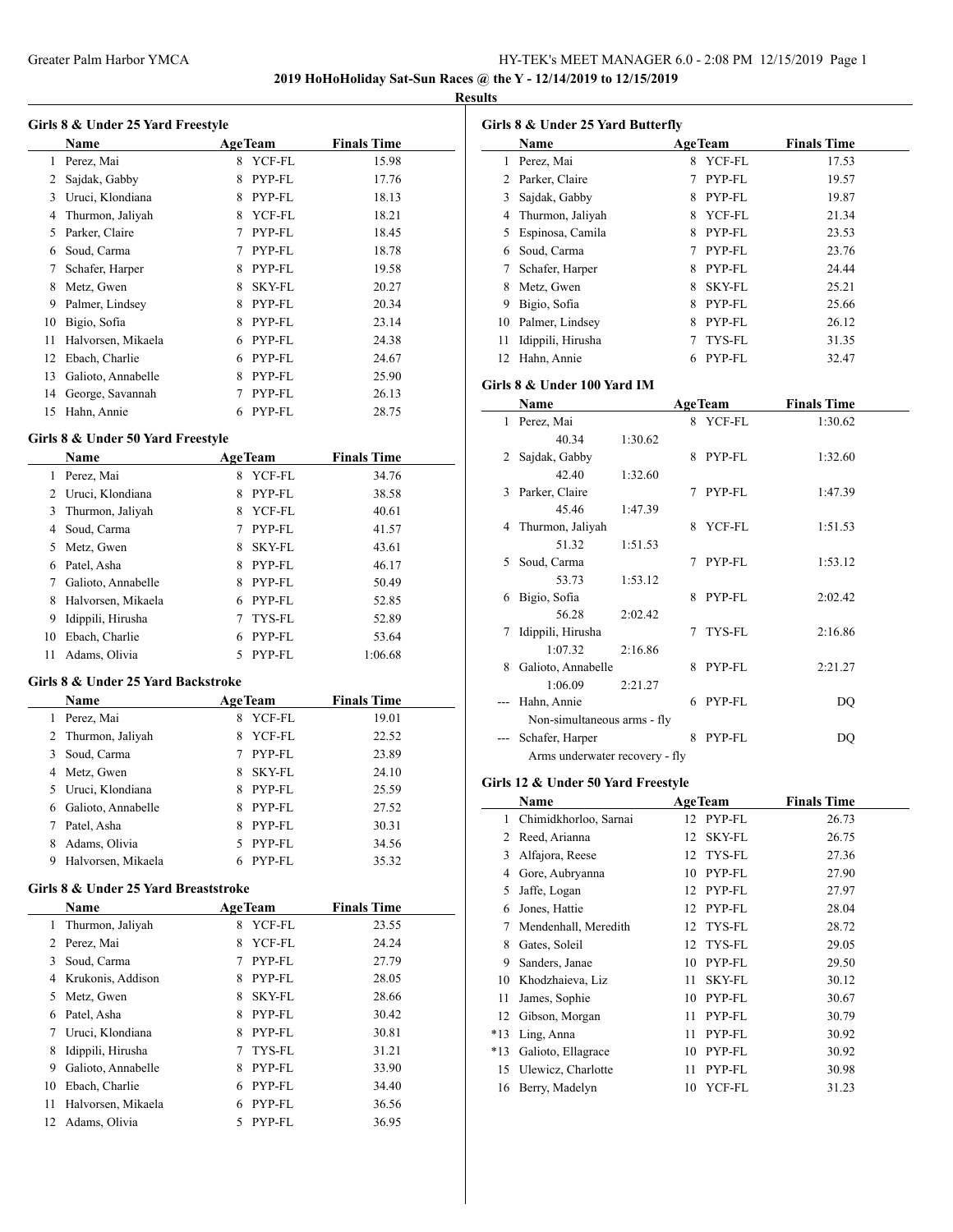# **2019 HoHoHoliday Sat-Sun Races @ the Y - 12/14/2019 to 12/15/2019**

## **Results**

| (Girls 12 & Under 50 Yard Freestyle) |                     |    |                       |                    |  |  |
|--------------------------------------|---------------------|----|-----------------------|--------------------|--|--|
|                                      | Name                |    | <b>AgeTeam</b>        | <b>Finals Time</b> |  |  |
| 17                                   | Espinosa, Anasofia  |    | 10 PYP-FL             | 31.51              |  |  |
| 18                                   | Bartling, Alexa     | 11 | PYP-FL                | 31.59              |  |  |
| 19                                   | Martinez, Sara      | 11 | TYS-FL                | 31.74              |  |  |
| 20                                   | Baldwin, Eleanor    | 10 | TYS-FL                | 32.48              |  |  |
| 21                                   | Gordon, Avery       |    | 12 TYS-FL             | 32.67              |  |  |
| 22                                   | Brown, Taylor       |    | 12 TYS-FL             | 32.68              |  |  |
| 23                                   | O'Connor, Alexyz    |    | 12 PYP-FL             | 32.70              |  |  |
| 24                                   | Halvorsen, Malia    |    | 10 PYP-FL             | 33.22              |  |  |
| 25                                   | Pochis, Karley      |    | 11 PYP-FL             | 33.24              |  |  |
| 26                                   | Reed, Alexa         |    | 9 SKY-FL              | 33.29              |  |  |
| 27                                   | Stelmach, Marianka  |    | 12 PYP-FL             | 33.37              |  |  |
| 28                                   | Caisse, Julianna    |    | 11 PYP-FL             | 33.96              |  |  |
| 29                                   | Smith, Sienna       |    | 12 PYP-FL             | 34.44              |  |  |
| 30                                   | Barlow, Chrysanthee | 12 | TYS-FL                | 34.50              |  |  |
| 31                                   | Groves, Abigail     | 11 | TYS-FL                | 34.63              |  |  |
| 32                                   | Moyer, Allison      | 12 | TYS-FL                | 34.64              |  |  |
| 33                                   | Johnson, Kate       | 11 | TYS-FL                | 34.69              |  |  |
| 34                                   | Katz, Kacee         |    | 9 PYP-FL              | 34.85              |  |  |
| 35                                   | Huddleston, Isabel  |    | 12 PYP-FL             | 35.21              |  |  |
| 36                                   | Siedlack, Sophia    |    | 10 TYS-FL             | 35.32              |  |  |
| 37                                   | Lottering, Carma    | 11 | PYP-FL                | 35.78              |  |  |
| 38                                   | Wood, Leah          |    | 12 TYS-FL             | 35.85              |  |  |
| 39                                   | Mucker, Claire      | 11 | TYS-FL                |                    |  |  |
| 40                                   |                     |    | 12 PYP-FL             | 35.89              |  |  |
| 41                                   | Bloomer, Brooke     |    |                       | 36.37              |  |  |
|                                      | Yoder, Nadia        |    | 11 PYP-FL             | 36.45              |  |  |
| 42                                   | Schafer, Charlotte  |    | 10 PYP-FL             | 36.63              |  |  |
| 43                                   | Appleton, Gracie    |    | 12 PYP-FL             | 36.96              |  |  |
| 44                                   | Kocher, Abigail     | 10 | TYS-FL                | 37.19              |  |  |
| 45                                   | Shea, Savannah      | 11 | TYS-FL                | 37.44              |  |  |
| 46                                   | Bray, Amanda        |    | 12 PYP-FL             | 37.65              |  |  |
| 47                                   | Katz, Khloe         |    | 10 PYP-FL             | 38.00              |  |  |
| 48                                   | Jones, Julia        |    | 11 PYP-FL             | 38.59              |  |  |
| 49                                   | Dobbs, Lilliana     |    | 9 PYP-FL              | 39.05              |  |  |
|                                      | 50 Vennink, Anna    |    | 10 PYP-FL             | 39.30              |  |  |
| 51                                   | Mathew, Becky       |    | 10 PYP-FL             | 40.01              |  |  |
| 52                                   | Genusa, Marley      | 10 | TYS-FL                | 40.28              |  |  |
| 53                                   | Cheshire, Bri       | 12 | TYS-FL                | 40.34              |  |  |
| 54                                   | Lango, Peyton       | 9  | PYP-FL                | 41.96              |  |  |
| 55                                   | Roberts, Cali       | 9. | PYP-FL                | 42.71              |  |  |
| 56                                   | Camisa, Harper      | 9. | TYS-FL                | 42.88              |  |  |
| 57                                   | Costantino, Jessie  | 9  | PYP-FL                | 43.39              |  |  |
| 58                                   | Arwood, Isabella    | 11 | PYP-FL                | 43.70              |  |  |
| 59                                   | Reyes, Cayla        | 9  | ${\tt PYP\text{-}FL}$ | 43.80              |  |  |
| 60                                   | Espinosa, Camila    | 8  | PYP-FL                | 44.05              |  |  |
| 61                                   | Singh, Vidhe        | 11 | TYS-FL                | 44.56              |  |  |
| 62                                   | Lafleur, Adreah     | 9  | ${\mbox{PYP-FL}}$     | 44.68              |  |  |
| 63                                   | Kemp, Andraya       | 11 | PYP-FL                | 44.79              |  |  |
| 64                                   | Vannucci, Ada       | 7  | TYS-FL                | 44.81              |  |  |
| 65                                   | Peters, Averleigh   | 9. | PYP-FL                | 45.26              |  |  |
| 66                                   | Wilhelm, Sydney     | 12 | PYP-FL                | 45.61              |  |  |
| 67                                   | Gabric, Maddie      | 11 | TYS-FL                | 45.77              |  |  |
| 68                                   | Pierre, Jael        | 11 | PYP-FL                | 45.78              |  |  |
| 69                                   | Batten, Skylar      | 6  | PYP-FL                | 47.00              |  |  |
| 70                                   | Markussen, Embrey   | 9. | PYP-FL                | 47.88              |  |  |
| 71                                   | Crawford, Mackenzie | 10 | PYP-FL                | 48.78              |  |  |
| 72                                   | Richard, Gwyn       | 9. | PYP-FL                | 50.85              |  |  |

|    | 73 Cole, Audrey                     |         | 9  | PYP-FL         | 54.83              |  |
|----|-------------------------------------|---------|----|----------------|--------------------|--|
|    | 74 Sanchez, Julisa                  |         | 9  | PYP-FL         | 1:00.41            |  |
|    | 75 George, Savannah                 |         | 7  | PYP-FL         | 1:04.99            |  |
|    | Girls 12 & Under 100 Yard Freestyle |         |    |                |                    |  |
|    | Name                                |         |    | <b>AgeTeam</b> | <b>Finals Time</b> |  |
|    | 1 Chimidkhorloo, Sarnai             |         |    | 12 PYP-FL      | 57.54              |  |
|    | 27.93                               | 57.54   |    |                |                    |  |
|    | 2 Reed, Arianna                     |         |    | 12 SKY-FL      | 58.91              |  |
|    | 28.46                               | 58.91   |    |                |                    |  |
|    | 3 Alfajora, Reese                   |         | 12 | TYS-FL         | 1:00.59            |  |
|    | 28.67                               | 1:00.59 |    |                |                    |  |
|    | 4 Jaffe, Logan                      |         |    | 12 PYP-FL      | 1:01.22            |  |
|    | 29.28                               | 1:01.22 |    |                |                    |  |
|    |                                     |         |    |                |                    |  |
|    | 5 Gore, Aubryanna                   |         |    | 10 PYP-FL      | 1:03.07            |  |
|    | 29.33                               | 1:03.07 |    |                |                    |  |
|    | 6 DiNofa, Adrianna                  |         | 11 | SKY-FL         | 1:03.48            |  |
|    | 30.15                               | 1:03.48 |    |                |                    |  |
| 7  | Sanders, Janae                      |         |    | 10 PYP-FL      | 1:03.82            |  |
|    | 30.14                               | 1:03.82 |    |                |                    |  |
|    | 8 Gates, Soleil                     |         | 12 | TYS-FL         | 1:04.11            |  |
|    | 31.49                               | 1:04.11 |    |                |                    |  |
|    | 9 Khodzhaieva, Liz                  |         | 11 | SKY-FL         | 1:04.30            |  |
|    | 30.88                               | 1:04.30 |    |                |                    |  |
|    | 10 Mendenhall, Meredith             |         |    | 12 TYS-FL      | 1:04.47            |  |
|    | 15.62                               | 1:04.47 |    |                |                    |  |
|    | 11 Ulewicz, Charlotte               |         | 11 | PYP-FL         | 1:07.67            |  |
|    | 33.27                               | 1:07.67 |    |                |                    |  |
|    | 12 James, Sophie                    |         |    | 10 PYP-FL      | 1:08.29            |  |
|    | 31.75                               | 1:08.29 |    |                |                    |  |
|    | 13 Ling, Anna                       |         | 11 | PYP-FL         | 1:08.42            |  |
|    | 31.60                               | 1:08.42 |    |                |                    |  |
|    | 14 Adams, Kate                      |         | 10 | PYP-FL         | 1:08.44            |  |
|    | 32.41                               | 1:08.44 |    |                |                    |  |
|    | 15 Galioto, Ellagrace               |         |    | 10 PYP-FL      | 1:08.68            |  |
|    | 32.46                               | 1:08.68 |    |                |                    |  |
|    | 16 Purcell, Ashley                  |         |    | 12 PYP-FL      | 1:09.79            |  |
|    | 32.46                               | 1:09.79 |    |                |                    |  |
|    | 17 Bartling, Alexa                  |         | 11 | PYP-FL         | 1:10.75            |  |
|    | 33.47                               | 1:10.75 |    |                |                    |  |
|    | 18 O'Connor, Alexyz                 |         |    | 12 PYP-FL      | 1:13.35            |  |
|    | 34.67                               | 1:13.35 |    |                |                    |  |
| 19 | Gordon, Avery                       |         |    | 12 TYS-FL      | 1:13.87            |  |
|    | 34.85                               | 1:13.87 |    |                |                    |  |
|    | 20 Becker, Jenna                    |         | 10 | PYP-FL         | 1:13.95            |  |
|    | 34.54                               | 1:13.95 |    |                |                    |  |
| 21 | Reed, Alexa                         |         | 9  | SKY-FL         | 1:14.19            |  |
|    | 36.47                               | 1:14.19 |    |                |                    |  |
| 22 | Espinosa, Anasofia                  |         | 10 | PYP-FL         | 1:14.81            |  |
|    | 35.64                               | 1:14.81 |    |                |                    |  |
|    | 23 Marzonie, Zoey                   |         | 11 | SKY-FL         | 1:14.90            |  |
|    | 35.84                               | 1:14.90 |    |                |                    |  |
| 24 | Brown, Taylor                       |         | 12 | TYS-FL         | 1:15.09            |  |
| 25 | Trujillo, Gianna                    |         | 11 | TYS-FL         | 1:15.43            |  |
|    | 35.08                               | 1:15.43 |    |                |                    |  |
|    | 26 Halvorsen, Malia                 |         |    | 10 PYP-FL      | 1:15.68            |  |
|    | 36.21                               | 1:15.68 |    |                |                    |  |
|    |                                     |         |    |                |                    |  |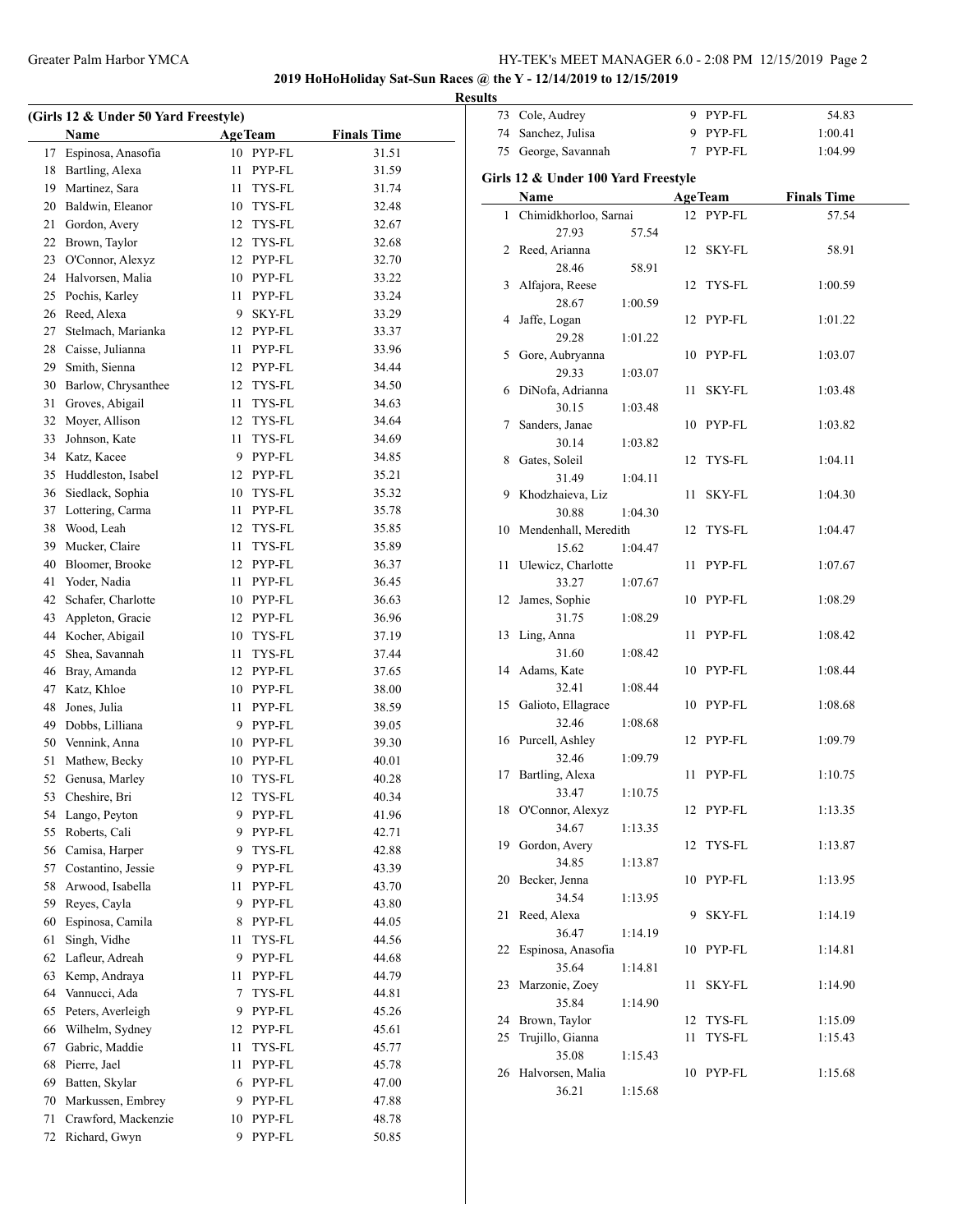**2019 HoHoHoliday Sat-Sun Races @ the Y - 12/14/2019 to 12/15/2019**

## **Results**

|                | (Girls 12 & Under 100 Yard Freestyle)<br>Name |         |      | <b>AgeTeam</b> | <b>Finals Time</b> |
|----------------|-----------------------------------------------|---------|------|----------------|--------------------|
| 27             | Stelmach, Marianka                            |         |      | 12 PYP-FL      | 1:16.05            |
|                | 36.21                                         | 1:16.05 |      |                |                    |
|                | 28 Fulmer, Lana                               |         |      | 12 TYS-FL      | 1:16.36            |
|                | 35.76                                         | 1:16.36 |      |                |                    |
|                | 29 LaSpesa, Alannah                           |         |      | 11 PYP-FL      | 1:17.17            |
|                | 30 Pochis, Karley                             |         | 11   | PYP-FL         | 1:18.70            |
|                | 38.58                                         | 1:18.70 |      |                |                    |
| 31             | Granados, Sofia                               |         | 11   | TYS-FL         | 1:20.65            |
|                | 38.96                                         | 1:20.65 |      |                |                    |
| 32             | Appleton, Gracie                              |         |      | 12 PYP-FL      | 1:22.49            |
|                | 39.25                                         | 1:22.49 |      |                |                    |
|                | 33 Bloomer, Brooke                            |         |      | 12 PYP-FL      | 1:22.87            |
|                | 37.52                                         | 1:22.87 |      |                |                    |
|                | 34 Lottering, Carma                           |         | 11   | PYP-FL         | 1:23.22            |
|                | 37.82                                         | 1:23.22 |      |                |                    |
|                | 35 Jones, Julia                               |         | 11   | PYP-FL         | 1:25.48            |
|                | 40.82                                         | 1:25.48 |      |                |                    |
|                | 36 Kocher, Abigail                            |         |      | 10 TYS-FL      | 1:25.69            |
|                | 39.03                                         | 1:25.69 |      |                |                    |
| 37             | Bray, Amanda                                  |         |      | 12 PYP-FL      | 1:25.75            |
|                | 40.09                                         | 1:25.75 |      |                |                    |
| 38             | Shea, Savannah                                |         |      | 11 TYS-FL      | 1:28.63            |
| 39             | Mathew, Becky                                 |         |      | 10 PYP-FL      | 1:29.95            |
|                | 42.32                                         | 1:29.95 |      |                |                    |
|                | 40 Genusa, Marley                             |         |      | 10 TYS-FL      | 1:30.49            |
|                | 42.23                                         | 1:30.49 |      |                |                    |
| 41             | Espinosa, Camila                              |         | 8    | PYP-FL         | 1:34.46            |
|                | 43.88                                         | 1:34.46 |      |                |                    |
| 42             | Schwabe, Calli                                |         |      | 9 PYP-FL       | 1:37.83            |
|                | 45.42                                         | 1:37.83 |      |                |                    |
|                | 43 Arwood, Isabella                           |         | 11   | PYP-FL         | 1:42.32            |
| 44             | Kemp, Andraya                                 |         | 11 - | PYP-FL         | 1:42.42            |
|                | 45 Batten, Skylar                             |         |      | 6 PYP-FL       | 1:44.77            |
|                | 47.83                                         | 1:44.77 |      |                |                    |
|                | 46 Costantino, Jessie                         |         |      | 9 PYP-FL       | 1:45.76            |
|                | 48.82                                         | 1:45.76 |      |                |                    |
| 47             | Crawford, Mackenzie                           |         |      | 10 PYP-FL      | 1:50.90            |
|                | 53.65                                         | 1:50.90 |      |                |                    |
|                | 48 Lafleur, Adreah                            |         | 9    | PYP-FL         | 1:51.49            |
|                | 49.66                                         | 1:51.49 |      |                |                    |
| 49             | Nicol, Isla                                   |         | 9    | TYS-FL         | 1:54.47            |
| 50             | Krukonis, Addison                             |         | 8    | PYP-FL         | 1:57.09            |
|                | 49.74                                         | 1:57.09 |      |                |                    |
| 51             | Cole, Audrey                                  |         |      | 9 PYP-FL       | 2:01.61            |
| 52             | Refo, Sofia                                   |         | 9.   | PYP-FL         | 2:02.03            |
| $\overline{a}$ | Gibson, Morgan                                |         | 11   | PYP-FL         | DQ                 |
|                | False start                                   |         |      |                |                    |

## **Girls 12 & Under 50 Yard Backstroke**

| <b>Name</b>             | <b>AgeTeam</b> | <b>Finals Time</b> |
|-------------------------|----------------|--------------------|
| 1 Chimidkhorloo, Sarnai | $12$ PYP-FL    | 30.06              |
| 2 Alfajora, Reese       | 12 TYS-FL      | 30.49              |
| 3 Gore, Aubryanna       | 10 PYP-FL      | 34.39              |
| 4 Jaffe, Logan          | $12$ PYP-FL    | 34.57              |
| 5 Sanders, Janae        | $10$ PYP-FL    | 34.77              |

| 6  | Khodzhaieva, Liz      | 11 | SKY-FL        | 35.65   |  |
|----|-----------------------|----|---------------|---------|--|
| 7  | DiNofa, Adrianna      | 11 | SKY-FL        | 35.76   |  |
| 8  | Gibson, Morgan        | 11 | PYP-FL        | 36.10   |  |
| 9  | Mendenhall, Meredith  | 12 | TYS-FL        | 36.70   |  |
| 10 | Ulewicz, Charlotte    | 11 | PYP-FL        | 36.71   |  |
| 11 | James, Sophie         | 10 | PYP-FL        | 37.07   |  |
| 12 | Galioto, Ellagrace    | 10 | PYP-FL        | 38.57   |  |
| 13 | Trujillo, Gianna      | 11 | TYS-FL        | 38.81   |  |
| 14 | Becker, Jenna         | 10 | PYP-FL        | 39.06   |  |
| 15 | Fulmer, Lana          | 12 | TYS-FL        | 39.88   |  |
| 16 | O'Connor, Alexyz      | 12 | PYP-FL        | 40.02   |  |
| 17 | Gordon, Avery         | 12 | TYS-FL        | 40.42   |  |
| 18 | Pochis, Karley        | 11 | PYP-FL        | 41.74   |  |
| 19 | Lottering, Carma      | 11 | PYP-FL        | 41.77   |  |
| 20 | Brown, Taylor         | 12 | TYS-FL        | 42.64   |  |
| 21 | Marzonie, Zoey        | 11 | <b>SKY-FL</b> | 43.33   |  |
| 22 | Caisse, Julianna      | 11 | PYP-FL        | 43.55   |  |
| 23 | Halvorsen, Malia      | 10 | PYP-FL        | 43.84   |  |
| 24 | Kocher, Abigail       | 10 | TYS-FL        | 45.60   |  |
| 25 | Granados, Sofia       | 11 | TYS-FL        | 46.20   |  |
| 26 | Katz, Kacee           | 9  | PYP-FL        | 46.60   |  |
| 27 | Genusa, Marley        | 10 | TYS-FL        | 47.54   |  |
| 28 | Katz, Khloe           | 10 | PYP-FL        | 49.10   |  |
| 29 | Mathew, Becky         | 10 | PYP-FL        | 49.55   |  |
| 30 | Peters, Averleigh     | 9  | PYP-FL        | 50.55   |  |
| 31 | Bloomer, Brooke       | 12 | PYP-FL        | 51.22   |  |
| 32 | Arwood, Isabella      | 11 | PYP-FL        | 53.09   |  |
| 33 | Cole, Audrey          | 9  | PYP-FL        | 55.05   |  |
| 34 | Nicol, Isla           | 9  | TYS-FL        | 57.13   |  |
| 35 | Lafleur, Adreah       | 9  | PYP-FL        | 58.13   |  |
| 36 | Costantino, Jessie    | 9  | PYP-FL        | 1:00.57 |  |
| 37 | Refo, Sofia           | 9  | PYP-FL        | 1:06.77 |  |
| 38 | Crawford, Mackenzie   | 10 | PYP-FL        | 1:08.06 |  |
|    | Shea, Savannah        | 11 | TYS-FL        | DQ      |  |
|    | Delay initiating turn |    |               |         |  |

## **Girls 12 & Under 50 Yard Breaststroke**

|    | Name                  |    | <b>AgeTeam</b> | <b>Finals Time</b> |       |
|----|-----------------------|----|----------------|--------------------|-------|
| 1  | Jones, Hattie         | 12 | PYP-FL         |                    | 35.11 |
| 2  | Chimidkhorloo, Sarnai | 12 | PYP-FL         |                    | 36.08 |
| 3  | Alfajora, Reese       | 12 | TYS-FL         |                    | 36.30 |
| 4  | Gore, Aubryanna       | 10 | PYP-FL         |                    | 38.41 |
| 5  | DiNofa, Adrianna      | 11 | <b>SKY-FL</b>  |                    | 38.96 |
| 6  | Sanders, Janae        | 10 | PYP-FL         |                    | 39.49 |
| 7  | Mendenhall, Meredith  | 12 | TYS-FL         |                    | 39.76 |
| 8  | Bartling, Alexa       | 11 | PYP-FL         |                    | 40.08 |
| 9  | Purcell, Ashley       | 12 | PYP-FL         |                    | 40.65 |
| 10 | Khodzhaieva, Liz      | 11 | SKY-FL         |                    | 42.03 |
| 11 | Jaffe, Logan          | 12 | PYP-FL         |                    | 42.49 |
| 12 | Trujillo, Gianna      | 11 | TYS-FL         |                    | 43.95 |
| 13 | Ulewicz, Charlotte    | 11 | PYP-FL         |                    | 45.02 |
| 14 | Fulmer, Lana          | 12 | TYS-FL         |                    | 45.49 |
| 15 | Ling, Anna            | 11 | PYP-FL         |                    | 45.52 |
| 16 | Brown, Taylor         | 12 | TYS-FL         |                    | 45.57 |
| 17 | Gordon, Avery         | 12 | TYS-FL         |                    | 45.66 |
| 18 | Kocher, Abigail       | 10 | TYS-FL         |                    | 45.92 |
| 19 | Galioto, Ellagrace    | 10 | PYP-FL         |                    | 46.09 |
| 20 | Appleton, Gracie      |    | 12 PYP-FL      |                    | 47.20 |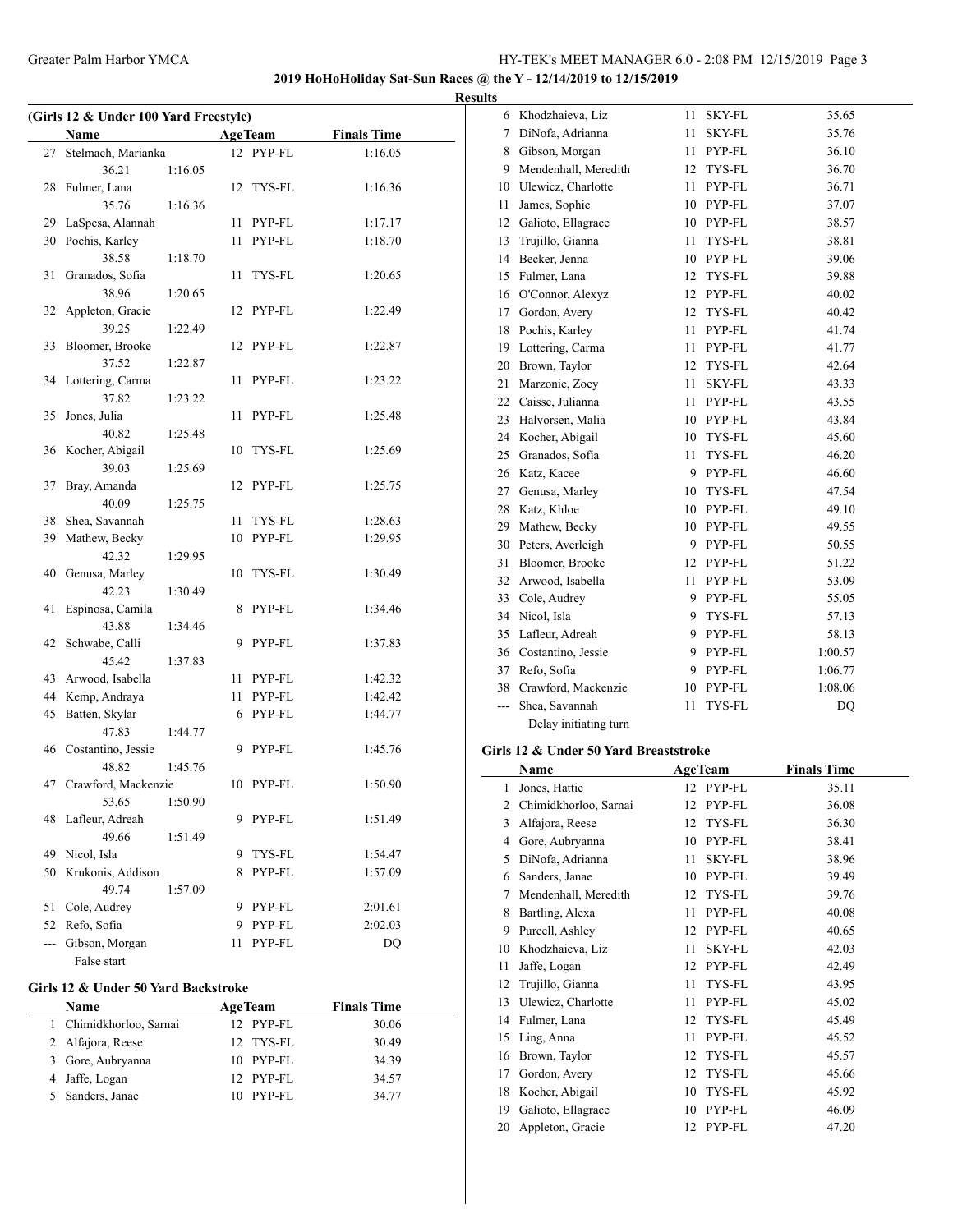## **2019 HoHoHoliday Sat-Sun Races @ the Y - 12/14/2019 to 12/15/2019 Results**

|     | (Girls 12 & Under 50 Yard Breaststroke) |    |               |                    |  |  |  |  |
|-----|-----------------------------------------|----|---------------|--------------------|--|--|--|--|
|     | <b>AgeTeam</b><br>Name                  |    |               | <b>Finals Time</b> |  |  |  |  |
| 21  | Smith, Sienna                           | 12 | PYP-FL        | 48.03              |  |  |  |  |
| 22  | Lottering, Carma                        | 11 | PYP-FL        | 48.18              |  |  |  |  |
| 23  | Bloomer, Brooke                         | 12 | PYP-FL        | 48.43              |  |  |  |  |
| 24  | Granados, Sofia                         | 11 | TYS-FL        | 48.90              |  |  |  |  |
| 25  | Marzonie, Zoey                          | 11 | <b>SKY-FL</b> | 48.96              |  |  |  |  |
| 26  | O'Connor, Alexyz                        | 12 | PYP-FL        | 49.30              |  |  |  |  |
| 27  | Pochis, Karley                          | 11 | PYP-FL        | 49.80              |  |  |  |  |
| 28  | Bray, Amanda                            | 12 | PYP-FL        | 50.30              |  |  |  |  |
| 29  | Katz, Khloe                             | 10 | PYP-FL        | 51.56              |  |  |  |  |
| 30  | Genusa, Marley                          | 10 | TYS-FL        | 51.57              |  |  |  |  |
| 31  | LaSpesa, Alannah                        | 11 | PYP-FL        | 52.15              |  |  |  |  |
| 32  | Halvorsen, Malia                        | 10 | PYP-FL        | 52.49              |  |  |  |  |
| 33  | Katz, Kacee                             | 9  | PYP-FL        | 52.62              |  |  |  |  |
| 34  | Caisse, Julianna                        | 11 | PYP-FL        | 53.39              |  |  |  |  |
| 35  | Espinosa, Camila                        | 8  | PYP-FL        | 54.83              |  |  |  |  |
| 36  | Nicol, Isla                             | 9  | TYS-FL        | 54.89              |  |  |  |  |
| 37  | Mathew, Becky                           | 10 | PYP-FL        | 56.68              |  |  |  |  |
| 38  | Schwabe, Calli                          | 9  | PYP-FL        | 56.75              |  |  |  |  |
| 39  | Piatt, Milla                            | 10 | PYP-FL        | 56.88              |  |  |  |  |
| 40  | Peters, Averleigh                       | 9  | PYP-FL        | 57.15              |  |  |  |  |
| 41  | Kemp, Andraya                           | 11 | PYP-FL        | 1:05.81            |  |  |  |  |
| 42  | Lafleur, Adreah                         | 9  | PYP-FL        | 1:10.28            |  |  |  |  |
| 43  | Crawford, Mackenzie                     | 10 | PYP-FL        | 1:27.43            |  |  |  |  |
| 44  | Cole, Audrey                            | 9  | PYP-FL        | 1:43.87            |  |  |  |  |
| --- | Refo, Sofia                             | 9  | PYP-FL        | DQ                 |  |  |  |  |
|     | Alternating Kick                        |    |               |                    |  |  |  |  |
|     | Costantino, Jessie                      | 9  | PYP-FL        | DQ                 |  |  |  |  |
|     | Scissors kick                           |    |               |                    |  |  |  |  |

## **Girls 12 & Under 50 Yard Butterfly**

|    | Name                  |    | <b>AgeTeam</b> | <b>Finals Time</b> |  |
|----|-----------------------|----|----------------|--------------------|--|
| 1  | Chimidkhorloo, Sarnai | 12 | PYP-FL         | 28.68              |  |
| 2  | Alfajora, Reese       | 12 | TYS-FL         | 28.80              |  |
| 3  | Gore, Aubryanna       | 10 | PYP-FL         | 31.18              |  |
| 4  | Sanders, Janae        | 10 | PYP-FL         | 31.63              |  |
| 5  | Reed, Arianna         | 12 | SKY-FL         | 31.89              |  |
| 6  | Mendenhall, Meredith  | 12 | TYS-FL         | 32.10              |  |
| 7  | Khodzhaieva, Liz      | 11 | <b>SKY-FL</b>  | 35.53              |  |
| 8  | Ling, Anna            | 11 | PYP-FL         | 35.85              |  |
| 9  | James, Sophie         | 10 | PYP-FL         | 36.17              |  |
| 10 | Ulewicz, Charlotte    | 11 | PYP-FL         | 36.57              |  |
| 11 | Baldwin, Eleanor      | 10 | TYS-FL         | 36.90              |  |
| 12 | Gordon, Avery         | 12 | TYS-FL         | 37.88              |  |
| 13 | Berry, Madelyn        | 10 | YCF-FL         | 38.17              |  |
| 14 | Johnson, Kate         | 11 | TYS-FL         | 38.31              |  |
| 15 | Espinosa, Anasofia    | 10 | PYP-FL         | 38.43              |  |
| 16 | Groves, Abigail       | 11 | TYS-FL         | 38.51              |  |
| 17 | Lottering, Carma      | 11 | PYP-FL         | 39.12              |  |
| 18 | Moyer, Allison        | 12 | TYS-FL         | 39.42              |  |
| 19 | Halvorsen, Malia      | 10 | PYP-FL         | 39.66              |  |
| 20 | Reed, Alexa           | 9  | <b>SKY-FL</b>  | 40.10              |  |
| 21 | Fulmer, Lana          | 12 | TYS-FL         | 40.18              |  |
| 22 | Martinez, Sara        | 11 | TYS-FL         | 40.90              |  |
| 23 | Kocher, Abigail       | 10 | TYS-FL         | 41.09              |  |
| 24 | O'Connor, Alexyz      | 12 | PYP-FL         | 41.13              |  |
| 25 | Barlow, Chrysanthee   | 12 | <b>TYS-FL</b>  | 41.91              |  |

| 26  | Mucker, Claire           | 11 | TYS-FL | 42.86   |
|-----|--------------------------|----|--------|---------|
| 27  | Wood, Leah               | 12 | TYS-FL | 43.03   |
| 28  | Caisse, Julianna         | 11 | PYP-FL | 43.06   |
|     | 29 Yoder, Nadia          | 11 | PYP-FL | 43.87   |
| 30  | Pochis, Karley           | 11 | PYP-FL | 44.38   |
| 31  | Siedlack, Sophia         | 10 | TYS-FL | 45.11   |
| 32  | Dobbs, Lilliana          | 9  | PYP-FL | 46.87   |
| 33  | Huddleston, Isabel       | 12 | PYP-FL | 49.32   |
| 34  | Shea, Savannah           | 11 | TYS-FL | 49.41   |
| 35  | Vennink, Anna            | 10 | PYP-FL | 50.95   |
| 36  | Bloomer, Brooke          | 12 | PYP-FL | 51.72   |
| 37  | Genusa, Marley           | 10 | TYS-FL | 52.34   |
| 38  | Katz, Khloe              | 10 | PYP-FL | 53.96   |
|     | 39 Cheshire, Bri         | 12 | TYS-FL | 54.65   |
| 40  | Mathew, Becky            | 10 | PYP-FL | 55.16   |
| 41  | Singh, Vidhe             | 11 | TYS-FL | 57.10   |
| 42  | Vannucci, Ada            | 7  | TYS-FL | 57.17   |
| 43  | Piatt, Milla             | 10 | PYP-FL | 57.33   |
|     | 44 Crawford, Mackenzie   | 10 | PYP-FL | 57.75   |
| 45  | Arwood, Isabella         | 11 | PYP-FL | 1:01.25 |
| 46  | Gabric, Maddie           | 11 | TYS-FL | 1:02.84 |
| 47  | Costantino, Jessie       | 9  | PYP-FL | 1:02.94 |
| 48  | Reyes, Cayla             | 9  | PYP-FL | 1:03.68 |
| 49  | Camisa, Harper           | 9  | TYS-FL | 1:05.05 |
| 50  | Cole, Audrey             | 9  | PYP-FL | 1:11.64 |
| --- | Markussen, Embrey        | 9  | PYP-FL | DQ      |
|     | One hand touch           |    |        |         |
| --- | Richard, Gwyn            | 9  | PYP-FL | DO      |
|     | Arms underwater recovery |    |        |         |

## **Girls 12 & Under 100 Yard IM**

 $\overline{\phantom{a}}$ 

|    | Name                    |         | <b>AgeTeam</b> | <b>Finals Time</b> |  |
|----|-------------------------|---------|----------------|--------------------|--|
|    | 1 Chimidkhorloo, Sarnai |         | 12 PYP-FL      | 1:05.75            |  |
|    | 30.46                   | 1:05.75 |                |                    |  |
|    | 2 Alfajora, Reese       |         | 12 TYS-FL      | 1:07.96            |  |
|    | 30.67                   | 1:07.96 |                |                    |  |
| 3  | Sanders, Janae          |         | 10 PYP-FL      | 1:13.18            |  |
|    | 34.29                   | 1:13.18 |                |                    |  |
|    | 4 Gore, Aubryanna       |         | 10 PYP-FL      | 1:14.17            |  |
|    | 33.45                   | 1:14.17 |                |                    |  |
|    | 5 Khodzhaieva, Liz      |         | 11 SKY-FL      | 1:17.78            |  |
|    | 35.99                   | 1:17.78 |                |                    |  |
|    | 6 Gibson, Morgan        |         | 11 PYP-FL      | 1:19.80            |  |
|    | 36.81                   | 1:19.80 |                |                    |  |
| 7  | James, Sophie           |         | 10 PYP-FL      | 1:19.89            |  |
|    | 36.43                   | 1:19.89 |                |                    |  |
| 8  | Gates, Soleil           |         | 12 TYS-FL      | 1:20.44            |  |
|    | 36.55                   | 1:20.44 |                |                    |  |
|    | 9 Ulewicz, Charlotte    |         | 11 PYP-FL      | 1:21.66            |  |
|    | 37.73                   | 1:21.66 |                |                    |  |
|    | 10 Berry, Madelyn       |         | 10 YCF-FL      | 1:22.93            |  |
|    | 37.64                   | 1:22.93 |                |                    |  |
| 11 | Ling, Anna              |         | 11 PYP-FL      | 1:23.37            |  |
|    | 38.81                   | 1:23.37 |                |                    |  |
|    | 12 Bartling, Alexa      |         | 11 PYP-FL      | 1:23.40            |  |
|    | 41.20                   | 1:23.40 |                |                    |  |
|    | 13 Gordon, Avery        |         | 12 TYS-FL      | 1:24.70            |  |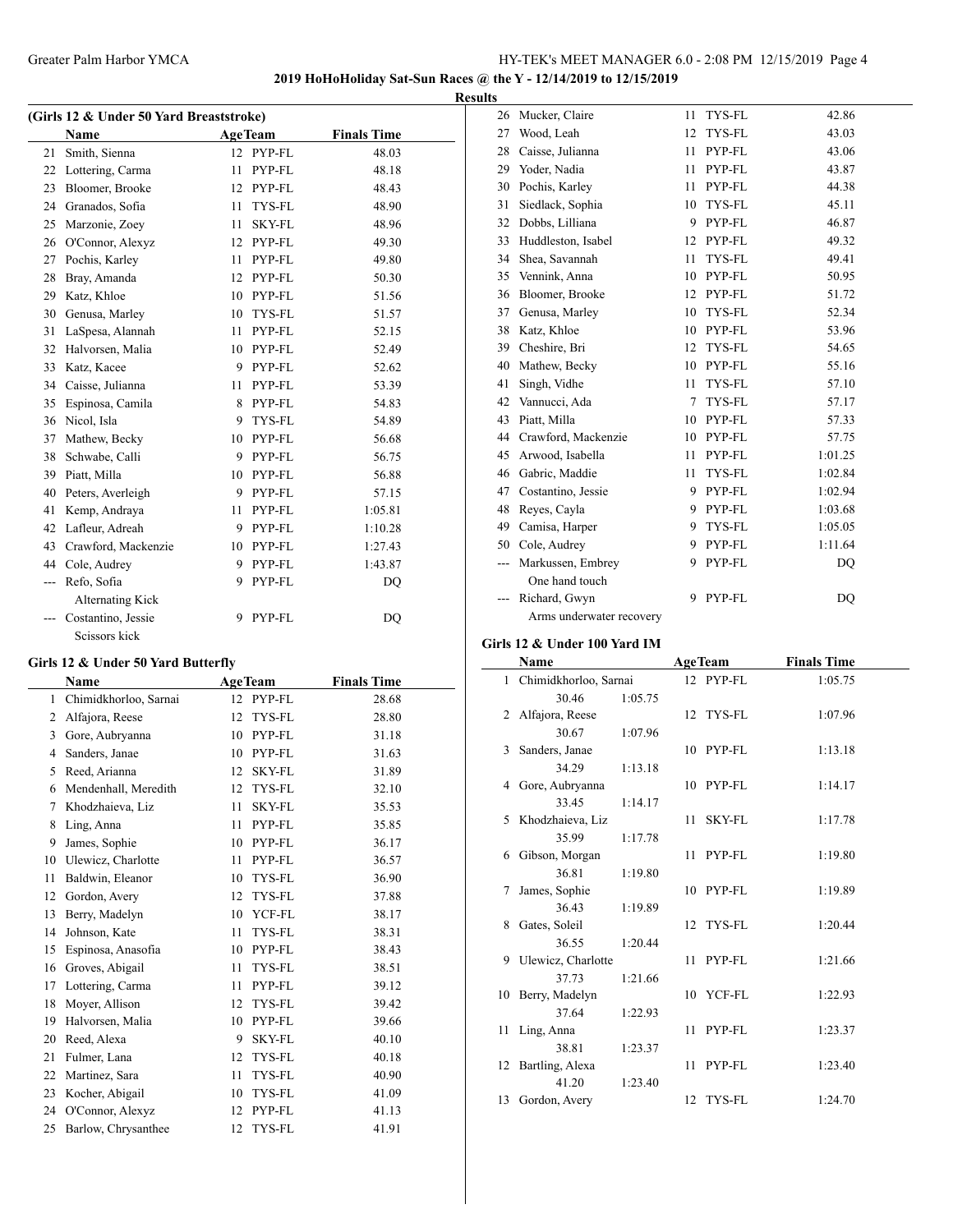## **2019 HoHoHoliday Sat-Sun Races @ the Y - 12/14/2019 to 12/15/2019**

**Results**

|    | (Girls 12 & Under 100 Yard IM) |         |    |                |                    |  |
|----|--------------------------------|---------|----|----------------|--------------------|--|
|    | Name                           |         |    | <b>AgeTeam</b> | <b>Finals Time</b> |  |
|    | 14 Baldwin, Eleanor            |         |    | 10 TYS-FL      | 1:25.25            |  |
|    | 39.95                          | 1:25.25 |    |                |                    |  |
|    | 15 Johnson, Kate               |         |    | 11 TYS-FL      | 1:28.12            |  |
|    | 42.45                          | 1:28.12 |    |                |                    |  |
|    | 16 Brown, Taylor               |         |    | 12 TYS-FL      | 1:28.91            |  |
|    | 43.26                          | 1:28.91 |    |                |                    |  |
| 17 | Groves, Abigail                |         |    | 11 TYS-FL      | 1:28.93            |  |
|    | 41.86                          | 1:28.93 |    |                |                    |  |
| 18 | Halvorsen, Malia               |         |    | 10 PYP-FL      | 1:29.75            |  |
|    | 41.49                          | 1:29.75 |    |                |                    |  |
| 19 | Stelmach, Marianka             |         |    | 12 PYP-FL      | 1:30.41            |  |
|    | 44.22                          | 1:30.41 |    |                |                    |  |
|    | 20 Lottering, Carma            |         |    | 11 PYP-FL      | 1:31.04            |  |
|    | 40.20                          | 1:31.04 |    |                |                    |  |
| 21 | O'Connor, Alexyz               |         |    | 12 PYP-FL      | 1:31.11            |  |
|    | 41.41                          | 1:31.11 |    |                |                    |  |
|    | 22 Barlow, Chrysanthee         |         |    | 12 TYS-FL      | 1:31.37            |  |
|    | 41.89                          | 1:31.37 |    |                |                    |  |
|    | 23 Wood, Leah                  |         |    | 12 TYS-FL      | 1:31.79            |  |
|    | 43.26                          | 1:31.79 |    |                |                    |  |
|    | 24 Martinez, Sara              |         |    | 11 TYS-FL      | 1:32.91            |  |
|    | 43.58                          | 1:32.91 |    |                |                    |  |
|    | 25 Mucker, Claire              |         |    | 11 TYS-FL      | 1:34.03            |  |
|    | 43.74                          | 1:34.03 |    |                |                    |  |
| 26 | Siedlack, Sophia               |         |    | 10 TYS-FL      | 1:35.18            |  |
|    | 45.45                          | 1:35.18 |    |                |                    |  |
|    | 27 Kocher, Abigail             |         |    | 10 TYS-FL      | 1:36.74            |  |
|    | 45.46                          | 1:36.74 |    |                |                    |  |
| 28 | Dobbs, Lilliana                |         |    | 9 PYP-FL       | 1:41.79            |  |
| 29 | Jones, Julia                   |         |    | 11 PYP-FL      | 1:42.44            |  |
|    | 50.17                          | 1:42.44 |    |                |                    |  |
| 30 | Bloomer, Brooke                |         |    | 12 PYP-FL      | 1:44.02            |  |
| 31 | Genusa, Marley                 |         |    | 10 TYS-FL      | 1:44.03            |  |
|    | 49.47                          | 1:44.03 |    |                |                    |  |
|    | 32 Mathew, Becky               |         |    | 10 PYP-FL      | 1:45.74            |  |
|    | 54.59                          | 1:45.74 |    |                |                    |  |
| 33 | Espinosa, Camila               |         |    | 8 PYP-FL       | 1:47.45            |  |
|    | 50.67                          | 1:47.45 |    |                |                    |  |
|    | 34 Camisa, Harper              |         |    | 9 TYS-FL       | 1:56.48            |  |
|    | 1:01.89                        | 1:56.48 |    |                |                    |  |
| 35 | Gabric, Maddie                 |         | 11 | TYS-FL         | 1:57.50            |  |
|    | 57.83                          | 1:57.50 |    |                |                    |  |
|    | 36 Reyes, Cayla                |         | 9  | PYP-FL         | 2:02.17            |  |
|    | 59.34                          | 2:02.17 |    |                |                    |  |
| 37 | Pierre, Jael                   |         | 11 | PYP-FL         | 2:03.18            |  |
| 38 | Lafleur, Adreah                |         | 9  | PYP-FL         | 2:11.47            |  |
|    | 55.17                          | 2:11.47 |    |                |                    |  |
| 39 | Crawford, Mackenzie            |         |    | 10 PYP-FL      | 2:13.36            |  |
|    | 59.86                          | 2:13.36 |    |                |                    |  |
| 40 | Cole, Audrey                   |         |    | 9 PYP-FL       | 2:28.77            |  |
|    | 1:06.51                        | 2:28.77 |    |                |                    |  |
|    | Markussen, Embrey              |         |    | 9 PYP-FL       | DQ                 |  |
|    | Not on back off wall - back    |         |    |                |                    |  |

| دن |                                              |   |           |    |
|----|----------------------------------------------|---|-----------|----|
|    | --- Richard, Gwyn                            | 9 | PYP-FL    | DO |
|    | Arms underwater recovery - fly               |   |           |    |
|    | --- Cheshire, Bri                            |   | 12 TYS-FL | DO |
|    | Shoulders past vertical toward breast - back |   |           |    |
|    | --- Huddleston, Isabel                       |   | 12 PYP-FL | DO |
|    | Not on back off wall - back                  |   |           |    |
|    | --- Fulmer, Lana                             |   | 12 TYS-FL | DO |
|    | Shoulders past vertical toward breast - back |   |           |    |
|    | --- Costantino, Jessie                       | 9 | PYP-FL    | DO |
|    | Arms past hipline - breast                   |   |           |    |
|    | Katz, Kacee                                  | 9 | PYP-FL    | DO |
|    | One hand touch - breast                      |   |           |    |
|    |                                              |   |           |    |

## **Girls 12 & Under 100 Yard Freestyle Relay**

|    | Team                       | Relay               | <b>Finals Time</b>          |
|----|----------------------------|---------------------|-----------------------------|
| 1  | PYP-FL                     | A                   | 54.93                       |
|    | 1) Sanders, Janae 10       | 2) Ling, Anna 11    |                             |
|    | 3) Gore, Aubryanna 10      | 4) Jones, Hattie 12 |                             |
|    | 28.39<br>54.93             |                     |                             |
| 2  | PYP-FL                     | D                   | 57.58                       |
|    | 1) Jaffe, Logan 12         | 2) Sajdak, Gabby 8  |                             |
|    | 3) Ulewicz, Charlotte 11   |                     | 4) Chimidkhorloo, Sarnai 12 |
|    | 34.29<br>57.58             |                     |                             |
| 3  | TYS-FL                     | А                   | 1:00.12                     |
|    | 1) Moyer, Allison 12       |                     | 2) Baldwin, Eleanor 10      |
|    | 3) Brown, Taylor 12        | 4) Fulmer, Lana 12  |                             |
|    | 4 PYP-FL                   | B                   | 1:01.59                     |
|    | 1) Caisse, Julianna 11     |                     | 2) Halvorsen, Malia 10      |
|    | 3) Schafer, Charlotte 10   | 4) James, Sophie 10 |                             |
| 5. | 36.19<br>1:01.59<br>TYS-FL | B                   | 1:05.46                     |
|    | 1) Groves, Abigail 11      | 2) Gordon, Avery 12 |                             |
|    | 3) Gabric, Maddie 11       | 4) Johnson, Kate 11 |                             |
|    | 30.73<br>1:05.46           |                     |                             |
|    | 6 PYP-FL                   | F                   | 1:07.22                     |
|    | 1) Gibson, Morgan 11       | 2) Jones, Julia 11  |                             |
|    | 3) Lottering, Carma 11     |                     | 4) Kemp, Andraya 11         |
|    | 31.62<br>1:07.22           |                     |                             |
| 7  | PYP-FL                     | $\mathcal{C}$       | 1:09.55                     |
|    | 1) Soud, Carma 7           | 2) Katz, Kacee 9    |                             |
|    | 3) Uruci, Klondiana 8      | 4) Katz, Khloe 10   |                             |
|    | 35.64<br>1:09.55           |                     |                             |
| 8. | PYP-FL                     | E                   | 1:10.42                     |
|    | 1) Galioto, Ellagrace 10   |                     | 2) Crawford, Mackenzie 10   |
|    | 3) Pochis, Karley 11       |                     | 4) Mathew, Becky 10         |
|    | 41.03<br>1:10.42           |                     |                             |
|    |                            |                     |                             |

# **Girls 12 & Under 100 Yard Medley Relay**

| Team                 |         | Relav                 | <b>Finals Time</b>  |
|----------------------|---------|-----------------------|---------------------|
| PYP-FL               |         | А                     | 1:02.19             |
| 1) James, Sophie 10  |         |                       | 2) Jones, Hattie 12 |
| 3) Sanders, Janae 10 |         | $(4)$ Ling, Anna $11$ |                     |
| 32.98                | 1:02.19 |                       |                     |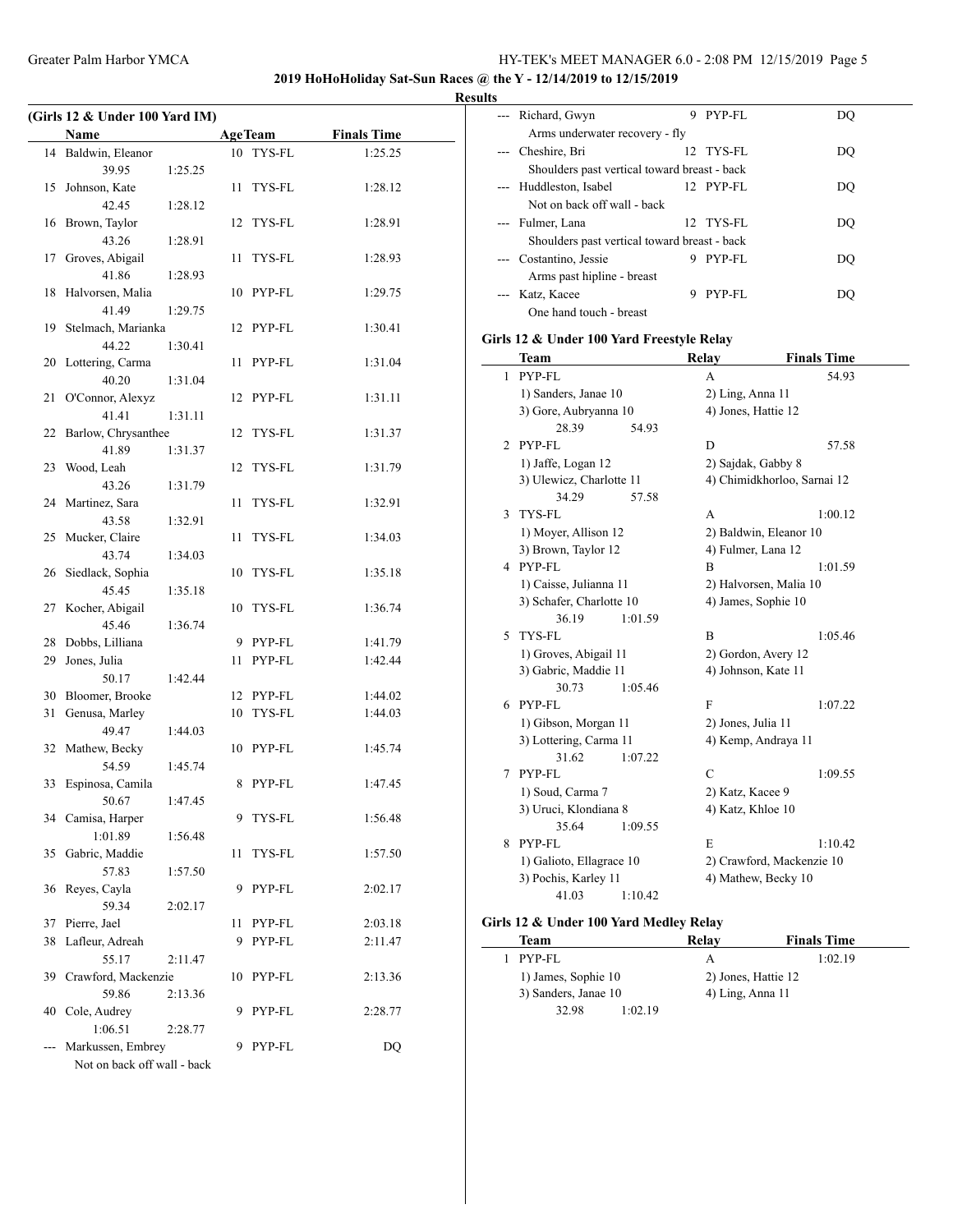**2019 HoHoHoliday Sat-Sun Races @ the Y - 12/14/2019 to 12/15/2019**

## **Results**

| (Girls 12 & Under 100 Yard Medley Relay) |                             |                     |                                                                            |  |  |  |
|------------------------------------------|-----------------------------|---------------------|----------------------------------------------------------------------------|--|--|--|
|                                          | Team                        | Relay               | <b>Finals Time</b>                                                         |  |  |  |
| $\overline{2}$                           | PYP-FL                      | C                   | 1:05.19                                                                    |  |  |  |
|                                          | 1) Becker, Jenna 10         | 2) Adams, Kate 10   |                                                                            |  |  |  |
|                                          | 3) Chimidkhorloo, Sarnai 12 |                     | 4) Ulewicz, Charlotte 11                                                   |  |  |  |
|                                          | 37.96<br>1:05.19            |                     |                                                                            |  |  |  |
| 3                                        | TYS-FL                      | B                   | 1:12.82                                                                    |  |  |  |
|                                          | 1) Kocher, Abigail 10       |                     | 2) Granados, Sofía 11                                                      |  |  |  |
|                                          | 3) Trujillo, Gianna 11      | 4) Gates, Soleil 12 |                                                                            |  |  |  |
| 4                                        | PYP-FL                      | E                   | 1:17.46                                                                    |  |  |  |
|                                          | 1) Galioto, Ellagrace 10    |                     | 2) Bartling, Alexa 11                                                      |  |  |  |
|                                          | 3) Bloomer, Brooke 12       |                     | 4) Lafleur, Adreah 9                                                       |  |  |  |
|                                          | 37.81<br>1:17.46            |                     |                                                                            |  |  |  |
| 5                                        | TYS-FL                      | А                   | 1:19.40                                                                    |  |  |  |
|                                          | 1) Mendenhall, Meredith 12  |                     | 2) Shea, Savannah 11                                                       |  |  |  |
|                                          | 3) Gordon, Avery 12         | 4) Nicol, Isla 9    |                                                                            |  |  |  |
|                                          | 40.30<br>1:19.40            |                     |                                                                            |  |  |  |
| 6                                        | PYP-FL                      | F                   | 1:40.45                                                                    |  |  |  |
|                                          | 1) Jones, Julia 11          |                     | 2) Mathew, Becky 10                                                        |  |  |  |
|                                          | 3) Crawford, Mackenzie 10   |                     | 4) Kemp, Andraya 11                                                        |  |  |  |
|                                          | 47.55<br>1:40.45            |                     |                                                                            |  |  |  |
|                                          | PYP-FL                      | B                   | DO                                                                         |  |  |  |
|                                          |                             |                     | Stroke Infraction swimmer #1: Shoulders past vertical toward breast - back |  |  |  |
|                                          | 1) Krukonis, Addison 8      |                     | 2) Costantino, Jessie 9                                                    |  |  |  |
|                                          | 3) Patel, Asha 8            | 4) Soud, Carma 7    |                                                                            |  |  |  |
| ---                                      | PYP-FL                      | D                   | DQ                                                                         |  |  |  |
|                                          | Early take-off swimmer #3   |                     |                                                                            |  |  |  |
|                                          | 1) Katz, Kacee 9            |                     | 2) Stelmach, Marianka 12                                                   |  |  |  |
|                                          | 3) Purcell, Ashley 12       | 4) Katz, Khloe 10   |                                                                            |  |  |  |

### **Girls 50 Yard Freestyle**

|    | Name              |    | <b>AgeTeam</b> | <b>Finals Time</b> |
|----|-------------------|----|----------------|--------------------|
| 1  | LaBohn, Hannah    | 17 | TYS-FL         | 25.62              |
| 2  | Okuyama, Maya     | 16 | PYP-FL         | 26.30              |
| 3  | Kelly, Avery      | 16 | PYP-FL         | 26.53              |
| 4  | Paquette, Apryl   | 16 | TYS-FL         | 26.76              |
| 5  | Bowen, Alexis     | 15 | PYP-FL         | 26.81              |
| 6  | Thurin, Kelsey    | 17 | PYP-FL         | 26.92              |
| 7  | Barkman, Katelyn  | 16 | PYP-FL         | 26.96              |
| 8  | Smith, Abby       | 15 | YCF-FL         | 27.06              |
| 9  | Hu, Grace         | 16 | <b>SKY-FL</b>  | 27.09              |
| 10 | Eurell, Victoria  | 17 | PYP-FL         | 27.13              |
| 11 | Marquardt, Daisy  | 15 | <b>SKY-FL</b>  | 27.21              |
| 12 | Sebo, Ashley      | 14 | <b>SKY-FL</b>  | 27.49              |
| 13 | Brown, Meghan     | 16 | <b>SKY-FL</b>  | 27.50              |
| 14 | Whelton, Michelle | 15 | <b>SKY-FL</b>  | 27.54              |
| 15 | Walls, Kaylee     | 14 | <b>SKY-FL</b>  | 27.76              |
| 16 | Goz, Kaitlynne    | 17 | PYP-FL         | 27.93              |
| 17 | Whittaker, Julia  | 13 | <b>SKY-FL</b>  | 27.94              |
| 18 | Candelora, Maria  | 14 | PYP-FL         | 27.96              |
| 19 | Chmara, Isabela   | 16 | PYP-FL         | 27.98              |
| 20 | Swiech, Kailey    | 14 | UN-FL          | 27.99              |
| 21 | Nalepa, Tabitha   | 13 | PYP-FL         | 28.34              |
| 22 | LaBohn, Alexandra | 13 | TYS-FL         | 28.37              |
| 23 | Haughey, Lexi     | 16 | PYP-FL         | 28.44              |
| 24 | McArthur, Camden  | 16 | PYP-FL         | 28.50              |
| 25 | Davidson, Tessa   | 13 | PYP-FL         | 28.62              |

|    | 26 Stelmach, Sofia              |    | 16 PYP-FL      | 28.69              |  |
|----|---------------------------------|----|----------------|--------------------|--|
|    | 27 Pinkos, Catherine            |    | 15 TYS-FL      | 28.73              |  |
|    | 28 Sebo, Morgan                 | 15 | SKY-FL         | 28.90              |  |
|    | 29 Cyr, Rose                    |    | 17 PYP-FL      | 28.92              |  |
|    | 30 Engle, Ella                  |    | 14 PYP-FL      | 28.96              |  |
|    | 31 Cyr, Emily                   |    | 14 PYP-FL      | 28.99              |  |
|    | 32 Fox, Kelsey                  |    | 15 PYP-FL      | 29.01              |  |
|    | 33 Idippili, Sandali            |    | 14 TYS-FL      | 29.14              |  |
|    | 34 Staveski, Alexis             |    | 15 PYP-FL      | 29.16              |  |
|    | 35 McEwan, Ava                  |    | 17 PYP-FL      | 29.30              |  |
|    | 36 Mejia, Lucia                 |    | 13 PYP-FL      | 29.32              |  |
|    | 37 Baladakis, Zoe               |    | 16 PYP-FL      | 29.52              |  |
|    | 38 Andrews, Carrington          |    | 17 PYP-FL      | 29.79              |  |
|    | 39 Galioto, Ellagrace           |    | 10 PYP-FL      | 29.85              |  |
|    | *40 Costello, Delaney           |    | 14 PYP-FL      | 30.05              |  |
|    | *40 Cullu, Alivia               |    | 16 PYP-FL      | 30.05              |  |
|    | 42 Little, Sophie               |    | 14 PYP-FL      | 30.18              |  |
|    | 44 Hila, Amy                    |    | 16 PYP-FL      | 30.26              |  |
|    | 45 Phillips, Francesca          |    | 13 TYS-FL      | 30.32              |  |
|    | 46 Piehl, Karalyn               |    | 16 PYP-FL      | 30.46              |  |
|    | 47 Suminski, Kalina             |    | 15 PYP-FL      | 30.83              |  |
|    | 48 Pratt, Kaitlyn               |    | 13 TYS-FL      | 30.84              |  |
|    | 49 Wylie, Samantha              |    | 16 PYP-FL      | 31.00              |  |
|    | 50 Lampert, Jodi                |    | 16 PYP-FL      | 31.32              |  |
|    | 51 Caisse, Emma                 |    | 13 PYP-FL      | 31.39              |  |
|    | 52 D'Amico, Ava                 |    | 13 TYS-FL      | 31.66              |  |
|    | 53 Groves, Ella                 |    | 14 TYS-FL      | 31.84              |  |
|    | 54 Amaral, Allison              |    | 16 PYP-FL      |                    |  |
|    |                                 |    |                | 31.95              |  |
|    | 55 Sanford, Taylor              |    | 16 PYP-FL      | 32.14              |  |
|    | 56 Bartling, Alexa              |    | 11 PYP-FL      | 32.24              |  |
|    | 57 Anderson, Cora               | 13 | TYS-FL         | 32.27              |  |
|    | 58 Phelps, Hannah               |    | 14 PYP-FL      | 32.28              |  |
|    | 59 Salazar, Oriana              | 15 | TYS-FL         | 32.32              |  |
|    | 60 O'Grady, Sabrina             |    | 14 PYP-FL      | 32.38              |  |
| 61 | Crkvencic, Gabrielle            |    | 14 PYP-FL      | 32.47              |  |
|    | 62 Luka, Sophia                 | 13 | SKY-FL         | 32.49              |  |
|    | 63 Williams, Abigail            |    | 14 PYP-FL      | 32.56              |  |
|    | 64 Knight, Samantha             |    | 14 PYP-FL      | 32.72              |  |
| 65 | Hila, Anna                      | 18 | PYP-FL         | 33.04              |  |
| 66 | Stamey, Bailey                  |    | 16 PYP-FL      | 33.09              |  |
| 67 | Aguilera, Amie                  | 13 | TYS-FL         | 33.10              |  |
|    | 68 Geib, Raegan                 | 13 | TYS-FL         | 33.18              |  |
|    | 69 Corwin, Caitlyn              |    | 18 PYP-FL      | 33.52              |  |
| 70 | Ray, Lauren                     | 15 | PYP-FL         | 33.81              |  |
| 71 | Cole, Elizabeth                 | 13 | PYP-FL         | 33.91              |  |
| 72 | Pickford, Kili                  | 16 | PYP-FL         | 34.25              |  |
| 73 | Peterson, Aoife                 | 14 | PYP-FL         | 34.58              |  |
|    | 74 Bell, Kamila                 | 14 | TYS-FL         | 35.32              |  |
| 75 | Semryck, Brianna                |    | 14 PYP-FL      | 35.33              |  |
|    | 76 Nebron, Lindsay              |    | 14 PYP-FL      | 38.64              |  |
| 77 | Suggs, Rin Suggs                | 17 | YCF-FL         | 41.37              |  |
| 78 | Stotts, Bree                    |    | 14 PYP-FL      | 46.32              |  |
|    | <b>Girls 100 Yard Freestyle</b> |    |                |                    |  |
|    | Name                            |    | <b>AgeTeam</b> | <b>Finals Time</b> |  |
| 1  | Filkin, Mimi                    | 18 | YCF-FL         | 56.03              |  |

27.33 56.03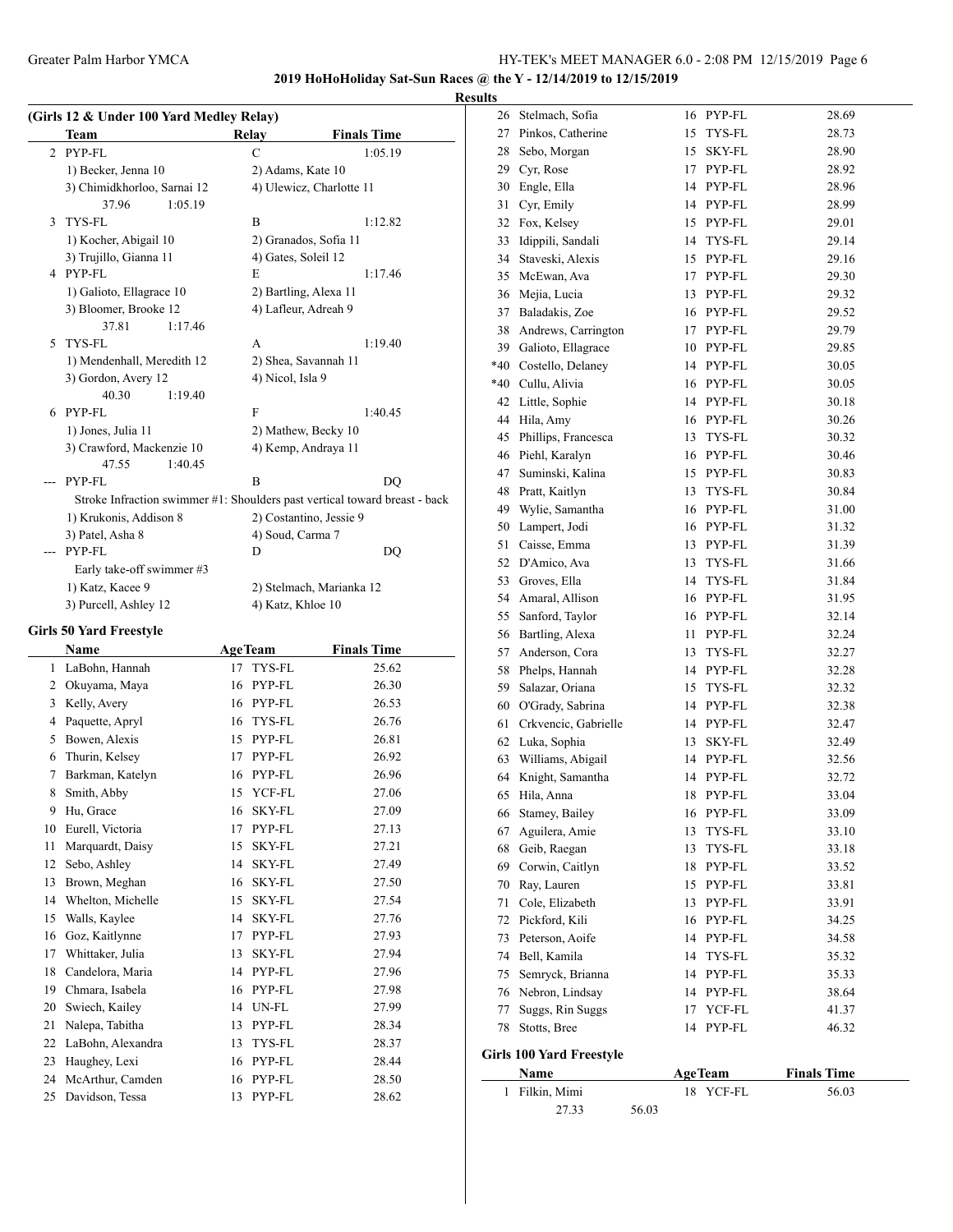**2019 HoHoHoliday Sat-Sun Races @ the Y - 12/14/2019 to 12/15/2019**

**Results**

|                | (Girls 100 Yard Freestyle) |         |      |                |                    |  |
|----------------|----------------------------|---------|------|----------------|--------------------|--|
|                | Name                       |         |      | <b>AgeTeam</b> | <b>Finals Time</b> |  |
| $\overline{2}$ | Okuyama, Maya              |         |      | 16 PYP-FL      | 56.50              |  |
|                | 27.04                      | 56.50   |      |                |                    |  |
| 3              | Marquardt, Daisy           |         |      | 15 SKY-FL      | 57.28              |  |
|                | 27.58                      | 57.28   |      |                |                    |  |
| 4              | Barkman, Katelyn           |         |      | 16 PYP-FL      | 58.13              |  |
|                | 27.56                      | 58.13   |      |                |                    |  |
| 5              | Oktay, Lara                |         |      | 15 SKY-FL      | 58.23              |  |
|                | 28.68                      | 58.23   |      |                |                    |  |
| 6              | Paquette, Apryl            |         |      | 16 TYS-FL      | 58.24              |  |
|                | 28.16                      | 58.24   |      |                |                    |  |
| 7              | Bowen, Alexis              |         |      | 15 PYP-FL      | 59.01              |  |
|                | 28.49                      | 59.01   |      |                |                    |  |
| 8              | Colegrove, Ashley          |         |      | 15 PYP-FL      | 1:00.28            |  |
|                | 28.38                      | 1:00.28 |      |                |                    |  |
| 9              | Burns, Ella                |         | 17   | SKY-FL         | 1:00.46            |  |
|                | 29.29                      | 1:00.46 |      |                |                    |  |
|                | 10 Brown, Meghan           |         |      | 16 SKY-FL      | 1:00.78            |  |
|                | 28.94                      | 1:00.78 |      |                |                    |  |
| 11             | Pinkos, Catherine          |         |      | 15 TYS-FL      | 1:00.88            |  |
|                | 29.04                      | 1:00.88 |      |                |                    |  |
| 12             | Domian, Kate               |         | 11 - | SKY-FL         | 1:01.23            |  |
|                | 13 Adams, Ava              |         |      | 14 PYP-FL      | 1:01.47            |  |
|                | 29.44                      | 1:01.47 |      |                |                    |  |
|                | 14 Belder, Gaby            |         | 13   | SKY-FL         | 1:01.71            |  |
|                | 29.25                      | 1:01.71 |      |                |                    |  |
|                | 15 Fox, Kelsey             |         |      | 15 PYP-FL      | 1:02.04            |  |
|                | 30.17                      | 1:02.04 |      |                |                    |  |
|                | 16 Davidson, Tessa         |         |      | 13 PYP-FL      | 1:02.37            |  |
|                | 29.98                      | 1:02.37 |      |                |                    |  |
| 17             | Wieckowski, Katie          |         |      | 15 TYS-FL      | 1:02.54            |  |
|                | 29.18                      | 1:02.54 |      |                |                    |  |
| 18             | Idippili, Sandali          |         |      | 14 TYS-FL      | 1:02.68            |  |
|                | 30.16                      | 1:02.68 |      |                |                    |  |
| 19             | Stelmach, Sofia            |         |      | 16 PYP-FL      | 1:02.74            |  |
|                | 29.83                      | 1:02.74 |      |                |                    |  |
|                | 20 Nalepa, Tabitha         |         |      | 13 PYP-FL      | 1:03.44            |  |
|                | 30.45                      | 1:03.44 |      |                |                    |  |
|                | 21 Scott, Bailey           |         |      | 14 TYS-FL      | 1:03.48            |  |
|                | 30.83                      |         |      |                |                    |  |
| 22             | Mejia, Lucia               | 1:03.48 |      | 13 PYP-FL      | 1:03.95            |  |
|                | 30.78                      | 1:03.95 |      |                |                    |  |
| 23             | DuBray, Juliana            |         |      | 13 YCF-FL      | 1:04.03            |  |
|                | 30.63                      |         |      |                |                    |  |
| 24             | Peffer, Vanessa            | 1:04.03 |      | 16 PYP-FL      | 1:04.42            |  |
|                | 30.63                      |         |      |                |                    |  |
| 25             | Baladakis, Zoe             | 1:04.42 |      | 16 PYP-FL      | 1:04.48            |  |
|                |                            |         |      |                |                    |  |
| 26             | 30.83<br>Kays, Aubrey      | 1:04.48 |      | 16 PYP-FL      |                    |  |
|                |                            |         |      |                | 1:05.97            |  |
|                | 30.76                      | 1:05.97 |      |                |                    |  |
| 27             | Hila, Amy                  |         |      | 16 PYP-FL      | 1:06.19            |  |
|                | 31.80                      | 1:06.19 |      |                |                    |  |
| 28             | Andrews, Carrington        |         | 17   | PYP-FL         | 1:06.40            |  |
| 29             | 30.62                      | 1:06.40 |      |                | 1:06.48            |  |
|                | Cullu, Alivia<br>31.86     | 1:06.48 |      | 16 PYP-FL      |                    |  |
|                |                            |         |      |                |                    |  |

|       | 30 Kays, Addison      |         |    | 13 PYP-FL | 1:06.52 |
|-------|-----------------------|---------|----|-----------|---------|
|       | 31.35                 | 1:06.52 |    |           |         |
| 31    | Piehl, Karalyn        |         |    | 16 PYP-FL | 1:06.78 |
|       | 32.52                 | 1:06.78 |    |           |         |
| *32   | Lampert, Jodi         |         |    | 16 PYP-FL | 1:07.42 |
|       | 32.02                 | 1:07.42 |    |           |         |
| $*32$ | Little, Sophie        |         |    | 14 PYP-FL | 1:07.42 |
|       | 32.03                 | 1:07.42 |    |           |         |
| 35    | Pratt, Kaitlyn        |         | 13 | TYS-FL    | 1:08.35 |
|       | 33.18                 | 1:08.35 |    |           |         |
| 36    | Wylie, Samantha       |         |    | 16 PYP-FL | 1:08.89 |
|       | 33.09                 | 1:08.89 |    |           |         |
| 37    | Gamboa, Amanda        |         |    | 14 PYP-FL | 1:09.31 |
|       | 32.11                 | 1:09.31 |    |           |         |
| 38    | Miller, Megan         |         |    | 14 PYP-FL | 1:10.21 |
|       | 33.47                 | 1:10.21 |    |           |         |
| 39    | Phelps, Hannah        |         |    | 14 PYP-FL | 1:11.30 |
|       | 33.41                 | 1:11.30 |    |           |         |
| 40    | Sanford, Taylor       |         |    | 16 PYP-FL | 1:11.52 |
|       | 33.42                 | 1:11.52 |    |           |         |
| 41    | Crkvencic, Gabrielle  |         |    | 14 PYP-FL | 1:11.70 |
|       | 33.80                 | 1:11.70 |    |           |         |
|       | 42 Cole, Elizabeth    |         | 13 | PYP-FL    | 1:11.98 |
|       | 34.84                 | 1:11.98 |    |           |         |
| 43    | Amaral, Allison       |         |    | 16 PYP-FL | 1:12.44 |
|       | 32.97                 | 1:12.44 |    |           |         |
|       | 44 Caisse, Emma       |         | 13 | PYP-FL    | 1:12.52 |
|       | 34.64                 | 1:12.52 |    |           |         |
| 45    | Corwin, Caitlyn       |         | 18 | PYP-FL    | 1:13.82 |
|       | 34.66                 | 1:13.82 |    |           |         |
|       | 46 Aguilera, Amie     |         | 13 | TYS-FL    | 1:14.18 |
|       | 34.26                 | 1:14.18 |    |           |         |
| 47    | Stamey, Bailey        |         |    | 16 PYP-FL | 1:15.18 |
|       | 34.04                 | 1:15.18 |    |           |         |
| 48    | Geib, Raegan          |         | 13 | TYS-FL    | 1:15.45 |
|       | 36.37                 | 1:15.45 |    |           | 1:16.18 |
| 49    | Hila, Anna<br>35.36   |         | 18 | PYP-FL    |         |
| 50    | Peterson, Aoife       | 1:16.18 |    | 14 PYP-FL | 1:17.18 |
|       | 37.58                 | 1:17.18 |    |           |         |
| 51    | Mohammadbhoy, Lorelei |         |    | 13 PYP-FL | 1:17.25 |
|       | 37.66                 | 1:17.25 |    |           |         |
| 52    | Bell, Kamila          |         | 14 | TYS-FL    | 1:17.39 |
|       | 36.79                 | 1:17.39 |    |           |         |
| 53    | Bartling, Haley       |         |    | 16 PYP-FL | 1:18.63 |
|       | 37.05                 | 1:18.63 |    |           |         |
| 54    | Pickford, Kili        |         | 16 | PYP-FL    | 1:19.02 |
|       | 37.11                 | 1:19.02 |    |           |         |
| 55    | Mansur, Malika        |         | 13 | TYS-FL    | 1:24.09 |
|       | 38.11                 | 1:24.09 |    |           |         |
| 56    | Semryck, Brianna      |         |    | 14 PYP-FL | 1:24.84 |
| 57    | Nebron, Lindsay       |         |    | 14 PYP-FL | 1:25.09 |
|       | 40.43                 | 1:25.09 |    |           |         |
| 58    | Suggs, Rin Suggs      |         | 17 | YCF-FL    | 1:33.61 |
|       | 44.62                 | 1:33.61 |    |           |         |
| 59    | Baker, Jayna          |         | 13 | PYP-FL    | 1:48.48 |
| 60    | Stotts, Bree          |         | 14 | PYP-FL    | 1:55.50 |
|       |                       |         |    |           |         |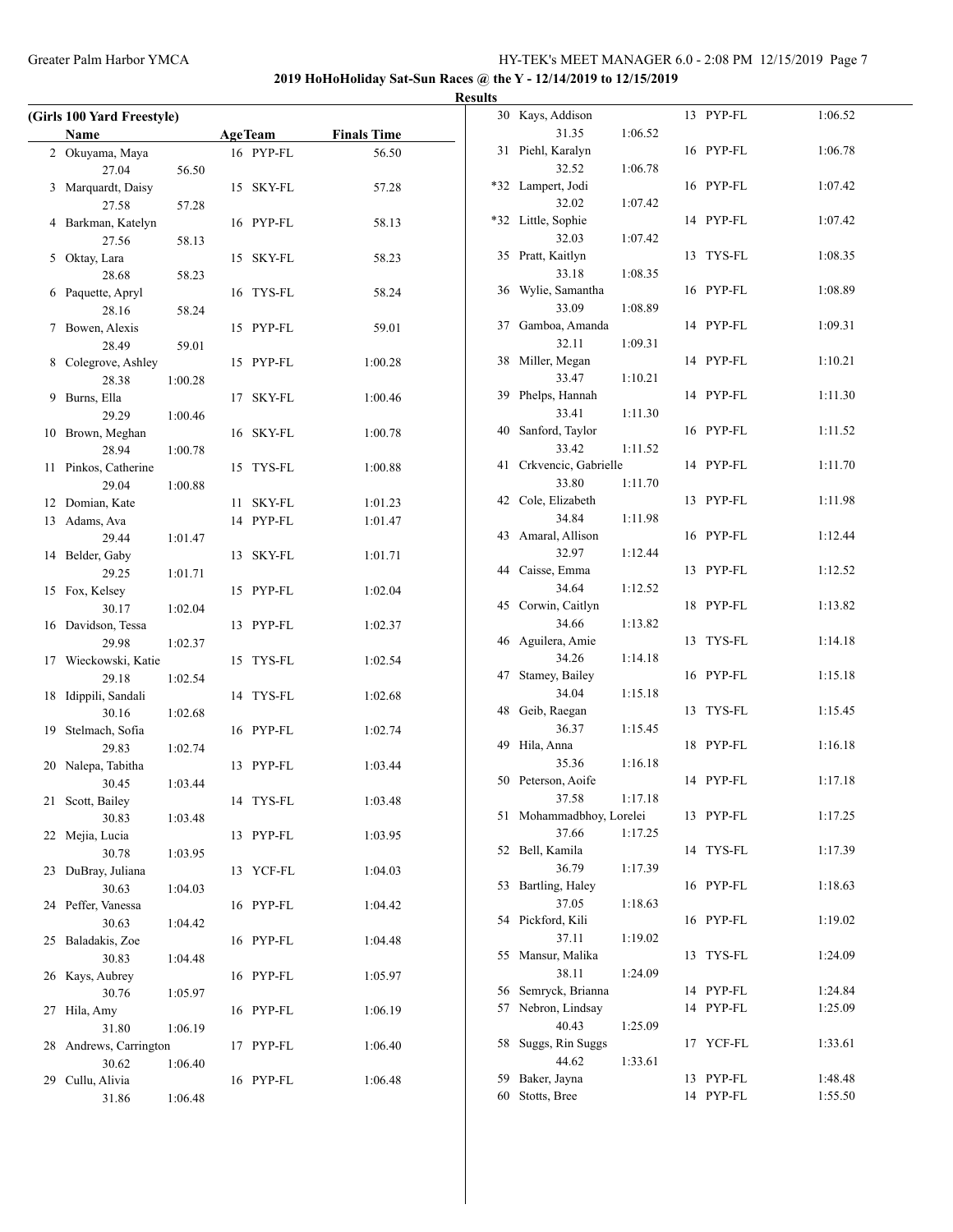**2019 HoHoHoliday Sat-Sun Races @ the Y - 12/14/2019 to 12/15/2019**

**Results**

|    | <b>Girls 100 Yard Backstroke</b><br>Name |         |    | <b>AgeTeam</b> | <b>Finals Time</b> |
|----|------------------------------------------|---------|----|----------------|--------------------|
|    | 1 Bowen, Alexis                          |         |    | 15 PYP-FL      | 1:06.49            |
|    | 32.71                                    | 1:06.49 |    |                |                    |
|    | 2 Colegrove, Ashley                      |         |    | 15 PYP-FL      | 1:09.02            |
|    | 33.29                                    | 1:09.02 |    |                |                    |
| 3  | Idippili, Sandali                        |         |    | 14 TYS-FL      | 1:09.17            |
|    |                                          |         |    |                |                    |
|    | 33.78                                    | 1:09.17 |    |                |                    |
|    | 4 Pinkos, Catherine                      |         | 15 | TYS-FL         | 1:09.38            |
|    | 34.63                                    | 1:09.38 |    |                |                    |
| 5  | Paquette, Apryl                          |         |    | 16 TYS-FL      | 1:09.55            |
|    | 34.72                                    | 1:09.55 |    |                |                    |
| 6  | Scott, Bailey                            |         |    | 14 TYS-FL      | 1:12.74            |
|    | 35.64                                    | 1:12.74 |    |                |                    |
| 7  | Jaye, Bella                              |         |    | 14 PYP-FL      | 1:13.11            |
|    | 36.53                                    | 1:13.11 |    |                |                    |
| 8  | DuBray, Juliana                          |         | 13 | YCF-FL         | 1:14.07            |
|    | 36.03                                    | 1:14.07 |    |                |                    |
| 9  | Davidson, Tessa                          |         | 13 | PYP-FL         | 1:15.62            |
|    | 37.01                                    | 1:15.62 |    |                |                    |
| 10 | Granados, Luciana                        |         | 13 | TYS-FL         | 1:18.21            |
|    | 37.34                                    | 1:18.21 |    |                |                    |
| 11 | Fox, Kelsey                              |         |    | 15 PYP-FL      | 1:18.31            |
|    | 37.91                                    | 1:18.31 |    |                |                    |
| 12 | Miller, Megan                            |         |    | 14 PYP-FL      | 1:19.03            |
| 13 | Mansur, Malika                           |         |    | 13 TYS-FL      | 1:20.55            |
|    | 38.89                                    | 1:20.55 |    |                |                    |
|    | 14 Wieckowski, Katie                     |         |    | 15 TYS-FL      | 1:21.08            |
|    | 39.63                                    | 1:21.08 |    |                |                    |
|    | 15 Pratt, Kaitlyn                        |         |    | 13 TYS-FL      | 1:21.13            |
|    | 40.27                                    | 1:21.13 |    |                |                    |
| 16 | Gamboa, Amanda                           |         |    | 14 PYP-FL      | 1:21.20            |
|    | 39.26                                    | 1:21.20 |    |                |                    |
|    |                                          |         |    |                |                    |
| 17 | Cole, Elizabeth<br>41.10                 | 1:22.38 |    | 13 PYP-FL      | 1:22.38            |
|    |                                          |         |    |                |                    |
| 18 | Phelps, Hannah                           |         |    | 14 PYP-FL      | 1:22.71            |
|    | 39.82                                    | 1:22.71 |    |                |                    |
| 19 | Becker, Jenna                            |         |    | 10 PYP-FL      | 1:23.44            |
|    | 39.97                                    | 1:23.44 |    |                |                    |
|    | 20 Caisse, Emma                          |         |    | 13 PYP-FL      | 1:28.02            |
|    | 42.77                                    | 1:28.02 |    |                |                    |
| 21 | Little, Sophie                           |         |    | 14 PYP-FL      | 1:29.26            |
|    | 41.72                                    | 1:29.26 |    |                |                    |
| 22 | Bell, Kamila                             |         |    | 14 TYS-FL      | 1:29.92            |
|    | 23 Corwin, Caitlyn                       |         | 18 | PYP-FL         | 1:30.42            |
|    | 43.61                                    | 1:30.42 |    |                |                    |
|    | 24 Geib, Raegan                          |         | 13 | TYS-FL         | 1:31.65            |
|    | 41.73                                    | 1:31.65 |    |                |                    |
| 25 | Espinosa, Anasofia                       |         | 10 | PYP-FL         | 1:32.33            |
|    | 43.88                                    | 1:32.33 |    |                |                    |
|    | 26 Mohammadbhoy, Lorelei                 |         |    | 13 PYP-FL      | 1:35.65            |
| 27 | Aguilera, Amie                           |         | 13 | TYS-FL         | 1:39.96            |
|    | 49.29                                    | 1:39.96 |    |                |                    |
| 28 | Kemp, Andraya                            |         | 11 | PYP-FL         | 1:44.63            |
|    | 50.89                                    | 1:44.63 |    |                |                    |
| 29 | Espinosa, Camila                         |         | 8  | PYP-FL         | 1:46.44            |
|    | 51.42                                    | 1:46.44 |    |                |                    |
|    |                                          |         |    |                |                    |

| 30 | Suggs, Rin Suggs                   |         | 17 | YCF-FL         | 1:47.02            |
|----|------------------------------------|---------|----|----------------|--------------------|
|    | 52.77                              | 1:47.02 |    |                |                    |
|    | 31 Batten, Skylar                  |         |    | 6 PYP-FL       | 2:03.89            |
|    | 32 Baker, Jayna                    |         |    | 13 PYP-FL      |                    |
|    |                                    |         |    |                | 2:13.67            |
|    | 1:02.71                            | 2:13.67 |    |                |                    |
|    | <b>Girls 100 Yard Breaststroke</b> |         |    |                |                    |
|    | Name                               |         |    | <b>AgeTeam</b> | <b>Finals Time</b> |
|    | 1 DuBray, Juliana                  |         |    | 13 YCF-FL      | 1:17.15            |
|    | 36.67                              | 1:17.15 |    |                |                    |
| 2  | Pinkos, Catherine                  |         | 15 | TYS-FL         | 1:17.70            |
|    |                                    |         |    |                |                    |
|    | 36.72                              | 1:17.70 |    |                |                    |
|    | 3 Scott, Bailey                    |         | 14 | TYS-FL         | 1:21.36            |
|    | 38.46                              | 1:21.36 |    |                |                    |
|    | 4 Paquette, Apryl                  |         | 16 | TYS-FL         | 1:21.64            |
|    | 39.10                              | 1:21.64 |    |                |                    |
|    | 5 Okuyama, Maya                    |         |    | 16 PYP-FL      | 1:22.18            |
|    | 39.56                              | 1:22.18 |    |                |                    |
|    | *6 Nalepa, Tabitha                 |         |    | 13 PYP-FL      | 1:23.48            |
|    | 39.27                              | 1:23.48 |    |                |                    |
|    | *6 Belder, Gaby                    |         | 13 | SKY-FL         | 1:23.48            |
|    | 39.67                              | 1:23.48 |    |                |                    |
| 8  | Engle, Ella                        |         |    | 14 PYP-FL      | 1:23.81            |
|    | 38.61                              | 1:23.81 |    |                |                    |
| 9  | Jaye, Bella                        |         |    | 14 PYP-FL      | 1:25.28            |
|    | 40.44                              | 1:25.28 |    |                |                    |
|    |                                    |         |    | 13 PYP-FL      | 1:25.44            |
| 10 | Mejia, Lucia                       |         |    |                |                    |
|    | 41.63                              | 1:25.44 |    |                |                    |
| 11 | Gamboa, Amanda                     |         |    | 14 PYP-FL      | 1:26.07            |
|    | 40.03                              | 1:26.07 |    |                |                    |
|    | 12 Wieckowski, Katie               |         | 15 | TYS-FL         | 1:26.31            |
|    | 40.50                              | 1:26.31 |    |                |                    |
| 13 | Kays, Addison                      |         |    | 13 PYP-FL      | 1:26.37            |
|    | 40.56                              | 1:26.37 |    |                |                    |
| 14 | Idippili, Sandali                  |         | 14 | TYS-FL         | 1:26.97            |
|    | 40.73                              | 1:26.97 |    |                |                    |
| 15 | Davidson, Tessa                    |         | 13 | PYP-FL         | 1:27.34            |
|    | 42.40                              | 1:27.34 |    |                |                    |
|    | 16 Granados, Luciana               |         | 13 | TYS-FL         | 1:28.16            |
|    | 41.95                              | 1:28.16 |    |                |                    |
|    | 17 Bartling, Alexa                 |         |    | 11 PYP-FL      | 1:28.24            |
|    | 41.84                              | 1:28.24 |    |                |                    |
| 18 | Purcell, Ashley                    |         |    | 12 PYP-FL      | 1:29.42            |
|    | 42.31                              | 1:29.42 |    |                |                    |
|    |                                    |         |    |                |                    |
| 19 | Kays, Aubrey                       |         |    | 16 PYP-FL      | 1:29.59            |
|    | 41.81                              | 1:29.59 |    |                |                    |
| 20 | Gibson, Morgan                     |         | 11 | PYP-FL         | 1:30.18            |
|    | 43.54                              | 1:30.18 |    |                |                    |
| 21 | Pratt, Kaitlyn                     |         | 13 | TYS-FL         | 1:30.98            |
|    | 43.26                              | 1:30.98 |    |                |                    |
| 22 | Miller, Megan                      |         |    | 14 PYP-FL      | 1:31.29            |
|    | 43.43                              | 1:31.29 |    |                |                    |
| 23 | Mansur, Malika                     |         | 13 | TYS-FL         | 1:31.35            |
|    | 44.59                              | 1:31.35 |    |                |                    |
|    | 24 Fox, Kelsey                     |         | 15 | PYP-FL         | 1:32.22            |
|    | 43.32                              | 1:32.22 |    |                |                    |
| 25 | Bartling, Haley                    |         |    | 16 PYP-FL      | 1:37.04            |
|    | 46.34                              | 1:37.04 |    |                |                    |
|    |                                    |         |    |                |                    |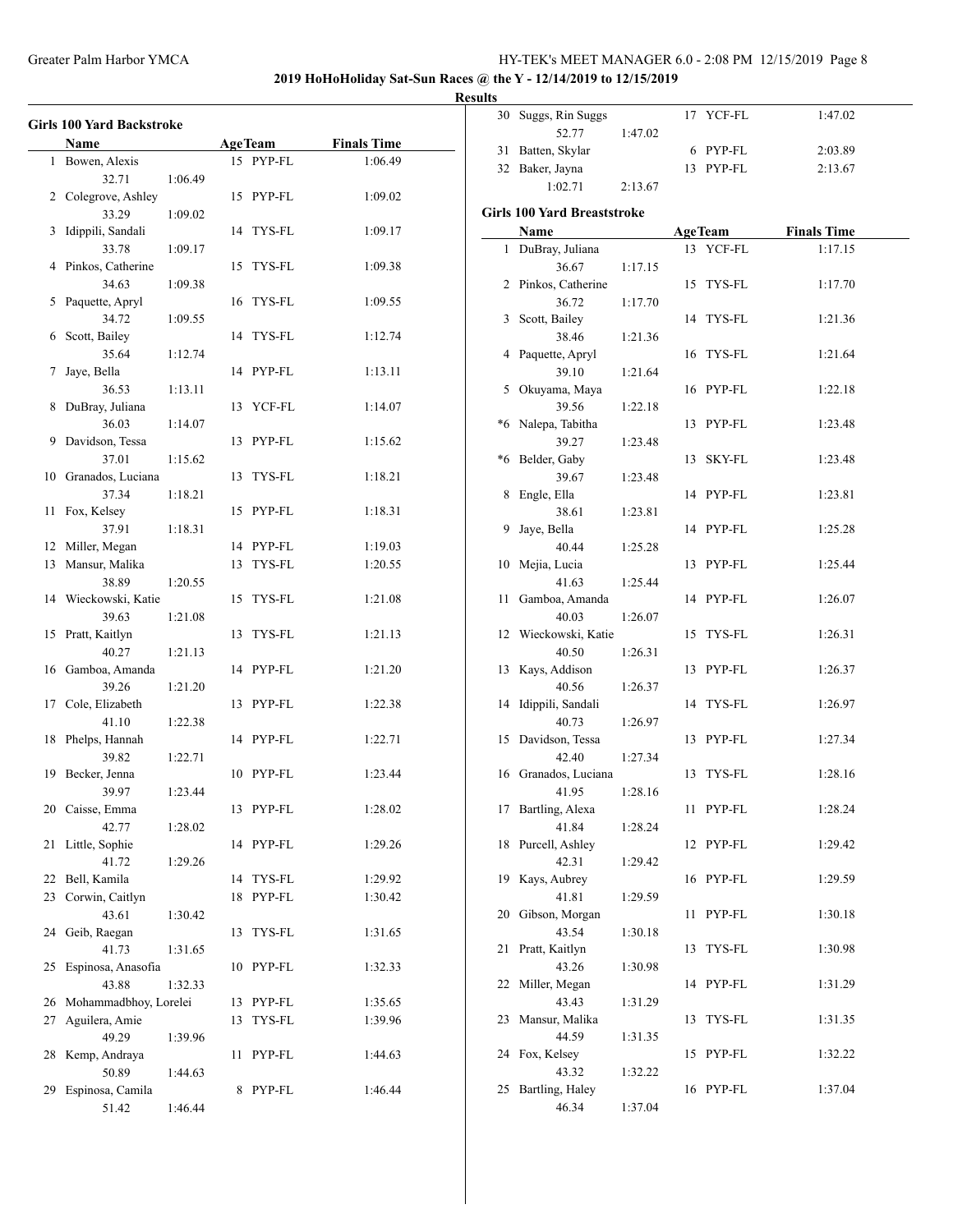**2019 HoHoHoliday Sat-Sun Races @ the Y - 12/14/2019 to 12/15/2019**

**Results**

| (Girls 100 Yard Breaststroke) |                          |         |    |                |                    |  |  |  |
|-------------------------------|--------------------------|---------|----|----------------|--------------------|--|--|--|
|                               | <b>Name</b>              |         |    | <b>AgeTeam</b> | <b>Finals Time</b> |  |  |  |
|                               | 26 Lampert, Jodi         |         |    | 16 PYP-FL      | 1:38.51            |  |  |  |
|                               | 45.43                    | 1:38.51 |    |                |                    |  |  |  |
|                               | 27 Mohammadbhoy, Lorelei |         |    | 13 PYP-FL      | 1:39.29            |  |  |  |
|                               | 48.48                    | 1:39.29 |    |                |                    |  |  |  |
|                               | 28 Amaral, Allison       |         |    | 16 PYP-FL      | 1:40.14            |  |  |  |
|                               | 46.91                    | 1:40.14 |    |                |                    |  |  |  |
| 29                            | Sanford, Taylor          |         |    | 16 PYP-FL      | 1:41.62            |  |  |  |
|                               | 48.36                    | 1:41.62 |    |                |                    |  |  |  |
|                               | 30 Geib, Raegan          |         |    | 13 TYS-FL      | 1:43.49            |  |  |  |
|                               | 49.30                    | 1:43.49 |    |                |                    |  |  |  |
|                               | 31 Peterson, Aoife       |         |    | 14 PYP-FL      | 1:45.26            |  |  |  |
|                               | 50.63                    | 1:45.26 |    |                |                    |  |  |  |
| 32                            | Jones, Julia             |         | 11 | PYP-FL         | 1:49.21            |  |  |  |
|                               | 51.41                    | 1:49.21 |    |                |                    |  |  |  |
|                               | 33 Espinosa, Anasofia    |         |    | 10 PYP-FL      | 1:49.57            |  |  |  |
|                               | 52.27                    | 1:49.57 |    |                |                    |  |  |  |
|                               | 34 Scott, Haley          |         |    | 13 PYP-FL      | 1:49.99            |  |  |  |
|                               | 47.42                    | 1:49.99 |    |                |                    |  |  |  |
| 35                            | Baker, Jayna             |         |    | 13 PYP-FL      | 1:57.94            |  |  |  |
|                               | 53.20                    | 1:57.94 |    |                |                    |  |  |  |
|                               | 36 Cole, Elizabeth       |         |    | 13 PYP-FL      | 1:58.63            |  |  |  |
|                               | 56.29                    | 1:58.63 |    |                |                    |  |  |  |
| 37                            | Aguilera, Amie           |         | 13 | TYS-FL         | 2:09.21            |  |  |  |
|                               | 1:01.56                  | 2:09.21 |    |                |                    |  |  |  |
| 38                            | Batten, Skylar           |         | 6  | PYP-FL         | 2:20.19            |  |  |  |
|                               | 1:06.85                  | 2:20.19 |    |                |                    |  |  |  |
|                               |                          |         |    |                |                    |  |  |  |

## **Girls 100 Yard Butterfly**

|   | <b>Name</b>          |         | <b>AgeTeam</b> | <b>Finals Time</b> |
|---|----------------------|---------|----------------|--------------------|
| 1 | Raleigh, Katie       |         | 14 PYP-FL      | 1:02.09            |
|   | 28.95                | 1:02.09 |                |                    |
|   | 2 LaBohn, Hannah     |         | 17 TYS-FL      | 1:03.28            |
|   | 30.57                | 1:03.28 |                |                    |
|   | 3 Walls, Kaylee      |         | 14 SKY-FL      | 1:03.51            |
|   | 29.85                | 1:03.51 |                |                    |
|   | 4 Smith, Abby        |         | 15 YCF-FL      | 1:06.25            |
|   | 30.84                | 1:06.25 |                |                    |
|   | 5 McArthur, Camden   |         | 16 PYP-FL      | 1:06.57            |
|   | 30.83                | 1:06.57 |                |                    |
|   | 6 Jaffe, Logan       |         | 12 PYP-FL      | 1:06.96            |
|   | 31.37                | 1:06.96 |                |                    |
| 7 | Burns, Ella          |         | 17 SKY-FL      | 1:07.10            |
|   | 31.24                | 1:07.10 |                |                    |
|   | 8 Okuyama, Maya      |         | 16 PYP-FL      | 1:07.54            |
|   | 31.31                | 1:07.54 |                |                    |
|   | 9 Paquette, Apryl    |         | 16 TYS-FL      | 1:08.68            |
|   | 31.88                | 1:08.68 |                |                    |
|   | 10 Barkman, Katelyn  |         | 16 PYP-FL      | 1:08.82            |
|   | 11.24                | 1:08.82 |                |                    |
|   | 11 Chmara, Isabela   |         | 16 PYP-FL      | 1:09.40            |
|   | 31.36                | 1:09.40 |                |                    |
|   | 12 LaBohn, Alexandra |         | 13 TYS-FL      | 1:10.20            |
|   | 32.05                | 1:10.20 |                |                    |
|   | 13 Davidson, Tessa   |         | 13 PYP-FL      | 1:10.76            |
|   | 32.28                | 1:10.76 |                |                    |

| 14  | Idippili, Sandali              |         | 14 | TYS-FL    | 1:10.78            |
|-----|--------------------------------|---------|----|-----------|--------------------|
|     | 33.23                          | 1:10.78 |    |           |                    |
|     | 15 Fox, Kelsey                 |         | 15 | PYP-FL    | 1:10.95            |
|     | 33.41                          | 1:10.95 |    |           |                    |
|     | 16 Pinkos, Catherine           |         | 15 | TYS-FL    | 1:12.10            |
|     | 32.67                          | 1:12.10 |    |           |                    |
| 17  | Candelora, Maria               |         |    | 14 PYP-FL | 1:12.28            |
|     | 11.00                          | 1:12.28 |    |           |                    |
| 18  | Cyr, Emily                     |         |    | 14 PYP-FL | 1:14.12            |
|     | 34.28                          | 1:14.12 |    |           |                    |
| 19  | Nalepa, Tabitha                |         |    | 13 PYP-FL | 1:14.54            |
|     | 34.41                          | 1:14.54 |    |           |                    |
|     | 20 Cyr, Rose                   |         |    | 17 PYP-FL | 1:14.85            |
| 21  | Pratt, Kaitlyn                 |         | 13 | TYS-FL    | 1:15.54            |
|     | 35.64                          | 1:15.54 |    |           |                    |
| 22  | Stelmach, Sofia                |         |    | 16 PYP-FL | 1:17.50            |
|     | 34.79                          | 1:17.50 |    |           |                    |
| 23  | Phillips, Francesca            |         | 13 | TYS-FL    | 1:23.16            |
|     | 35.79                          | 1:23.16 |    |           |                    |
| 24  | Gibson, Morgan                 |         | 11 | PYP-FL    | 1:23.59            |
|     | 38.81                          | 1:23.59 |    |           |                    |
|     | 25 Salazar, Oriana             |         | 15 | TYS-FL    | 1:26.49            |
|     | 39.75                          | 1:26.49 |    |           |                    |
|     | 26 Groves, Ella                |         |    | 14 TYS-FL | 1:28.18            |
|     | 40.52                          | 1:28.18 |    |           |                    |
|     | 27 Wylie, Samantha             |         |    | 16 PYP-FL | 1:29.28            |
|     | 39.51                          | 1:29.28 |    |           |                    |
|     | 28 Amaral, Allison             |         |    | 16 PYP-FL | 1:30.35            |
|     | 39.60                          | 1:30.35 |    |           |                    |
| 29  | Geib, Raegan                   |         | 13 | TYS-FL    | 1:30.93            |
|     | 42.25                          | 1:30.93 |    |           |                    |
| 30  | Cole, Elizabeth                |         |    | 13 PYP-FL | 1:33.81            |
|     | 43.58                          | 1:33.81 |    |           |                    |
|     | 31 Anderson, Cora              |         | 13 | TYS-FL    | 1:34.90            |
|     | 32 D'Amico, Ava<br>42.08       |         | 13 | TYS-FL    | 1:36.55            |
|     | 33 Aguilera, Amie              | 1:36.55 |    | 13 TYS-FL |                    |
|     | 34 Bell, Kamila                |         |    | TYS-FL    | 1:37.81<br>1:38.10 |
|     |                                |         | 14 |           |                    |
|     | 35 Williams, Abigail           |         |    | 14 PYP-FL | 1:38.20            |
|     | 46.06<br>36 Pochis, Karley     | 1:38.20 |    | PYP-FL    | 1:43.40            |
|     | 47.32                          |         | 11 |           |                    |
| 37  | O'Grady, Sabrina               | 1:43.40 |    | 14 PYP-FL |                    |
|     | 47.82                          |         |    |           | 1:45.78            |
| 38  | Kemp, Andraya                  | 1:45.78 | 11 | PYP-FL    | 1:55.92            |
|     | 53.74                          | 1:55.92 |    |           |                    |
| --- | Batten, Skylar                 |         | 6  | PYP-FL    | DQ                 |
|     | Not toward the breast off wall |         |    |           |                    |
|     |                                |         |    |           |                    |

# **Girls 200 Yard IM**

|   | Name             |         | <b>AgeTeam</b> |         | <b>Finals Time</b> |
|---|------------------|---------|----------------|---------|--------------------|
| 1 | Walls, Kaylee    |         | 14 SKY-FL      |         | 2:20.06            |
|   | 30.76            | 1:07.73 | 1:47.22        | 2:20.06 |                    |
|   | 2 Moyer, Allison |         | 12 TYS-FL      |         | 2:21.08            |
|   | 41.22            | 1:26.41 | 2:21.08        |         |                    |
|   | 3 LaBohn, Hannah |         | 17 TYS-FL      |         | 2:21.52            |
|   | 29.97            | 1:09.00 | 1:50.66        | 2:21.52 |                    |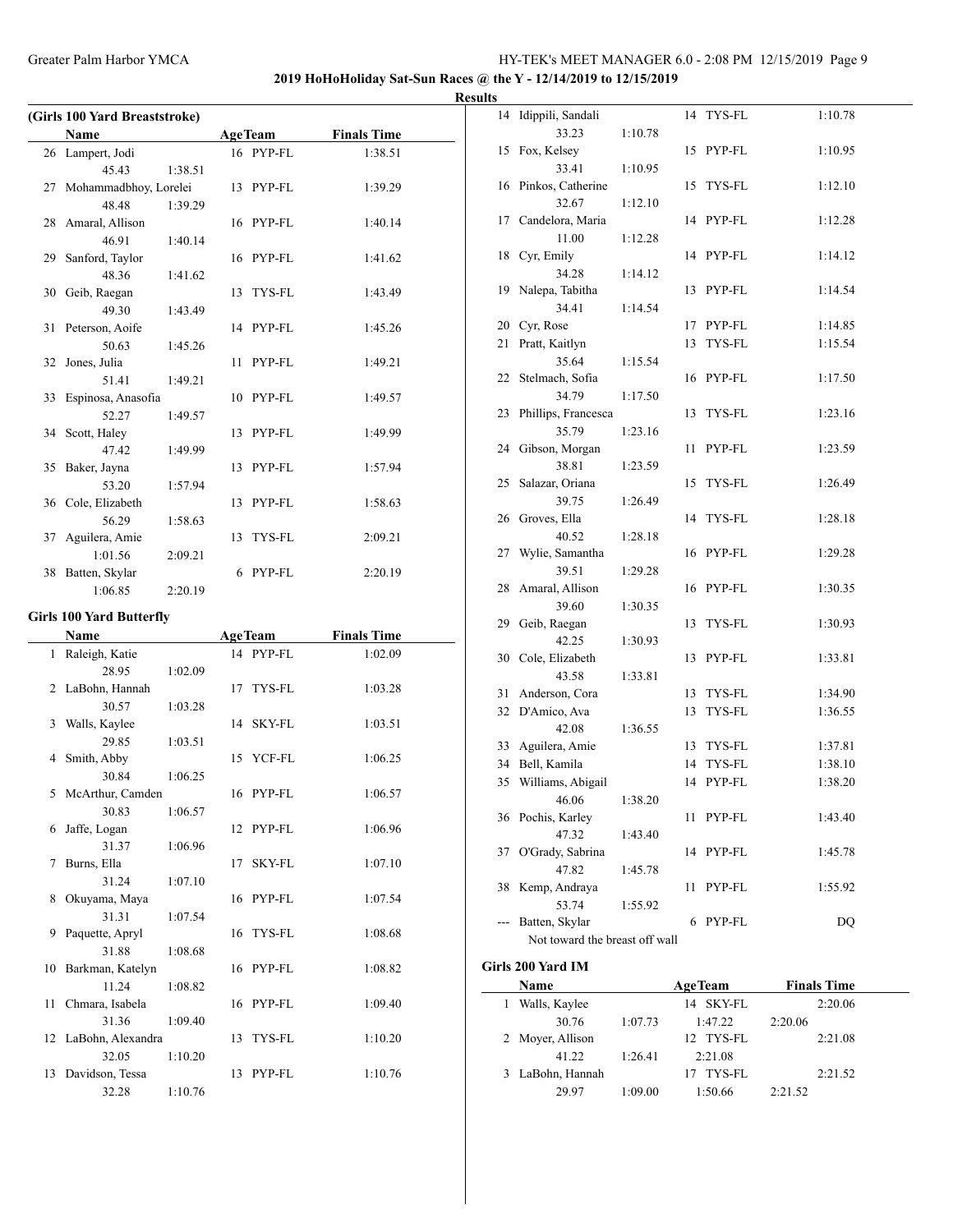**2019 HoHoHoliday Sat-Sun Races @ the Y - 12/14/2019 to 12/15/2019**

**Result** 

|    | (Girls 200 Yard IM)     |         |                |         |                    |
|----|-------------------------|---------|----------------|---------|--------------------|
|    | Name                    |         | <b>AgeTeam</b> |         | <b>Finals Time</b> |
|    | 4 Barkman, Katelyn      |         | 16 PYP-FL      |         | 2:22.57            |
|    | 30.74                   | 1:09.94 | 1:48.42        | 2:22.57 |                    |
| 5  | Paquette, Apryl         |         | 16 TYS-FL      |         | 2:28.14            |
|    | 33.45                   | 1:12.24 | 1:57.13        | 2:28.14 |                    |
| 6  | Smith, Abby             |         | 15 YCF-FL      |         | 2:31.21            |
|    | 1:11.70                 | 1:55.43 | 2:31.21        |         |                    |
| 7  | Pinkos, Catherine       |         | 15 TYS-FL      |         | 2:32.58            |
|    | 33.36                   | 1:13.66 | 1:57.80        | 2:32.58 |                    |
| 8  | Jaffe, Logan            |         | 12 PYP-FL      |         | 2:34.30            |
|    | 31.16                   | 1:12.43 | 2:01.12        | 2:34.30 |                    |
| 9  | Idippili, Sandali       |         | 14 TYS-FL      |         | 2:34.47            |
|    | 32.19                   | 1:10.03 | 1:57.86        | 2:34.47 |                    |
| 10 | LaBohn, Alexandra       |         | 13 TYS-FL      |         | 2:35.12            |
|    | 32.92                   | 1:14.89 | 1:58.19        | 2:35.12 |                    |
| 11 | Davidson, Tessa         |         | 13 PYP-FL      |         | 2:37.17            |
|    | 33.29                   | 1:13.80 | 2:37.17        |         |                    |
|    | 12 Mendenhall, Meredith |         | 12 TYS-FL      |         | 2:39.69            |
|    | 34.63                   | 1:15.91 | 2:03.79        | 2:39.69 |                    |
| 13 | Pratt, Kaitlyn          |         | 13 TYS-FL      |         | 2:40.98            |
|    | 35.81                   | 1:16.38 | 2:04.29        | 2:40.98 |                    |
| 14 | Mejia, Lucia            |         | 13 PYP-FL      |         | 2:44.87            |
|    | 37.76                   | 1:24.00 | 2:08.75        | 2:44.87 |                    |
| 15 | Knight, Samantha        |         | 14 PYP-FL      |         | 2:51.35            |
|    | 36.82                   | 1:21.10 | 2:51.35        |         |                    |
|    | 16 Piehl, Karalyn       |         | 16 PYP-FL      |         | 2:53.67            |
|    | 36.09                   | 1:20.46 | 2:17.65        | 2:53.67 |                    |
|    | 17 Costello, Delaney    |         | 14 PYP-FL      |         | 2:53.83            |
|    | 37.02                   | 1:22.53 | 2:16.01        | 2:53.83 |                    |
| 18 | Salazar, Oriana         |         | 15 TYS-FL      |         | 2:58.29            |
|    | 38.70                   | 1:25.76 | 2:15.99        | 2:58.29 |                    |
| 19 | Anderson, Cora          |         | 13 TYS-FL      |         | 3:00.87            |
|    | 41.68                   | 1:28.61 | 2:20.22        | 3:00.87 |                    |
| 20 | Groves, Ella            |         | 14 TYS-FL      |         | 3:01.60            |
|    | 39.08                   | 1:26.19 | 2:18.04        | 3:01.60 |                    |
| 21 | Phillips, Francesca     |         | 13 TYS-FL      |         | 3:03.81            |
|    | 36.53                   | 1:24.45 | 2:22.96        | 3:03.81 |                    |
|    | 22 D'Amico, Ava         |         | 13 TYS-FL      |         | 3:06.19            |
|    | 43.03                   | 1:31.73 | 2:23.98        | 3:06.19 |                    |
|    | 23 Cole, Elizabeth      |         | 13 PYP-FL      |         | 3:07.66            |
|    | 42.99                   | 1:28.20 | 2:29.70        | 3:07.66 |                    |
| 24 | Galioto, Ellagrace      |         | 10 PYP-FL      |         | 3:08.37            |
|    | 45.33                   | 1:29.97 | 2:27.23        | 3:08.37 |                    |
| 25 | Corwin, Caitlyn         |         | 18 PYP-FL      |         | 3:10.45            |
|    | 41.59                   | 1:29.38 | 2:30.05        | 3:10.45 |                    |
| 26 | Sanford, Taylor         |         | 16 PYP-FL      |         | 3:11.05            |
|    | 44.46                   | 1:33.73 | 2:28.20        | 3:11.05 |                    |
| 27 | Caisse, Emma            |         | 13 PYP-FL      |         | 3:11.29            |
|    | 35.13                   | 1:27.01 | 2:27.21        | 3:11.29 |                    |
| 28 | Williams, Abigail       |         | 14 PYP-FL      |         | 3:12.25            |
|    | 44.53                   | 1:33.10 | 2:28.20        | 3:12.25 |                    |
| 29 | Fulmer, Lana            |         | 12 TYS-FL      |         | 3:12.67            |
|    | 42.77                   | 1:31.58 | 2:27.87        | 3:12.67 |                    |
| 30 | Geib, Raegan            |         | 13 TYS-FL      |         | 3:14.75            |
|    | 41.71                   | 1:31.26 | 2:29.86        | 3:14.75 |                    |
| 31 | Stamey, Bailey          |         | 16 PYP-FL      |         | 3:20.43            |
|    | 41.56                   | 1:32.69 | 3:20.43        |         |                    |

| ults |                                                  |                      |                                 |  |
|------|--------------------------------------------------|----------------------|---------------------------------|--|
| 32   | Espinosa, Anasofia                               | 10 PYP-FL            | 3:24.28                         |  |
|      | 44.12<br>1:35.03                                 | 2:40.73              | 3:24.28                         |  |
| 33   | Aguilera, Amie                                   | 13 TYS-FL            | 3:26.13                         |  |
|      | 41.25<br>1:34.89                                 | 2:42.57              | 3:26.13                         |  |
|      | 34 Kemp, Andraya                                 | 11 PYP-FL            | 3:58.93                         |  |
|      | 52.34<br>1:50.31                                 | 3:05.67              | 3:58.93                         |  |
| ---  | Peterson, Aoife                                  | 14 PYP-FL            | DQ                              |  |
|      | One hand touch - breast                          |                      |                                 |  |
|      | Girls 200 Yard Freestyle Relay                   |                      |                                 |  |
|      | <b>Team</b>                                      | Relay                | <b>Finals Time</b>              |  |
| 1    | TYS-FL                                           | $\mathbf C$          | 1:49.44                         |  |
|      |                                                  |                      |                                 |  |
|      | 1) Paquette, Apryl 16<br>3) LaBohn, Alexandra 13 |                      | 2) Pinkos, Catherine 15         |  |
|      | 27.35<br>55.40                                   | 1:23.45              | 4) LaBohn, Hannah 17<br>1:49.44 |  |
|      | 2 PYP-FL                                         | B                    |                                 |  |
|      |                                                  |                      | 1:50.99                         |  |
|      | 1) Candelora, Maria 14                           | 2) Cyr, Emily 14     |                                 |  |
|      | 3) Davidson, Tessa 13                            | 4) Raleigh, Katie 14 |                                 |  |
|      | 27.31<br>55.57<br>3 PYP-FL                       | 1:24.41              | 1:50.99                         |  |
|      |                                                  | A                    | 1:53.99                         |  |
|      | 1) Caisse, Emma 13                               | 2) Stotts, Bree 14   |                                 |  |
|      | 3) Peterson, Aoife 14                            |                      | 4) Knight, Samantha 14          |  |
|      | 31.20<br>1:17.84                                 | 1:53.99              |                                 |  |
|      | 4 PYP-FL                                         | E                    | 2:01.55                         |  |
|      | 1) Piehl, Karalyn 16                             |                      | 2) Wylie, Samantha 16           |  |
|      | 3) Scott, Haley 13                               |                      | 4) Nalepa, Tabitha 13           |  |
|      | 31.06<br>1:02.86                                 | 1:33.39              | 2:01.55                         |  |
| 5.   | TYS-FL                                           | D                    | 2:03.77                         |  |
|      | 1) Salazar, Oriana 15                            |                      | 2) Anderson, Cora 13            |  |
|      | 3) D'Amico, Ava 13                               |                      | 4) Idippili, Sandali 14         |  |
|      | 31.44<br>1:04.25                                 | 1:35.91              | 2:03.77                         |  |
|      | 6 PYP-FL                                         | C                    | 2:08.95                         |  |
|      | 1) Costello, Delaney 14                          |                      | 2) Phelps, Hannah 14            |  |
|      | 3) Sanford, Taylor 16                            |                      | 4) Amaral, Allison 16           |  |
|      | 31.02<br>1:03.35                                 | 1:36.10              | 2:08.95                         |  |
| 7    | PYP-FL                                           | F                    | 2:19.04                         |  |
|      | 1) Crkvencic, Gabrielle 14                       |                      | 2) Nebron, Lindsay 14           |  |
|      | 3) Semryck, Brianna 14                           |                      | 4) Stelmach, Sofia 16           |  |
|      | 37.48<br>1:12.86                                 | 1:48.56              | 2:19.04                         |  |
|      | <b>Girls 200 Yard Medley Relay</b>               |                      |                                 |  |
|      | <b>Team</b>                                      | Relay                | <b>Finals Time</b>              |  |
|      | 1 PYP-FL                                         | B                    | 2:08.32                         |  |
|      | 1) Bowen, Alexis 15                              |                      | 2) Nalepa, Tabitha 13           |  |
|      | 3) Stelmach, Sofia 16                            | 4) Kays, Aubrey 16   |                                 |  |
|      | 30.58<br>1:08.56                                 | 1:40.38              | 2:08.32                         |  |
| 2    | TYS-FL                                           | $\mathbf C$          | 2:08.72                         |  |
|      | 1) Idippili, Sandali 14                          |                      | 2) Pinkos, Catherine 15         |  |
|      | 3) Scott, Bailey 14                              |                      | 4) Paquette, Apryl 16           |  |
|      | 33.64<br>1:09.03                                 | 1:42.78              | 2:08.72                         |  |
|      | 3 PYP-FL                                         | $\mathbf C$          | 2:14.39                         |  |
|      | 1) Kays, Addison 13                              | 2) Jaye, Bella 14    |                                 |  |
|      | 3) Jaffe, Logan 12                               | 4) Adams, Ava 14     |                                 |  |
|      | 36.84<br>1:16.00                                 | 1:46.48              | 2:14.39                         |  |
|      | 4 PYP-FL                                         | D                    | 2:23.68                         |  |
|      | 1) Wylie, Samantha 16                            |                      | 2) Gamboa, Amanda 14            |  |

3) Piehl, Karalyn 16 4) Scott, Haley 13 38.39 1:18.24 1:53.25 2:23.68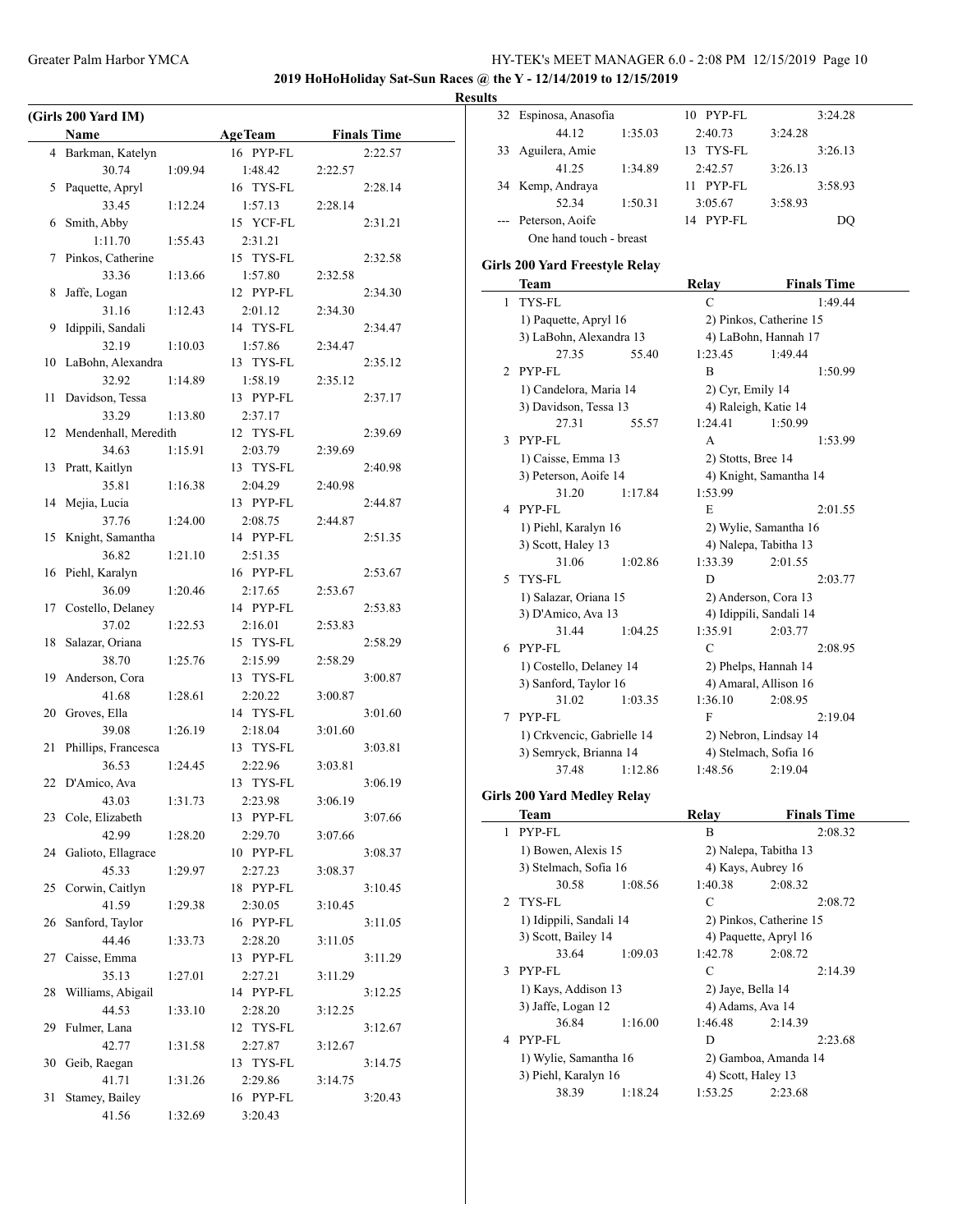**2019 HoHoHoliday Sat-Sun Races @ the Y - 12/14/2019 to 12/15/2019**

 $\overline{a}$ 

 $\overline{\phantom{0}}$ 

 $\overline{\phantom{a}}$ 

#### **Results**

|   | (Girls 200 Yard Medlev Relav)                  |         |                         |                             |  |
|---|------------------------------------------------|---------|-------------------------|-----------------------------|--|
|   | Team                                           |         | Relay                   | <b>Finals Time</b>          |  |
|   | 5 TYS-FL                                       |         | D                       | 2:27.93                     |  |
|   | 1) Mansur, Malika 13                           |         | 2) Granados, Luciana 13 |                             |  |
|   | 3) Pratt, Kaitlyn 13                           |         |                         | 4) Bell, Kamila 14          |  |
|   | 37.67                                          | 1:18.02 | 1:53.70                 | 2:27.93                     |  |
| 6 | PYP-FL                                         |         | A                       | 2:34.99                     |  |
|   | 1) Corwin, Caitlyn 18                          |         | 2) Sanford, Taylor 16   |                             |  |
|   | 3) Amaral, Allison 16                          |         | 4) Phelps, Hannah 14    |                             |  |
|   | 40.75                                          | 1:28.27 | 2:03.52                 | 2:34.99                     |  |
| 7 | PYP-FL                                         |         | F                       | 2:36.94                     |  |
|   | 1) Pochis, Karley 11<br>3) Lottering, Carma 11 |         | 2) Gibson, Morgan 11    |                             |  |
|   |                                                |         |                         | 4) Mohammadbhoy, Lorelei 13 |  |
|   | 48.93                                          | 1:24.15 | 2:02.27                 | 2:36.94                     |  |

## **Boys 8 & Under 25 Yard Freestyle**

|    | <b>Name</b>       | <b>AgeTeam</b> | <b>Finals Time</b> |
|----|-------------------|----------------|--------------------|
| 1  | McCann, Andrew    | PYP-FL<br>7    | 16.63              |
|    | 2 Kadlic, Jackson | PYP-FL<br>8    | 16.73              |
| 3  | Pearson, Dane     | PYP-FL<br>8    | 17.65              |
| 4  | Smudde, Oliver    | PYP-FL<br>8    | 18.46              |
| 5  | Jennings, Collin  | PYP-FL<br>8    | 19.15              |
| 6  | Kadlic, Blake     | PYP-FL<br>6    | 19.84              |
| 7  | Rivero, Omar      | YCF-FL<br>8    | 20.02              |
| 8  | McCann, Ryan      | PYP-FL<br>6    | 22.80              |
| 9  | Smudde, Gavin     | PYP-FL<br>7    | 24.11              |
| 10 | Cholewiak, Connor | PYP-FL<br>8    | 24.55              |
| 11 | Smith, David      | PYP-FL<br>8    | 25.16              |
| 12 | Bogert, Zackery   | PYP-FL         | 35.63              |
| 13 | Delgado, Reef     | PYP-FL<br>8    | 36.18              |

#### **Boys 8 & Under 50 Yard Freestyle**

|    | <b>Name</b>       |   | <b>AgeTeam</b> | <b>Finals Time</b> |  |
|----|-------------------|---|----------------|--------------------|--|
|    | 1 Kadlic, Jackson | 8 | PYP-FL         | 36.34              |  |
|    | 2 Pearson, Dane   | 8 | PYP-FL         | 37.01              |  |
| 3  | Sparks, Skyler    | 8 | PYP-FL         | 42.99              |  |
|    | 4 Smudde, Oliver  | 8 | PYP-FL         | 43.45              |  |
| 5. | Rivero, Omar      | 8 | YCF-FL         | 44.77              |  |
| 6  | Kadlic, Blake     | 6 | PYP-FL         | 50.72              |  |
|    | Atir, Zak         | 6 | TYS-FL         | 52.41              |  |
| 8  | Bogert, Zackery   |   | PYP-FL         | 1:00.05            |  |
| 9  | Adams, Mason      |   | PYP-FL         | 1:00.84            |  |
|    | Smith, David      | 8 | PYP-FL         | 1:04.94            |  |

#### **Boys 8 & Under 25 Yard Backstroke**

|    | <b>Name</b>      | <b>AgeTeam</b> | <b>Finals Time</b> |  |
|----|------------------|----------------|--------------------|--|
| 1  | Pearson, Dane    | PYP-FL<br>8    | 20.87              |  |
| 2  | Kadlic, Jackson  | PYP-FL<br>8    | 21.44              |  |
| 3  | Kadlic, Blake    | PYP-FL<br>6    | 22.33              |  |
| 4  | Smudde, Oliver   | PYP-FL<br>8    | 23.12              |  |
| 5  | Jennings, Collin | PYP-FL<br>8    | 23.76              |  |
| 6  | Sparks, Skyler   | PYP-FL<br>8    | 24.68              |  |
| 7  | Rivero, Omar     | YCF-FL<br>8    | 24.79              |  |
| 8  | Smudde, Gavin    | PYP-FL         | 25.85              |  |
| 9  | Atir, Zak        | TYS-FL<br>6    | 28.81              |  |
| 10 | Bogert, Zackery  | PYP-FL         | 31.10              |  |
| 11 | Adams, Mason     | PYP-FL         | 32.22              |  |

| Boys 8 & Under 25 Yard Breaststroke |                   |                |                    |  |  |  |
|-------------------------------------|-------------------|----------------|--------------------|--|--|--|
|                                     | Name              | <b>AgeTeam</b> | <b>Finals Time</b> |  |  |  |
| 1                                   | Pearson, Dane     | PYP-FL<br>8    | 24.19              |  |  |  |
|                                     | 2 Kadlic, Jackson | PYP-FL<br>8    | 24.30              |  |  |  |
| 3                                   | Smudde, Oliver    | PYP-FL<br>8    | 25.55              |  |  |  |
| 4                                   | Rivero, Omar      | YCF-FL<br>8    | 25.83              |  |  |  |
| 5.                                  | Kadlic, Blake     | PYP-FL<br>6    | 26.40              |  |  |  |
| 6                                   | Jennings, Collin  | PYP-FL<br>8    | 27.25              |  |  |  |
|                                     | Atir, Zak         | TYS-FL<br>6    | 31.91              |  |  |  |
| 8                                   | Sparks, Skyler    | PYP-FL<br>8    | 36.75              |  |  |  |
| 9                                   | Smudde, Gavin     | PYP-FL         | 38.44              |  |  |  |
| 10                                  | Bogert, Zackery   | PYP-FL<br>7    | 46.03              |  |  |  |
|                                     | Adams, Mason      | PYP-FL         | DO                 |  |  |  |
|                                     | One hand touch    |                |                    |  |  |  |

**Boys 8 & Under 25 Yard Butterfly**

|   | Name                   | <b>AgeTeam</b> | <b>Finals Time</b> |
|---|------------------------|----------------|--------------------|
| L | McCann, Andrew         | PYP-FL         | 20.42              |
|   | 2 Kadlic, Jackson      | PYP-FL<br>8    | 21.64              |
| 3 | Rivero, Omar           | YCF-FL<br>8    | 22.36              |
| 4 | Atir, Zak              | TYS-FL<br>6.   | 27.84              |
|   | 5 Sparks, Skyler       | PYP-FL<br>8    | 28.67              |
| 6 | McCann, Ryan           | PYP-FL<br>6    | 29.08              |
|   | Cholewiak, Connor      | PYP-FL<br>8    | 32.62              |
|   | Bogert, Zackery        | PYP-FL<br>7    | DO                 |
|   | Kick breaststroke type |                |                    |
|   | Pearson, Dane          | PYP-FL<br>8    | DO.                |
|   | False start            |                |                    |

#### **Boys 8 & Under 100 Yard IM**

|   | Name                           |         |   | <b>AgeTeam</b> | <b>Finals Time</b> |  |  |
|---|--------------------------------|---------|---|----------------|--------------------|--|--|
| 1 | Pearson, Dane                  |         |   | 8 PYP-FL       | 1:34.02            |  |  |
|   | 44.10                          | 1:34.02 |   |                |                    |  |  |
| 2 | Kadlic, Jackson                |         | 8 | PYP-FL         | 1:34.13            |  |  |
|   | 46.39                          | 1:34.13 |   |                |                    |  |  |
| 3 | Smudde, Oliver                 |         | 8 | PYP-FL         | 1:46.10            |  |  |
|   | 50.22                          | 1:46.10 |   |                |                    |  |  |
| 4 | Rivero, Omar                   |         | 8 | YCF-FL         | 1:51.15            |  |  |
|   | 49.60                          | 1:51.15 |   |                |                    |  |  |
| 5 | Sparks, Skyler                 |         | 8 | PYP-FL         | 2:12.15            |  |  |
|   | 57.41                          | 2:12.15 |   |                |                    |  |  |
| 6 | Atir, Zak                      |         | 6 | TYS-FL         | 2:15.24            |  |  |
| 7 | Altman, Lucas                  |         | 8 | TYS-FL         | 2:22.60            |  |  |
|   | 1:11.05                        | 2:22.60 |   |                |                    |  |  |
|   | Cholewiak, Connor              |         | 8 | PYP-FL         | DQ                 |  |  |
|   | Arms underwater recovery - fly |         |   |                |                    |  |  |
|   | Smudde, Gavin                  |         | 7 | PYP-FL         | DO                 |  |  |
|   | Arms underwater recovery - fly |         |   |                |                    |  |  |

#### **Boys 12 & Under 50 Yard Freestyle**

|   | <b>Name</b>         | <b>AgeTeam</b> | <b>Finals Time</b> |
|---|---------------------|----------------|--------------------|
|   | 1 Thatavakorn, Sean | 12 TYS-FL      | 25.31              |
|   | 2 Melnychuk, David  | $12$ PYP-FL    | 26.79              |
| 3 | Wendol, Peter       | $12$ PYP-FL    | 27.84              |
|   | 4 Halsey, Liam      | $11$ SKY-FL    | 28.05              |
|   | Wadsworth, Ryan     | SKY-FL         | 28.25              |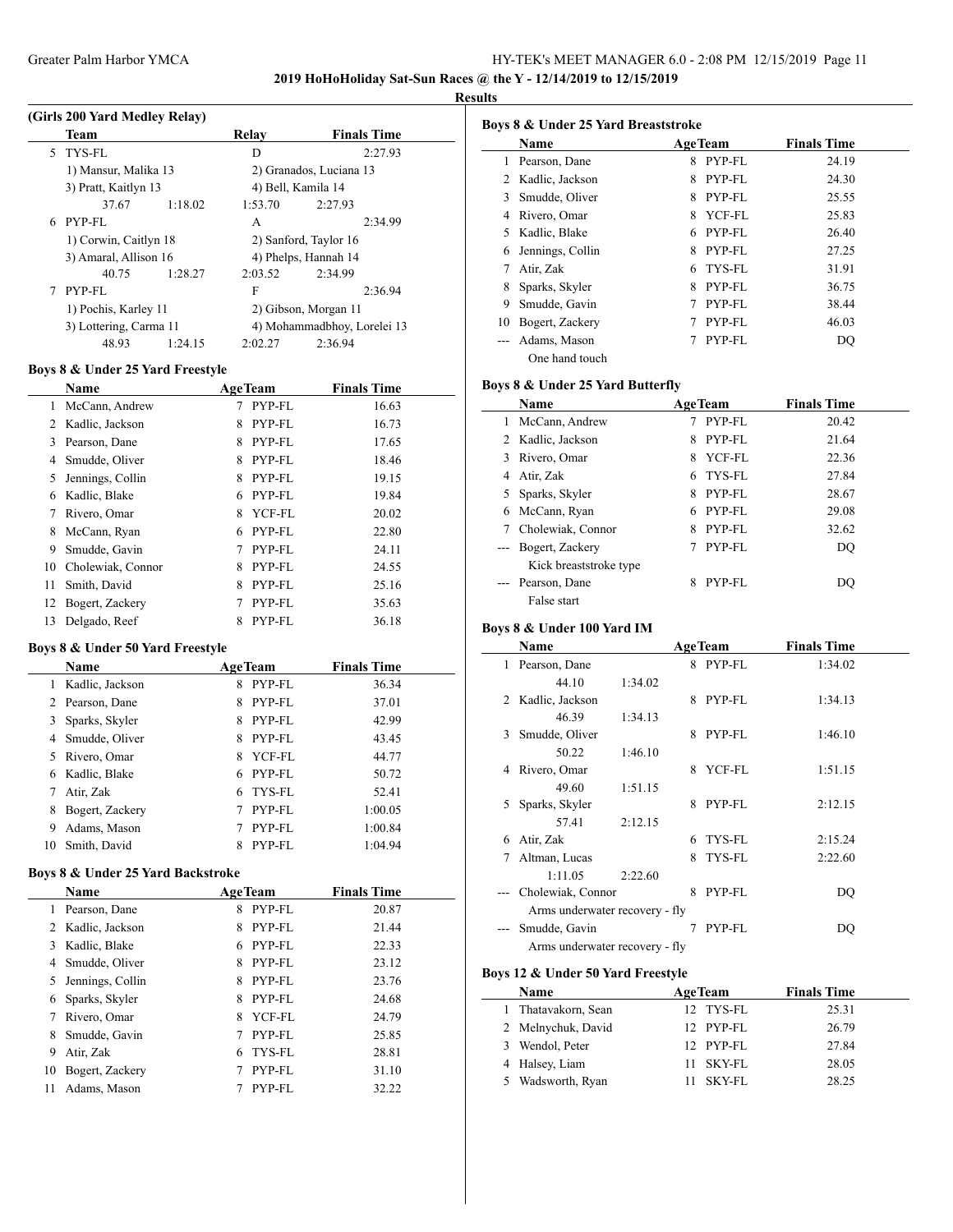$\overline{\phantom{0}}$ 

## Greater Palm Harbor YMCA HY-TEK's MEET MANAGER 6.0 - 2:08 PM 12/15/2019 Page 12

**2019 HoHoHoliday Sat-Sun Races @ the Y - 12/14/2019 to 12/15/2019**

|      |                                                    |    |                        |                    |                | <b>Results</b> |  |
|------|----------------------------------------------------|----|------------------------|--------------------|----------------|----------------|--|
|      | (Boys 12 & Under 50 Yard Freestyle)<br><b>Name</b> |    | <b>AgeTeam</b>         | <b>Finals Time</b> |                |                |  |
|      | 6 Ellwood, Joshua                                  | 11 | TYS-FL                 |                    | 28.33          |                |  |
|      | 7 Murashkin, Anthony                               | 12 | TYS-FL                 |                    | 28.52          |                |  |
|      | 8 Doan, Collin                                     |    | 11 TYS-FL              |                    | 28.99          |                |  |
|      | 9 Murashkin, Gregory                               |    | 12 TYS-FL              |                    | 29.40          |                |  |
|      | 10 Wilson, Logan                                   |    | 12 TYS-FL              |                    | 29.80          |                |  |
| 11 - | Kulish, Ryan                                       |    | 12 TYS-FL              |                    | 30.09          |                |  |
|      | 12 Doan, Cristian                                  |    | 12 TYS-FL              |                    | 30.16          |                |  |
|      | 13 Williams, Adam                                  |    | 11 PYP-FL              |                    | 30.55          |                |  |
|      | 14 Caldwell, Chase                                 | 11 | SKY-FL                 |                    | 31.08          |                |  |
| 15   | Stepanek, Evan                                     |    | 12 TYS-FL              |                    | 31.87          |                |  |
|      | *16 Nguyen, Daran                                  |    | 10 TYS-FL              |                    |                |                |  |
|      | *16 Tsai, Jacob                                    |    |                        |                    | 32.20          |                |  |
|      |                                                    |    | 10 YCF-FL<br>12 PYP-FL |                    | 32.20<br>32.29 |                |  |
|      | 18 Yoder, Hunter<br>19 Uruci, Dorian               |    |                        |                    |                |                |  |
|      |                                                    |    | 12 PYP-FL              |                    | 32.81          |                |  |
|      | 20 Thatavakorn, Drew                               |    | 10 TYS-FL              |                    | 33.09          |                |  |
| 21   | Tsai, Jayden                                       |    | 8 YCF-FL               |                    | 33.56          |                |  |
|      | 22 Patrocinio, George                              |    | 11 TYS-FL              |                    | 33.57          |                |  |
| 23   | Smudde, Jackson                                    |    | 10 PYP-FL              |                    | 33.64          |                |  |
|      | 24 Matthews, Cole                                  |    | 11 PYP-FL              |                    | 33.85          |                |  |
| 25   | Schenk, Nick                                       |    | 10 PYP-FL              |                    | 34.20          |                |  |
|      | 26 Sosa, Alex                                      |    | 12 TYS-FL              |                    | 34.22          |                |  |
| 27   | Teng, Henry                                        |    | 12 TYS-FL              |                    | 34.39          |                |  |
|      | 28 Kulish, Tyler                                   |    | 10 TYS-FL              |                    | 34.58          |                |  |
| 29   | Siedlack, Benjamin                                 |    | 12 TYS-FL              |                    | 34.72          |                |  |
|      | 30 Meslin, Cameron                                 |    | 12 PYP-FL              |                    | 34.88          |                |  |
| 31   | Schmidt, Blake                                     |    | 11 PYP-FL              |                    | 35.73          |                |  |
|      | 32 Bothwell, Riley                                 |    | 10 TYS-FL              |                    | 36.23          |                |  |
|      | 33 Phillips, Thomas                                |    | 10 TYS-FL              |                    | 36.26          |                |  |
|      | 34 McClenaghan, Neil                               |    | 12 PYP-FL              |                    | 36.30          |                |  |
| 35   | Soud, Yahya                                        |    | 9 PYP-FL               |                    | 36.53          |                |  |
|      | 36 Reazin, Jaden                                   |    | 12 PYP-FL              |                    | 36.81          |                |  |
| 37   | Fogarty, Gabe                                      |    | 11 PYP-FL              |                    | 37.16          |                |  |
| 38   | Stepanek, Jacob                                    |    | 9 TYS-FL               |                    | 37.18          |                |  |
|      | 39 Kraus, Hunter                                   |    | 12 TYS-FL              |                    | 37.37          |                |  |
| 40   | Swietlik, Paul                                     |    | 10 PYP-FL              |                    | 37.62          |                |  |
| 41   | Grevert, Owen                                      | 10 | TYS-FL                 |                    | 38.33          |                |  |
|      | 42 Cunningham, Lucas                               | 11 | TYS-FL                 |                    | 38.58          |                |  |
| 43   | Silva, Aaron                                       | 12 | TYS-FL                 |                    | 39.05          |                |  |
|      | 44 Grevert, Jace                                   |    | 9 TYS-FL               |                    | 39.43          |                |  |
|      | 45 Blanchard, Zachary                              |    | 12 TYS-FL              |                    | 39.76          |                |  |
|      | 46 Guillen, Sebastian                              |    | 12 PYP-FL              |                    | 40.70          |                |  |
| 47   | Atir, Nofel                                        |    | 9 TYS-FL               |                    | 42.17          |                |  |
| 48   | Smith, Michael                                     |    | 10 PYP-FL              |                    | 44.29          |                |  |
| 49   | Figueredo, Gabriel                                 |    | 9 TYS-FL               |                    | 44.47          |                |  |
| 50   | Costantino, Raymond                                |    | 10 PYP-FL              |                    | 46.64          |                |  |
| 51   | Sajdak, Gavin                                      |    | 10 PYP-FL              |                    | 47.97          |                |  |
| 52   | Altman, Lucas                                      | 8  | TYS-FL                 |                    | 51.55          |                |  |
| ---  | McClain, Owen                                      | 11 | PYP-FL                 |                    | DQ             |                |  |
|      | False start                                        |    |                        |                    |                |                |  |

# **Boys 12 & Under 100 Yard Freestyle**

| Name            |       | <b>AgeTeam</b> | <b>Finals Time</b> |
|-----------------|-------|----------------|--------------------|
| 1 Halsey, Liam  |       | $11$ SKY-FL    | 59.79              |
| 29.22           | 59.79 |                |                    |
| 2 Wendol, Peter |       | $12$ PYP-FL    | 59.84              |
| 28.82           | 59.84 |                |                    |

| 3  | Wadsworth, Ryan              |         | 11 | SKY-FL    | 1:00.24 |
|----|------------------------------|---------|----|-----------|---------|
|    | 29.12                        | 1:00.24 |    |           |         |
| 4  | Doan, Collin                 |         | 11 | TYS-FL    | 1:02.36 |
|    | 29.51                        | 1:02.36 |    |           |         |
| 5. | Oktay, Ares                  |         | 11 | SKY-FL    | 1:04.51 |
|    | 30.50                        | 1:04.51 |    |           |         |
| 6  | Doan, Cristian               |         |    | 12 TYS-FL | 1:04.69 |
|    | 32.04                        | 1:04.69 |    |           |         |
| 7  | Wilson, Logan                |         | 12 | TYS-FL    | 1:08.59 |
|    | 31.70                        | 1:08.59 |    |           |         |
| 8  | Caldwell, Chase              |         | 11 | SKY-FL    | 1:09.63 |
|    | 32.42                        | 1:09.63 |    |           |         |
| 9  | Tsai, Jacob                  |         |    | 10 YCF-FL | 1:10.05 |
|    | 33.96                        | 1:10.05 |    |           |         |
| 10 | Stepanek, Evan               |         | 12 | TYS-FL    | 1:10.50 |
|    | 33.86                        |         |    |           |         |
| 11 | Loubani, Elias               | 1:10.50 |    | 12 PYP-FL |         |
|    |                              |         |    |           | 1:11.37 |
|    | 32.36                        | 1:11.37 |    |           |         |
| 12 | Tsai, Jayden                 |         |    | 8 YCF-FL  | 1:13.91 |
|    | 34.94                        | 1:13.91 |    |           |         |
|    | 13 Uruci, Dorian             |         |    | 12 PYP-FL | 1:14.30 |
| 14 | Smudde, Jackson              |         | 10 | PYP-FL    | 1:14.61 |
|    | 35.16                        | 1:14.61 |    |           |         |
| 15 | Matthews, Cole               |         | 11 | PYP-FL    | 1:14.63 |
|    | 34.35                        | 1:14.63 |    |           |         |
|    | 16 Patrocinio, George        |         | 11 | TYS-FL    | 1:16.64 |
|    | 36.70                        | 1:16.64 |    |           |         |
| 17 | Rodriguez, Alejandro         |         | 11 | TYS-FL    | 1:18.70 |
|    | 38.58                        | 1:18.70 |    |           |         |
| 18 | Phillips, Thomas             |         | 10 | TYS-FL    | 1:19.22 |
|    | 38.46                        | 1:19.22 |    |           |         |
| 19 | McClain, Owen                |         | 11 | PYP-FL    | 1:20.15 |
|    | 36.59                        | 1:20.15 |    |           |         |
| 20 | Schmidt, Blake               |         | 11 | PYP-FL    | 1:20.35 |
|    | 10.02                        | 1:20.35 |    |           |         |
| 21 | Nguyen, Trent                |         | 11 | TYS-FL    | 1:22.24 |
|    | 37.36                        | 1:22.24 |    |           |         |
|    | 22 Ramirez-Bermudez, Gabriel |         | 11 | TYS-FL    | 1:22.61 |
|    | 38.73                        | 1:22.61 |    |           |         |
| 23 | Meslin, Cameron              |         |    | 12 PYP-FL | 1:23.23 |
| 24 | Primeau, Mason               |         |    | 10 PYP-FL | 1:23.37 |
| 25 | Schinella, Alexander         |         | 12 | PYP-FL    | 1:23.44 |
|    | 38.79                        | 1:23.44 |    |           |         |
| 26 | Stepanek, Jacob              |         | 9  | TYS-FL    | 1:23.68 |
|    |                              |         |    |           |         |
|    | 39.38                        | 1:23.68 |    |           |         |
| 27 | Bothwell, Riley              |         | 10 | TYS-FL    | 1:24.91 |
|    | 38.80                        | 1:24.91 |    |           |         |
| 28 | Soud, Yahya                  |         | 9  | PYP-FL    | 1:25.62 |
|    | 39.81                        | 1:25.62 |    |           |         |
| 29 | Kraus, Hunter                |         | 12 | TYS-FL    | 1:26.25 |
|    | 39.31                        | 1:26.25 |    |           |         |
| 30 | Grevert, Owen                |         | 10 | TYS-FL    | 1:26.38 |
|    | 41.37                        | 1:26.38 |    |           |         |
| 31 | Cunningham, Lucas            |         | 11 | TYS-FL    | 1:27.85 |
|    | 40.55                        | 1:27.85 |    |           |         |
| 32 | Fogarty, Gabe                |         | 11 | PYP-FL    | 1:29.93 |
|    | 39.46                        | 1:29.93 |    |           |         |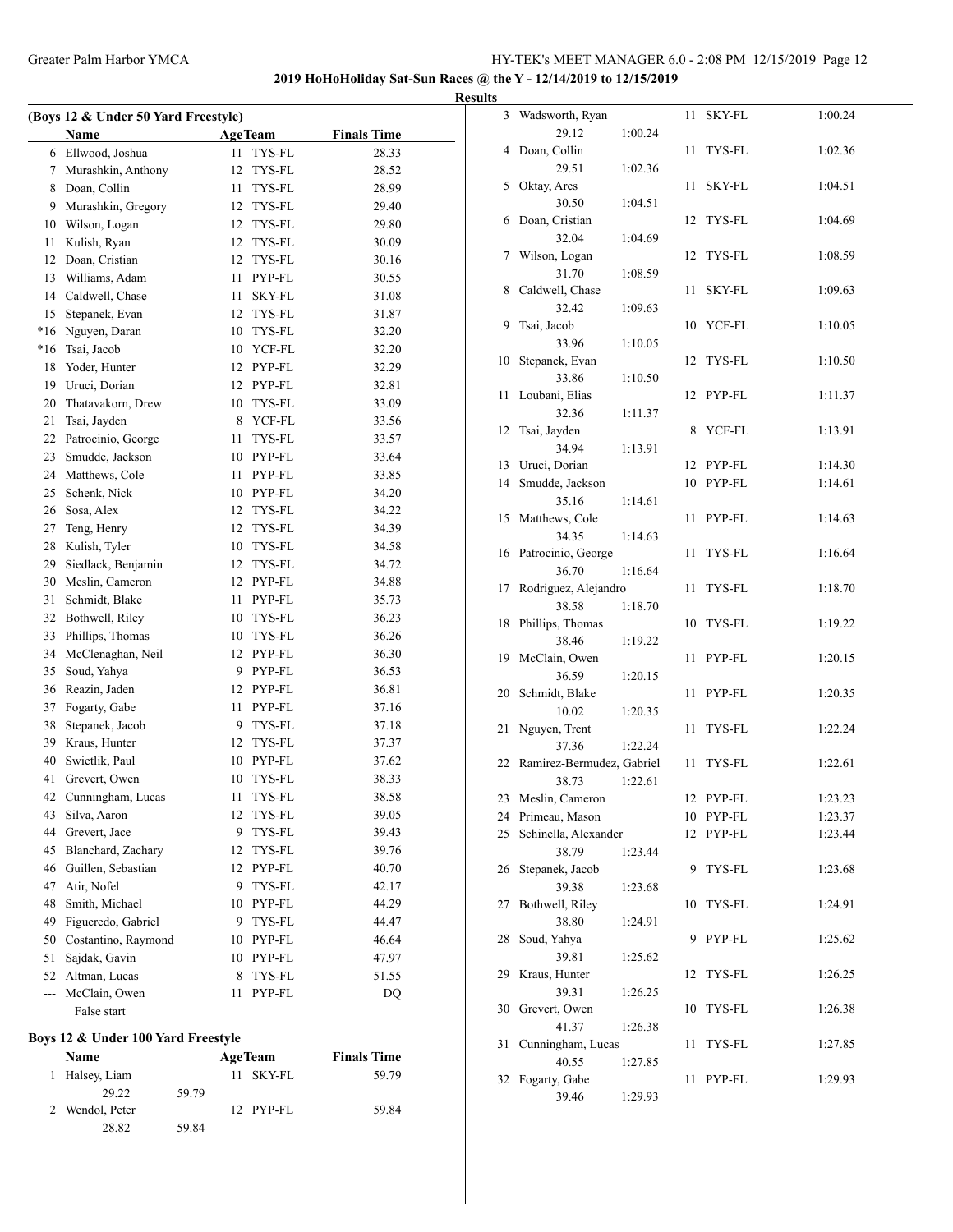**2019 HoHoHoliday Sat-Sun Races @ the Y - 12/14/2019 to 12/15/2019**

**Results**

| (Boys 12 & Under 100 Yard Freestyle) |                     |         |                                      |             |         |  |
|--------------------------------------|---------------------|---------|--------------------------------------|-------------|---------|--|
| Name                                 |                     |         | <b>Finals Time</b><br><b>AgeTeam</b> |             |         |  |
| 33                                   | Yalcin, Kaya        |         |                                      | 10 TYS-FL   | 1:33.47 |  |
|                                      | 42.64               | 1:33.47 |                                      |             |         |  |
| 34                                   | Grevert, Jace       |         | 9                                    | TYS-FL      | 1:33.54 |  |
|                                      | 42.22               | 1:33.54 |                                      |             |         |  |
| 35                                   | Atir, Nofel         |         | 9                                    | TYS-FL      | 1:37.49 |  |
|                                      | 45.05               | 1:37.49 |                                      |             |         |  |
|                                      | 36 Medina, Leo      |         | 9                                    | TYS-FL      | 1:37.91 |  |
|                                      | 45.00               | 1:37.91 |                                      |             |         |  |
| 37                                   | Costantino, Raymond |         |                                      | $10$ PYP-FL | 1:50.09 |  |
|                                      | 48.86               | 1:50.09 |                                      |             |         |  |
| 38                                   | Smith, Michael      |         | 10                                   | PYP-FL      | 1:51.07 |  |
|                                      | 50.31               | 1:51.07 |                                      |             |         |  |
| 39                                   | Baker, Kalyan       |         | 11                                   | PYP-FL      | 1:57.14 |  |
|                                      |                     |         |                                      |             |         |  |

#### **Boys 12 & Under 50 Yard Backstroke**

|       | <b>Name</b>               |    | <b>AgeTeam</b> | <b>Finals Time</b> |
|-------|---------------------------|----|----------------|--------------------|
| 1     | Halsey, Liam              | 11 | <b>SKY-FL</b>  | 36.07              |
| 2     | Stepanek, Evan            | 12 | TYS-FL         | 37.17              |
| 3     | Wilson, Logan             | 12 | TYS-FL         | 37.74              |
| 4     | Schenk, Nick              | 10 | PYP-FL         | 38.34              |
| 5     | Tsai, Jacob               | 10 | YCF-FL         | 38.61              |
| 6     | Tsai, Jayden              | 8  | YCF-FL         | 39.29              |
| 7     | Ellwood, Joshua           | 11 | TYS-FL         | 39.75              |
| 8     | Matthews, Cole            | 11 | PYP-FL         | 39.86              |
| 9     | Nguyen, Trent             | 11 | TYS-FL         | 40.88              |
| 10    | Smudde, Jackson           | 10 | PYP-FL         | 41.30              |
| 11    | Patrocinio, George        | 11 | TYS-FL         | 42.03              |
| 12    | Loubani, Elias            | 12 | PYP-FL         | 42.49              |
| 13    | Uruci, Dorian             | 12 | PYP-FL         | 43.05              |
| 14    | McClain, Owen             | 11 | PYP-FL         | 43.96              |
| 15    | Stepanek, Jacob           | 9  | TYS-FL         | 44.55              |
| 16    | Bothwell, Riley           | 10 | TYS-FL         | 45.61              |
| 17    | Ramirez-Bermudez, Gabriel | 11 | TYS-FL         | 46.38              |
| 18    | Kraus, Hunter             | 12 | TYS-FL         | 46.94              |
| 19    | Atir, Nofel               | 9  | TYS-FL         | 47.70              |
| 20    | Soud, Yahya               | 9  | PYP-FL         | 47.74              |
| 21    | Primeau, Mason            | 10 | PYP-FL         | 47.87              |
| 22    | Grevert, Owen             | 10 | TYS-FL         | 48.78              |
| 23    | Fogarty, Gabe             | 11 | PYP-FL         | 50.80              |
| 24    | Medina, Leo               | 9  | TYS-FL         | 50.96              |
| 25    | Yalcin, Kaya              | 10 | TYS-FL         | 51.21              |
| 26    | Cunningham, Lucas         | 11 | TYS-FL         | 51.30              |
| 27    | Costantino, Raymond       | 10 | PYP-FL         | 58.22              |
| 28    | Baker, Kalyan             | 11 | PYP-FL         | 1:03.65            |
| $---$ | Grevert, Jace             | 9  | TYS-FL         | DQ                 |
|       | Delay initiating turn     |    |                |                    |

## **Boys 12 & Under 50 Yard Breaststroke**

| <b>Name</b>          | <b>AgeTeam</b> | <b>Finals Time</b> |
|----------------------|----------------|--------------------|
| Doan, Cristian<br>1. | 12 TYS-FL      | 37.25              |
| 2 Doan, Collin       | TYS-FL<br>11   | 38.20              |
| 3 Halsey, Liam       | SKY-FL<br>11   | 38.86              |
| 4 Wilson, Logan      | 12 TYS-FL      | 39.49              |
| 5 Patrocinio, George | TYS-FL<br>11   | 42.38              |
| Tsai, Jacob          | 10 YCF-FL      | 42.54              |
| Loubani, Elias       | PYP-FL         | 43.14              |

| Phillips, Thomas          | 10 | TYS-FL | 43.23                      |
|---------------------------|----|--------|----------------------------|
| Nguyen, Trent             | 11 | TYS-FL | 43.56                      |
| Stepanek, Evan            | 12 | TYS-FL | 43.94                      |
| Tsai, Jayden              | 8  | YCF-FL | 44.60                      |
| Ellwood, Joshua           | 11 | TYS-FL | 44.62                      |
| Ramirez-Bermudez, Gabriel | 11 | TYS-FL | 45.70                      |
| McClain, Owen             | 11 | PYP-FL | 45.88                      |
| Smudde, Jackson           | 10 | PYP-FL | 46.82                      |
| Uruci, Dorian             | 12 |        | 47.54                      |
| Schenk, Nick              | 10 | PYP-FL | 48.07                      |
| Yalcin, Kaya              | 10 | TYS-FL | 48.78                      |
| Grevert, Owen             | 10 | TYS-FL | 48.97                      |
| Bothwell, Riley           | 10 | TYS-FL | 50.34                      |
| Schinella, Alexander      | 12 | PYP-FL | 50.57                      |
| Cunningham, Lucas         | 11 | TYS-FL | 50.66                      |
| Atir, Nofel               | 9  | TYS-FL | 51.08                      |
| Soud, Yahya               | 9  | PYP-FL | 51.09                      |
| McClenaghan, Neil         | 12 |        | 52.30                      |
| Schmidt, Blake            | 11 | PYP-FL | 53.02                      |
| Stepanek, Jacob           | 9  | TYS-FL | 54.87                      |
| Primeau, Mason            | 10 |        | 55.11                      |
| Grevert, Jace             | 9  | TYS-FL | 56.47                      |
| Kraus, Hunter             | 12 | TYS-FL | 59.38                      |
| Fogarty, Gabe             | 11 | PYP-FL | 1:06.83                    |
| Baker, Kalyan             | 11 | PYP-FL | 1:09.48                    |
| Costantino, Raymond       | 10 | PYP-FL | DQ                         |
| Scissors kick             |    |        |                            |
| Medina, Leo               | 9  | TYS-FL | DQ                         |
|                           |    |        | PYP-FL<br>PYP-FL<br>PYP-FL |

## **Boys 12 & Under 50 Yard Butterfly**

|    | Name               | <b>AgeTeam</b> |               | <b>Finals Time</b> |  |
|----|--------------------|----------------|---------------|--------------------|--|
| 1  | Murashkin, Anthony | 12             | TYS-FL        | 31.45              |  |
| 2  | Doan, Collin       | 11             | TYS-FL        | 31.96              |  |
| 3  | Halsey, Liam       | 11             | <b>SKY-FL</b> | 32.42              |  |
| 4  | Murashkin, Gregory | 12             | TYS-FL        | 32.57              |  |
| 5  | Wendol, Peter      | 12             | PYP-FL        | 32.89              |  |
| 6  | Stepanek, Evan     | 12             | TYS-FL        | 33.01              |  |
| 7  | Wilson, Logan      | 12             | TYS-FL        | 33.03              |  |
| 8  | Kulish, Ryan       | 12             | TYS-FL        | 34.25              |  |
| 9  | Doan, Cristian     | 12             | TYS-FL        | 35.32              |  |
| 10 | Tsai, Jacob        | 10             | YCF-FL        | 35.83              |  |
| 11 | Williams, Adam     | 11             | PYP-FL        | 36.58              |  |
| 12 | Nguyen, Daran      | 10             | TYS-FL        | 37.63              |  |
| 13 | Teng, Henry        | 12             | TYS-FL        | 38.16              |  |
| 14 | Patrocinio, George | 11             | TYS-FL        | 38.94              |  |
| 15 | Tsai, Jayden       | 8              | YCF-FL        | 39.02              |  |
| 16 | Phillips, Thomas   | 10             | TYS-FL        | 40.34              |  |
| 17 | Uruci, Dorian      | 12             | PYP-FL        | 40.39              |  |
| 18 | Stepanek, Jacob    | 9              | TYS-FL        | 40.74              |  |
| 19 | Bothwell, Riley    | 10             | TYS-FL        | 41.26              |  |
| 20 | Smudde, Jackson    | 10             | PYP-FL        | 41.87              |  |
| 21 | Kulish, Tyler      | 10             | TYS-FL        | 42.27              |  |
| 22 | Schenk, Nick       | 10             | PYP-FL        | 42.43              |  |
| 23 | Ellwood, Joshua    | 11             | TYS-FL        | 43.44              |  |
| 24 | McClain, Owen      | 11             | PYP-FL        | 44.11              |  |
| 25 | Sosa, Alex         | 12             | TYS-FL        | 45.36              |  |
| 26 | Blanchard, Zachary | 12             | TYS-FL        | 45.90              |  |
| 27 | Silva, Aaron       | 12             | TYS-FL        | 47.61              |  |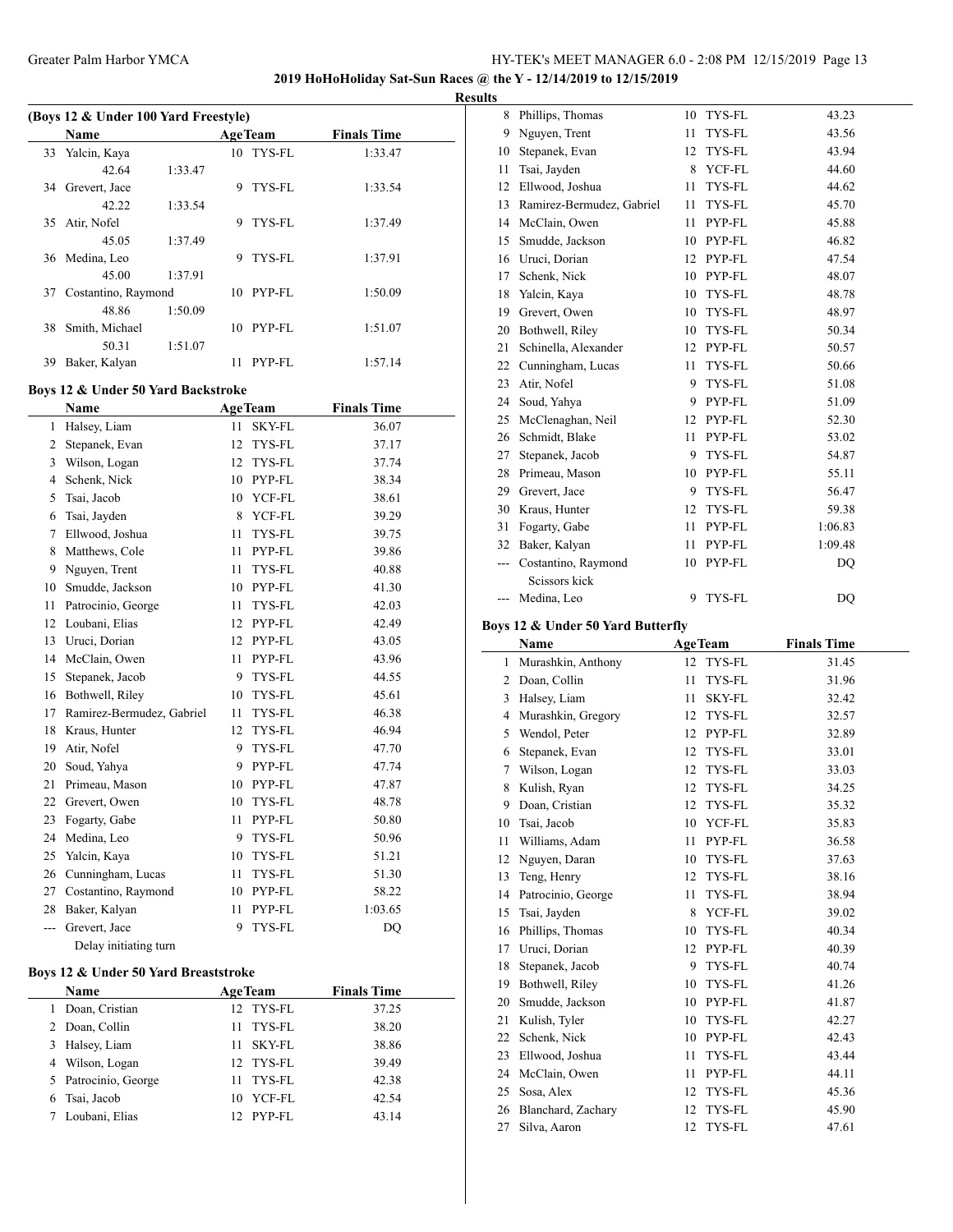**2019 HoHoHoliday Sat-Sun Races @ the Y - 12/14/2019 to 12/15/2019**

#### **Results**

| (Boys 12 & Under 50 Yard Butterfly) |                          |    |                |                    |  |  |  |  |
|-------------------------------------|--------------------------|----|----------------|--------------------|--|--|--|--|
|                                     | Name                     |    | <b>AgeTeam</b> | <b>Finals Time</b> |  |  |  |  |
| 28                                  | Fogarty, Gabe            | 11 | PYP-FL         | 48.65              |  |  |  |  |
| 29                                  | Atir, Nofel              | 9  | TYS-FL         | 48.93              |  |  |  |  |
| 30                                  | Cunningham, Lucas        | 11 | TYS-FL         | 49.85              |  |  |  |  |
| 31                                  | Grevert, Owen            | 10 | TYS-FL         | 50.18              |  |  |  |  |
| 32                                  | Soud, Yahya              | 9  | PYP-FL         | 51.36              |  |  |  |  |
| 33                                  | Grevert, Jace            | 9  | TYS-FL         | 51.93              |  |  |  |  |
|                                     | 34 Costantino, Raymond   | 10 | PYP-FL         | 51.97              |  |  |  |  |
| 35                                  | Figueredo, Gabriel       | 9  | TYS-FL         | 52.19              |  |  |  |  |
| 36                                  | Swietlik, Paul           | 10 | PYP-FL         | 52.51              |  |  |  |  |
| 37                                  | Guillen, Sebastian       | 12 | PYP-FL         | 52.54              |  |  |  |  |
| 38                                  | Kraus, Hunter            |    | 12 TYS-FL      | 52.81              |  |  |  |  |
| 39                                  | Altman, Lucas            | 8  | TYS-FL         | 1:10.85            |  |  |  |  |
|                                     | Sajdak, Gavin            | 10 | PYP-FL         | DO                 |  |  |  |  |
|                                     | Arms underwater recovery |    |                |                    |  |  |  |  |

## **Boys 12 & Under 100 Yard IM**

|    | <b>Name</b>        |         |    | <b>AgeTeam</b> | <b>Finals Time</b> |  |
|----|--------------------|---------|----|----------------|--------------------|--|
| 1  | Wendol, Peter      |         |    | 12 PYP-FL      | 1:09.38            |  |
|    | 34.15              | 1:09.38 |    |                |                    |  |
| 2  | Doan, Collin       |         | 11 | TYS-FL         | 1:11.84            |  |
|    | 33.33              | 1:11.84 |    |                |                    |  |
| 3  | Wilson, Logan      |         | 12 | TYS-FL         | 1:15.17            |  |
|    | 35.33              | 1:15.17 |    |                |                    |  |
| 4  | Stepanek, Evan     |         | 12 | TYS-FL         | 1:21.36            |  |
|    | 37.08              | 1:21.36 |    |                |                    |  |
| 5  | Tsai, Jacob        |         | 10 | YCF-FL         | 1:21.42            |  |
|    | 39.57              | 1:21.42 |    |                |                    |  |
| 6  | Williams, Adam     |         | 11 | PYP-FL         | 1:23.65            |  |
| 7  | Patrocinio, George |         | 11 | TYS-FL         | 1:24.37            |  |
|    | 41.09              | 1:24.37 |    |                |                    |  |
| 8  | Matthews, Cole     |         | 11 | PYP-FL         | 1:24.53            |  |
|    | 39.56              | 1:24.53 |    |                |                    |  |
| 9  | Nguyen, Daran      |         | 10 | TYS-FL         | 1:24.65            |  |
|    | 39.11              | 1:24.65 |    |                |                    |  |
| 10 | Teng, Henry        |         | 12 | TYS-FL         | 1:25.10            |  |
| 11 | Tsai, Jayden       |         | 8  | YCF-FL         | 1:27.23            |  |
|    | 39.88              | 1:27.23 |    |                |                    |  |
| 12 | Phillips, Thomas   |         | 10 | TYS-FL         | 1:27.37            |  |
|    | 44.16              | 1:27.37 |    |                |                    |  |
| 13 | McClain, Owen      |         | 11 | PYP-FL         | 1:28.12            |  |
|    | 41.65              | 1:28.12 |    |                |                    |  |
| 14 | Uruci, Dorian      |         | 12 | PYP-FL         | 1:29.35            |  |
|    | 42.21              | 1:29.35 |    |                |                    |  |
| 15 | Schenk, Nick       |         | 10 | PYP-FL         | 1:29.61            |  |
|    | 10.04              | 1:29.61 |    |                |                    |  |
| 16 | Ellwood, Joshua    |         | 11 | TYS-FL         | 1:29.78            |  |
|    | 41.79              | 1:29.78 |    |                |                    |  |
| 17 | Smudde, Jackson    |         | 10 | PYP-FL         | 1:29.90            |  |
|    | 42.61              | 1:29.90 |    |                |                    |  |
| 18 | Kulish, Tyler      |         | 10 | TYS-FL         | 1:33.20            |  |
|    | 43.85              | 1:33.20 |    |                |                    |  |
| 19 | Sosa, Alex         |         | 12 | TYS-FL         | 1:35.30            |  |
| 20 | Blanchard, Zachary |         | 12 | TYS-FL         | 1:35.48            |  |
| 21 | Bothwell, Riley    |         | 10 | TYS-FL         | 1:37.60            |  |
|    | 47.95              | 1:37.60 |    |                |                    |  |

| ιэ    |                                              |         |    |           |         |
|-------|----------------------------------------------|---------|----|-----------|---------|
| 22    | Silva, Aaron                                 |         |    | 12 TYS-FL | 1:39.25 |
|       | 47.30                                        | 1:39.25 |    |           |         |
| 23    | Atir, Nofel                                  |         | 9  | TYS-FL    | 1:39.29 |
| 24    | Soud, Yahya                                  |         | 9  | PYP-FL    | 1:41.14 |
|       | 47.95                                        | 1:41.14 |    |           |         |
|       | 25 Stepanek, Jacob                           |         | 9  | TYS-FL    | 1:41.30 |
|       | 46.04                                        | 1:41.30 |    |           |         |
|       | 26 Grevert, Owen                             |         |    | 10 TYS-FL | 1:42.44 |
|       | 50.11                                        | 1:42.44 |    |           |         |
|       | 27 Swietlik, Paul                            |         |    | 10 PYP-FL | 1:43.47 |
|       | 50.65                                        | 1:43.47 |    |           |         |
|       | 28 Cunningham, Lucas                         |         | 11 | TYS-FL    | 1:43.62 |
|       | 50.69                                        | 1:43.62 |    |           |         |
|       | 29 Kraus, Hunter                             |         |    | 12 TYS-FL | 1:43.80 |
|       | 48.47                                        | 1:43.80 |    |           |         |
|       | 30 Fogarty, Gabe                             |         |    | 11 PYP-FL | 1:47.76 |
|       | 46.02                                        | 1:47.76 |    |           |         |
|       | 31 Grevert, Jace                             |         | 9  | TYS-FL    | 1:48.44 |
|       | 51.37                                        | 1:48.44 |    |           |         |
|       | 32 Figueredo, Gabriel                        |         | 9  | TYS-FL    | 1:52.05 |
|       | 52.00                                        | 1:52.05 |    |           |         |
| ---   | Kulish, Ryan                                 |         |    | 12 TYS-FL | DQ      |
|       | Shoulders past vertical toward breast - back |         |    |           |         |
|       | Siedlack, Benjamin                           |         |    | 12 TYS-FL | DQ      |
|       | One hand touch - breast                      |         |    |           |         |
| $---$ | Costantino, Raymond                          |         |    | 10 PYP-FL | DQ      |
|       | Butterfly kick - breast                      |         |    |           |         |

## **Boys 12 & Under 100 Yard Freestyle Relay**

|                | Team                      | Relay                    | <b>Finals Time</b> |
|----------------|---------------------------|--------------------------|--------------------|
| 1              | TYS-FL                    | A                        | 57.76              |
|                | 1) Nguyen, Daran 10       | 2) Blanchard, Zachary 12 |                    |
|                | 3) Wilson, Logan 12       | 4) Kulish, Ryan 12       |                    |
|                | 32.64<br>57.76            |                          |                    |
| $\mathfrak{D}$ | PYP-FL                    | E                        | 1:03.42            |
|                | 1) McClain, Owen 11       | 2) Swietlik, Paul 10     |                    |
|                | 3) Matthews, Cole 11      | 4) Uruci, Dorian 12      |                    |
|                | 1:03.42<br>33.72          |                          |                    |
| 3              | PYP-FL                    | A                        | 1:12.71            |
|                | 1) Smudde, Jackson 10     | 2) Smudde, Gavin 7       |                    |
|                | 3) Smudde, Oliver 8       | 4) Schenk, Nick 10       |                    |
|                | 39.42<br>1:12.71          |                          |                    |
|                | 4 PYP-FL                  | F                        | 1:15.88            |
|                | 1) Kadlic, Jackson 8      | 2) Kadlic, Blake 6       |                    |
|                | 3) Soud, Yahya 9          | 4) Sajdak, Gavin 10      |                    |
|                | TYS-FL                    | B                        | DQ                 |
|                | Early take-off swimmer #3 |                          |                    |
|                | 1) Sosa, Alex 12          | 2) Kulish, Tyler 10      |                    |
|                | 3) Grevert, Jace 9        | 4) Stepanek, Evan 12     |                    |
|                |                           |                          |                    |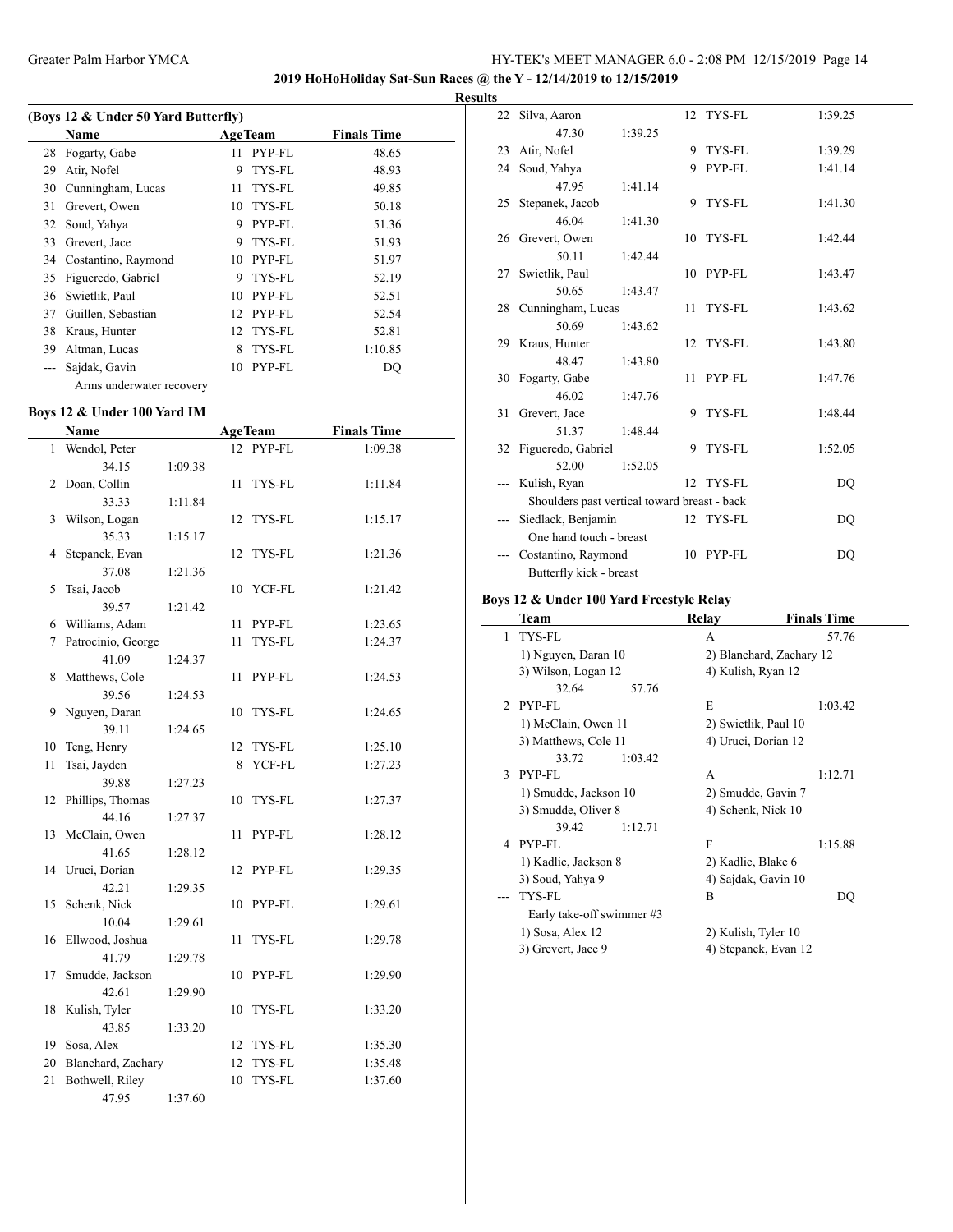**2019 HoHoHoliday Sat-Sun Races @ the Y - 12/14/2019 to 12/15/2019**

## **Results**

|   | <b>Team</b>                     |         | <b>Relay</b>        | <b>Finals Time</b>        |
|---|---------------------------------|---------|---------------------|---------------------------|
| 1 | TYS-FL                          |         | B                   | 1:11.67                   |
|   | 1) Patrocinio, George 11        |         |                     | 2) Phillips, Thomas 10    |
|   | 3) Stepanek, Jacob 9            |         |                     | 4) Ellwood, Joshua 11     |
|   | 1:11.77                         | 1:11.67 |                     |                           |
| 2 | PYP-FL                          |         | $\mathcal{C}$       | 1:16.26                   |
|   | 1) Schinella, Alexander 12      |         |                     | 2) McClain, Owen 11       |
|   | 3) Uruci, Dorian 12             |         |                     | 4) Loubani, Elias 12      |
|   | 46.06                           | 1:16.26 |                     |                           |
| 3 | PYP-FL                          |         | B                   | 1:19.60                   |
|   | 1) Schenk, Nick 10              |         |                     | 2) Pearson, Dane 8        |
|   | 3) Primeau, Mason 10            |         |                     | 4) Fogarty, Gabe 11       |
|   | 42.94                           | 1:19.60 |                     |                           |
| 4 | TYS-FL                          |         | A                   | 1:20.35                   |
|   | 1) Yalcin, Kaya 10              |         |                     | 2) Grevert, Owen 10       |
|   | 3) Ramirez-Bermudez, Gabriel 11 |         |                     | 4) Bothwell, Riley 10     |
|   | 46.81                           | 1:20.35 |                     |                           |
| 5 | PYP-FL                          |         | E                   | 1:29.88                   |
|   | 1) Soud, Yahya 9                |         |                     | 2) Kadlic, Blake 6        |
|   | 3) Kadlic, Jackson 8            |         |                     | 4) Jennings, Collin 8     |
|   | 50.21                           | 1:29.88 |                     |                           |
| 6 | PYP-FL                          |         | $\mathbf{A}$        | 1:32.06                   |
|   | 1) Smudde, Jackson 10           |         |                     | 2) Costantino, Raymond 10 |
|   | 3) Smudde, Oliver 8             |         |                     | 4) Sparks, Skyler 8       |
|   | 47.32                           | 1:32.06 |                     |                           |
|   | <b>Boys 50 Yard Freestyle</b>   |         |                     |                           |
|   | Name                            |         | <b>AgeTeam</b>      | <b>Finals Time</b>        |
|   | 1 Ortanez, Dominic              |         | 17 PYP-FL           | 22.24                     |
|   | 2 Marquardt, Oscar              |         | 17<br><b>SKY-FL</b> | 22.72                     |
|   | 3 Carver, Josiah                |         | 17<br><b>SKY-FL</b> | 23.01                     |
|   | 4 Rubin, Jacob                  |         | 19 PYP-FL           | 23.18                     |
|   | 5 Geheb, Chase                  |         | 19 PYP-FL           | 23.53                     |
|   | 6 Sanders, Payton               |         | 16 PYP-FL           | 24.16                     |
| 7 | Luka, Kirill                    |         | 16 SKY-FL           | 24.23                     |
|   | 8 Aguilu, Joshua                |         | PYP-FL<br>17        | 24.36                     |
| 9 | Newi, Harrison                  |         | <b>SKY-FL</b><br>16 | 24.41                     |

|       | <b>Name</b>        | <b>AgeTeam</b>      | <b>Finals Time</b> |
|-------|--------------------|---------------------|--------------------|
| 1     | Ortanez, Dominic   | PYP-FL<br>17        | 22.24              |
| 2     | Marquardt, Oscar   | <b>SKY-FL</b><br>17 | 22.72              |
| 3     | Carver, Josiah     | <b>SKY-FL</b><br>17 | 23.01              |
| 4     | Rubin, Jacob       | PYP-FL<br>19        | 23.18              |
| 5     | Geheb, Chase       | PYP-FL<br>19        | 23.53              |
| 6     | Sanders, Payton    | PYP-FL<br>16        | 24.16              |
| 7     | Luka, Kirill       | <b>SKY-FL</b><br>16 | 24.23              |
| 8     | Aguilu, Joshua     | PYP-FL<br>17        | 24.36              |
| 9     | Newi, Harrison     | <b>SKY-FL</b><br>16 | 24.41              |
| 10    | Fournand, Antoine  | PYP-FL<br>15        | 24.49              |
| $*11$ | Peng, David        | TYS-FL<br>16        | 24.75              |
| $*11$ | Thomas, Ashton     | YCF-FL<br>18        | 24.75              |
| 13    | Luo, Eden          | TYS-FL<br>16        | 24.79              |
| 14    | Caldwell, Brooks   | <b>SKY-FL</b><br>14 | 24.81              |
| 15    | Bechtold, Dylan    | <b>SKY-FL</b><br>17 | 24.83              |
| 16    | Carollo, Bennett   | PYP-FL<br>17        | 24.95              |
| 17    | Sacco, Joey        | <b>SKY-FL</b><br>15 | 24.96              |
| 18    | Held, Brendan      | <b>SKY-FL</b><br>17 | 25.01              |
| 19    | Zondlo, Sam        | PYP-FL<br>18        | 25.10              |
| 20    | Wadsworth, William | <b>SKY-FL</b><br>13 | 25.11              |
| 21    | Nguyen, Patrick    | PYP-FL<br>16        | 25.23              |
| 22    | Nguyen, Davan      | 15<br>TYS-FL        | 25.24              |
| 23    | Kugler, Liam       | PYP-FL<br>17        | 25.39              |
| 24    | Robbins, Tyler     | PYP-FL<br>14        | 25.45              |
| $*25$ | Dapo, Denis        | PYP-FL<br>16        | 25.54              |
| $*25$ | O'Grady, Harrison  | PYP-FL<br>17        | 25.54              |
| 27    | Safiulin, Arthur   | PYP-FL<br>17        | 25.57              |
| 28    | Hardaker, Kameron  | PYP-FL<br>15        | 25.71              |
| 29    | Mirabella, Nikolas | PYP-FL<br>13        | 25.84              |
|       |                    |                     |                    |

| 30             | Hou, Ricky            | 15 | TYS-FL    | 25.85   |  |
|----------------|-----------------------|----|-----------|---------|--|
| 31             | Stacey, Sebastian     | 14 | TYS-FL    | 25.86   |  |
| 32             | Zverev, Bogdan        | 11 | SKY-FL    | 25.98   |  |
| 33             | McEwan, Hayden        |    | 15 PYP-FL | 26.23   |  |
| 34             | Zeng, Zachary         |    | 14 PYP-FL | 26.28   |  |
| 35             | Purcell, John         |    | 14 TYS-FL | 26.29   |  |
| 36             | Inman, TJ             |    | 15 TYS-FL | 26.33   |  |
| 37             | Shanahan, Sean        |    | 14 PYP-FL | 26.56   |  |
| 38             | McNab, Garret         |    | 13 TYS-FL | 26.58   |  |
| 39             | Mekler, Mack          |    | 16 PYP-FL | 26.61   |  |
| 40             | Safiulin, Robert      |    | 17 PYP-FL | 26.63   |  |
| 41             | Steiger, Adrien       |    | 13 PYP-FL | 26.70   |  |
| 42             | Witt, Drake           |    | 13 PYP-FL | 26.77   |  |
| 43             | Vickers, Jacob        | 17 | TYS-FL    | 26.82   |  |
| 44             | Caldwell, Zachary     |    | 13 SKY-FL | 26.90   |  |
| 45             | Chimidkhorloo, Erdene |    | 15 PYP-FL | 27.07   |  |
| 46             | Nguyen, Taylor        |    | 14 TYS-FL | 27.13   |  |
| 47             | Meslin, Connor        |    | 15 PYP-FL | 27.21   |  |
| 48             | James, David          |    | 15 PYP-FL | 27.31   |  |
| 49             | Jones, Nathan         |    | 17 TYS-FL | 27.36   |  |
| 50             | Dempsey, Jacob        | 16 | YCF-FL    | 27.64   |  |
| 51             | Tang, Flavio          | 15 | TYS-FL    | 27.65   |  |
| 52             | Cui, Thomas           | 14 | TYS-FL    | 27.71   |  |
| 53             | Aguilera, Andrew      | 17 | TYS-FL    | 27.85   |  |
| 54             | George, Austin        | 16 | YCF-FL    | 28.06   |  |
| 55             | Muller, Noah          |    | 16 PYP-FL | 28.26   |  |
| 56             | Fulp, Luke            |    | 14 TYS-FL | 28.27   |  |
| 57             | Walters, Peyton       |    | 16 PYP-FL | 28.35   |  |
| 58             | Holland, Alex         |    | 15 TYS-FL | 28.44   |  |
| 59             | Candelora, Angelo     |    | 13 PYP-FL | 28.56   |  |
| 60             | Nguyen, Jacob         |    | 13 PYP-FL | 28.65   |  |
| 61             | Zhang, Joseph         |    | 13 TYS-FL | 28.77   |  |
| 62             | Khant, Min            |    | 14 TYS-FL | 28.88   |  |
| 63             | Parker, Calvin        |    | 13 PYP-FL | 29.01   |  |
| 64             | Burns, Jake           |    | 17 PYP-FL | 29.07   |  |
| 65             | Costantino, Jacob     |    | 16 PYP-FL | 29.12   |  |
| 66             | Geier, Wesley         |    | 16 PYP-FL | 29.33   |  |
| 67             | Cabiling, Ebraham     |    | 16 PYP-FL | 30.39   |  |
| 68             | Rusu, Michael         | 13 | PYP-FL    | 30.44   |  |
| 69             | Nguyen, Ryan          | 13 | TYS-FL    | 30.51   |  |
| 70             | Lobo, Cameron         | 15 | PYP-FL    | 30.55   |  |
| 71             | Tull, Samuel          | 13 | YCF-FL    | 31.57   |  |
| 72             | Geston, Jaret         |    | 16 PYP-FL | 32.14   |  |
| 73             | Bargenhuff, Andrew    |    | 13 PYP-FL | 33.41   |  |
| 74             | Tello, Kevin          | 13 | TYS-FL    | 33.55   |  |
| 75             | Schinella, Alexander  | 12 | PYP-FL    | 34.90   |  |
| 76             | Schmidt, Blake        | 11 | PYP-FL    | 45.31   |  |
| 77             | Delgado, Reef         | 8  | PYP-FL    | 1:08.84 |  |
| $\overline{a}$ | Uruci, Arion          | 13 | PYP-FL    | DQ      |  |
|                | False start           |    |           |         |  |

# **Boys 100 Yard Freestyle**

| Name             |       | <b>AgeTeam</b> | <b>Finals Time</b> |
|------------------|-------|----------------|--------------------|
| 1 Carver, Josiah |       | 17 SKY-FL      | 49.96              |
| 24.45            | 49.96 |                |                    |
| 2 Rubin, Jacob   |       | 19 PYP-FL      | 50.10              |
| 24.52            | 50.10 |                |                    |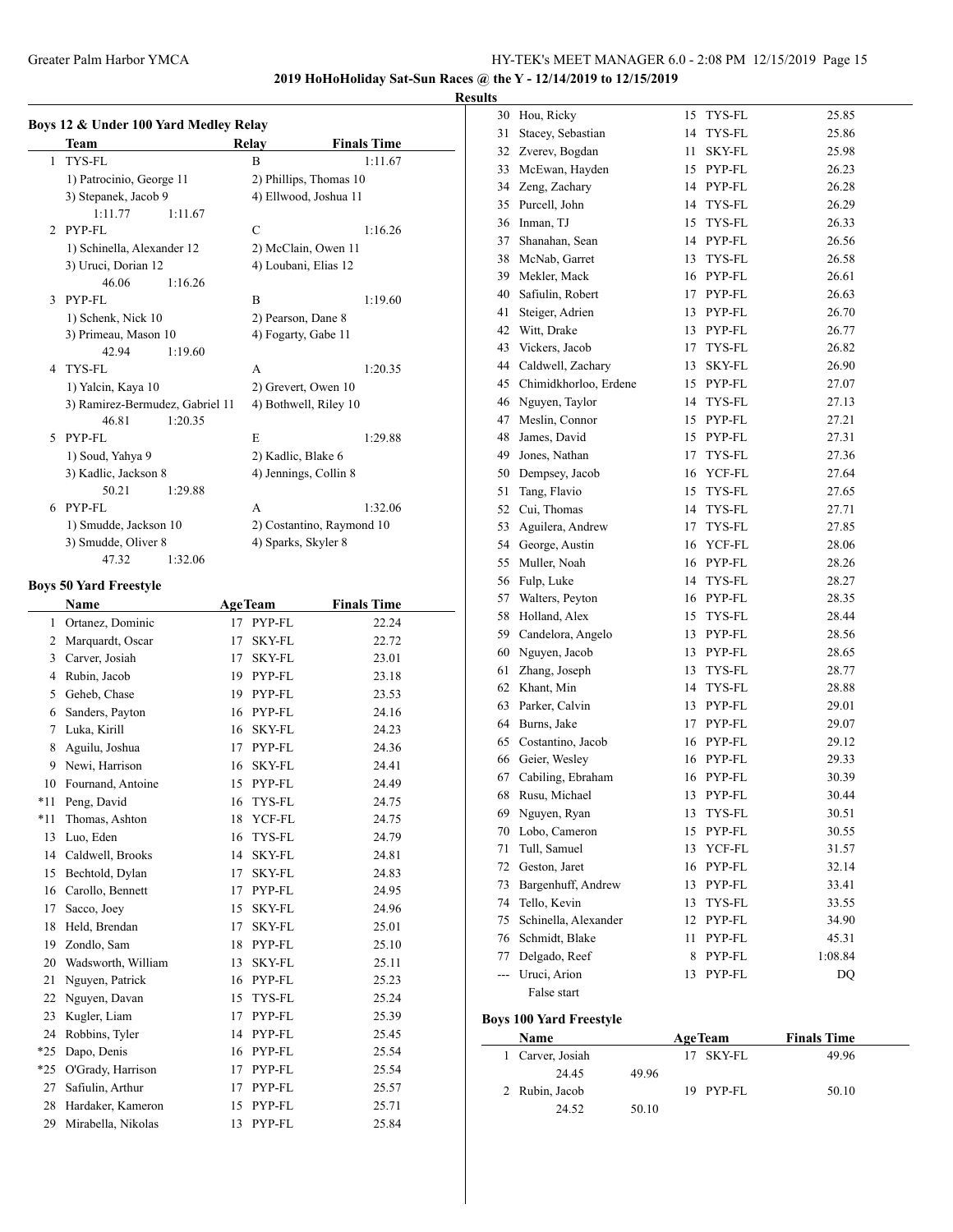**2019 HoHoHoliday Sat-Sun Races @ the Y - 12/14/2019 to 12/15/2019**

|    | (Boys 100 Yard Freestyle)<br>Name |       |    | <b>AgeTeam</b> | <b>Finals Time</b> |       |  |
|----|-----------------------------------|-------|----|----------------|--------------------|-------|--|
|    | 3 Marquardt, Oscar                |       |    | 17 SKY-FL      |                    | 50.98 |  |
|    | 24.73                             | 50.98 |    |                |                    |       |  |
| 4  | Aguilu, Joshua                    |       |    | 17 PYP-FL      |                    | 51.68 |  |
|    | 25.16                             | 51.68 |    |                |                    |       |  |
| 5  | James, David                      |       |    | 15 PYP-FL      |                    | 51.70 |  |
|    | 24.81                             | 51.70 |    |                |                    |       |  |
| 6  | Swann, Aaron                      |       | 18 | <b>SKY-FL</b>  |                    | 52.77 |  |
|    |                                   |       |    |                |                    |       |  |
|    | 25.31                             | 52.77 |    |                |                    |       |  |
| 7  | Luo, Eden                         |       | 16 | TYS-FL         |                    | 53.92 |  |
|    | 26.40                             | 53.92 |    |                |                    |       |  |
| 8  | Caldwell, Brooks                  |       |    | 14 SKY-FL      |                    | 54.09 |  |
|    | 26.05                             | 54.09 |    |                |                    |       |  |
| *9 | Zondlo, Sam                       |       | 18 | PYP-FL         |                    | 54.23 |  |
|    | 25.65                             | 54.23 |    |                |                    |       |  |
| *9 | Thomas, Ashton                    |       |    | 18 YCF-FL      |                    | 54.23 |  |
|    | 25.62                             | 54.23 |    |                |                    |       |  |
| 11 | Wadsworth, William                |       | 13 | <b>SKY-FL</b>  |                    | 54.36 |  |
|    | 26.44                             | 54.36 |    |                |                    |       |  |
| 12 | Scott, Trey                       |       | 16 | <b>SKY-FL</b>  |                    | 54.76 |  |
|    | 26.17                             | 54.76 |    |                |                    |       |  |
| 13 | Nguyen, Patrick                   |       |    | 16 PYP-FL      |                    | 54.97 |  |
|    | 26.44                             | 54.97 |    |                |                    |       |  |
|    | 14 Carollo, Bennett               |       |    | 17 PYP-FL      |                    | 55.13 |  |
|    | 26.20                             | 55.13 |    |                |                    |       |  |
| 15 | Kent, Michael                     |       | 14 | SKY-FL         |                    | 55.16 |  |
|    | 26.32                             | 55.16 |    |                |                    |       |  |
| 16 | Dapo, Denis                       |       | 16 | PYP-FL         |                    | 55.41 |  |
|    | 28.93                             | 55.41 |    |                |                    |       |  |
| 17 | Burns, Jake                       |       |    | 17 PYP-FL      |                    | 55.60 |  |
|    | 27.27                             | 55.60 |    |                |                    |       |  |
|    | 18 O'Connor, Liam                 |       |    | 17 YCF-FL      |                    | 55.62 |  |
|    | 26.68                             | 55.62 |    |                |                    |       |  |
|    | 19 Zverev, Bogdan                 |       | 11 | SKY-FL         |                    | 55.65 |  |
|    | 26.98                             | 55.65 |    |                |                    |       |  |
| 20 | Fournand, Antoine                 |       | 15 | PYP-FL         |                    | 56.21 |  |
|    | 26.96                             | 56.21 |    |                |                    |       |  |
| 21 | Held, Brendan                     |       | 17 | <b>SKY-FL</b>  |                    | 56.25 |  |
|    | 26.48                             | 56.25 |    |                |                    |       |  |
|    | 22 Zeng, Zachary                  |       |    | 14 PYP-FL      |                    | 56.49 |  |
|    | 26.56                             | 56.49 |    |                |                    |       |  |
| 23 | Stacey, Sebastian                 |       |    | 14 TYS-FL      |                    | 56.66 |  |
|    | 27.29                             | 56.66 |    |                |                    |       |  |
| 24 | Kugler, Liam                      |       |    | 17 PYP-FL      |                    | 57.06 |  |
|    | 27.67                             |       |    |                |                    |       |  |
|    |                                   | 57.06 |    |                |                    |       |  |
| 25 | McEwan, Hayden                    |       |    | 15 PYP-FL      |                    | 57.09 |  |
|    | 27.70                             | 57.09 |    |                |                    |       |  |
| 26 | Shanahan, Sean                    |       |    | 14 PYP-FL      |                    | 57.55 |  |
|    | 27.91                             | 57.55 |    |                |                    |       |  |
| 27 | Steiger, Adrien                   |       | 13 | PYP-FL         |                    | 57.57 |  |
|    | 28.20                             | 57.57 |    |                |                    |       |  |
| 28 | McNab, Garret                     |       | 13 | TYS-FL         |                    | 57.66 |  |
|    | 27.87                             | 57.66 |    |                |                    |       |  |
| 29 | Detillio, Cayden                  |       | 14 | TYS-FL         |                    | 57.67 |  |
|    | 27.43                             | 57.67 |    |                |                    |       |  |
|    | 30 Chimidkhorloo, Erdene          |       |    | 15 PYP-FL      |                    | 58.15 |  |
|    | 28.31                             | 58.15 |    |                |                    |       |  |

| <b>Results</b> |                                |         |    |           |         |  |
|----------------|--------------------------------|---------|----|-----------|---------|--|
|                | 31 Vickers, Jacob<br>28.14     | 58.16   |    | 17 TYS-FL | 58.16   |  |
|                | 32 Mekler, Mack                |         |    | 16 PYP-FL | 58.35   |  |
|                | 27.43<br>33 Hou, Ricky         | 58.35   |    | 15 TYS-FL | 58.98   |  |
|                | 26.97<br>34 Mirabella, Nikolas | 58.98   |    | 13 PYP-FL | 59.27   |  |
|                | 28.19<br>35 Gamboa, Dominic    | 59.27   |    | 17 PYP-FL | 59.40   |  |
|                | 28.19<br>36 Jones, Nathan      | 59.40   |    | 17 TYS-FL | 59.41   |  |
|                | 28.30<br>37 Inman, TJ          | 59.41   |    | 15 TYS-FL | 59.55   |  |
|                | 27.95<br>38 Meslin, Connor     | 59.55   |    | 15 PYP-FL | 59.66   |  |
|                | 28.64<br>39 Caldwell, Zachary  | 59.66   |    | 13 SKY-FL | 59.82   |  |
|                | 29.34<br>40 Witt, Drake        | 59.82   |    | 13 PYP-FL | 1:00.00 |  |
|                | 28.19<br>41 Cabiling, Ebraham  | 1:00.00 |    | 16 PYP-FL | 1:01.03 |  |
|                | 30.30<br>42 Aguilera, Andrew   | 1:01.03 |    | 17 TYS-FL | 1:01.89 |  |
|                | 30.24<br>43 Candelora, Angelo  | 1:01.89 |    | 13 PYP-FL | 1:02.39 |  |
|                | 29.73<br>44 Dempsey, Jacob     | 1:02.39 |    | 16 YCF-FL | 1:02.47 |  |
|                | 29.22<br>*45 Walters, Peyton   | 1:02.47 |    | 16 PYP-FL | 1:02.98 |  |
|                | 30.94                          | 1:02.98 |    |           |         |  |
|                | *45 Cui, Thomas<br>29.76       | 1:02.98 |    | 14 TYS-FL | 1:02.98 |  |
|                | 47 Holland, Alex<br>30.08      | 1:02.99 |    | 15 TYS-FL | 1:02.99 |  |
|                | 48 Tang, Flavio<br>30.07       | 1:03.20 |    | 15 TYS-FL | 1:03.20 |  |
|                | 49 Muller, Noah<br>30.11       | 1:03.25 |    | 16 PYP-FL | 1:03.25 |  |
|                | 50 Delvo, Patrick<br>29.47     | 1:03.82 |    | 15 TYS-FL | 1:03.82 |  |
|                | 51 Nguyen, Jacob<br>31.07      | 1:04.79 |    | 13 PYP-FL | 1:04.79 |  |
|                | 52 Ling, Jonathan<br>30.31     | 1:05.06 |    | 14 PYP-FL | 1:05.06 |  |
|                | 53 Fulp, Luke<br>32.40         | 1:05.17 | 14 | TYS-FL    | 1:05.17 |  |
|                | 54 Rusu, Michael<br>32.37      | 1:07.84 | 13 | PYP-FL    | 1:07.84 |  |
|                | 55 Tull, Samuel<br>30.93       | 1:08.94 |    | 13 YCF-FL | 1:08.94 |  |
|                | 56 Geier, Wesley<br>32.17      |         |    | 16 PYP-FL | 1:09.91 |  |
|                | *57 Uruci, Arion               | 1:09.91 |    | 13 PYP-FL | 1:10.03 |  |
| *57            | 31.77<br>Nguyen, Trunk         | 1:10.03 |    | 13 TYS-FL | 1:10.03 |  |
| 59             | 33.36<br>Schwabe, Caden        | 1:10.03 |    | 14 PYP-FL | 1:11.39 |  |
|                | 32.65                          | 1:11.39 |    |           |         |  |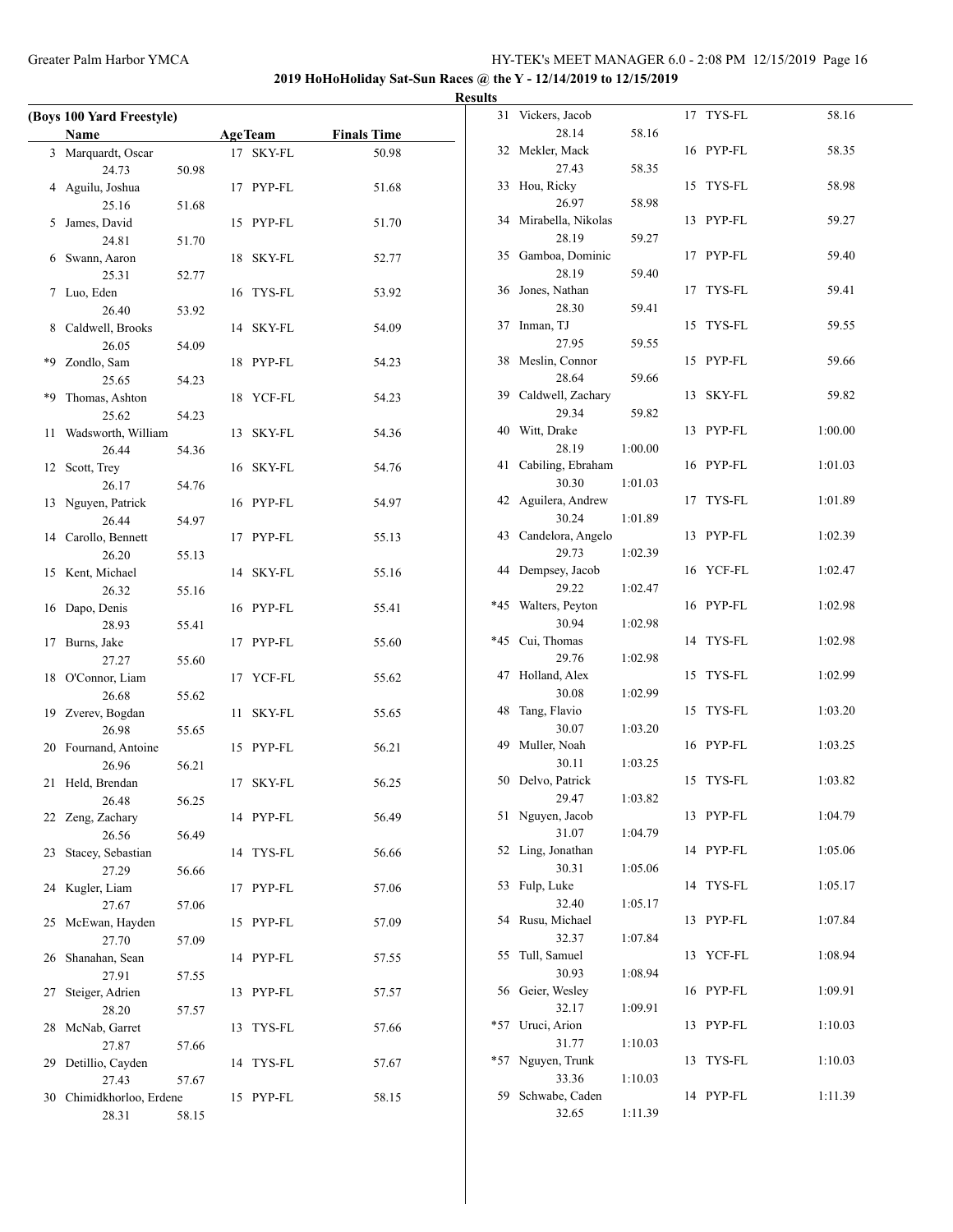**2019 HoHoHoliday Sat-Sun Races @ the Y - 12/14/2019 to 12/15/2019**

**Results**

|    | (Boys 100 Yard Freestyle)<br>Name |         |      | <b>AgeTeam</b> | <b>Finals Time</b> |
|----|-----------------------------------|---------|------|----------------|--------------------|
|    | 60 Frangie, Antoine               |         |      | 13 PYP-FL      | 1:23.64            |
|    | <b>Boys 100 Yard Backstroke</b>   |         |      |                |                    |
|    | Name                              |         |      | <b>AgeTeam</b> | <b>Finals Time</b> |
|    | 1 Rubin, Jacob                    |         |      | 19 PYP-FL      | 59.71              |
|    | 29.56                             | 59.71   |      |                |                    |
|    | 2 James, David                    |         |      | 15 PYP-FL      | 1:04.05            |
|    | 31.39                             | 1:04.05 |      |                |                    |
|    | 3 Zverev, Bogdan                  |         | 11 - | SKY-FL         | 1:04.31            |
|    | 31.44                             | 1:04.31 |      |                |                    |
|    | 4 Detillio, Cayden                |         |      | 14 TYS-FL      | 1:05.08            |
|    | 31.31                             | 1:05.08 |      |                |                    |
| 5  | Hou, Ricky                        |         |      | 15 TYS-FL      | 1:06.13            |
|    | 32.08                             | 1:06.13 |      |                |                    |
| 6  | Jones, Nathan                     |         |      | 17 TYS-FL      | 1:08.50            |
|    | 32.78                             | 1:08.50 |      |                |                    |
| 7  | Steiger, Adrien                   |         |      | 13 PYP-FL      | 1:08.83            |
|    | 8 McNab, Garret                   |         |      | 13 TYS-FL      | 1:10.63            |
|    | 34.30                             | 1:10.63 |      |                |                    |
|    | 9 Gamboa, Dominic                 |         |      | 17 PYP-FL      | 1:10.85            |
|    | 34.44                             | 1:10.85 |      |                |                    |
|    | 10 Stacey, Sebastian              |         |      | 14 TYS-FL      | 1:10.92            |
|    | 34.53                             | 1:10.92 |      |                |                    |
|    | 11 Chimidkhorloo, Erdene          |         |      | 15 PYP-FL      | 1:11.92            |
|    | 34.08                             | 1:11.92 |      |                |                    |
|    | 12 Inman, TJ                      |         |      | 15 TYS-FL      | 1:12.00            |
|    | 35.06                             | 1:12.00 |      |                |                    |
|    | 13 Witt, Drake                    |         |      | 13 PYP-FL      | 1:12.44            |
|    | 35.52                             | 1:12.44 |      |                |                    |
|    | 14 Tang, Flavio                   |         |      | 15 TYS-FL      | 1:13.39            |
|    | 15 Wendol, Peter                  |         |      | 12 PYP-FL      | 1:13.48            |
|    | 35.26                             | 1:13.48 |      |                |                    |
|    | 16 Cui, Thomas                    |         |      | 14 TYS-FL      | 1:14.13            |
|    | 35.97                             | 1:14.13 |      |                |                    |
| 17 | Aguilera, Andrew                  |         |      | 17 TYS-FL      | 1:14.32            |
|    | 36.37                             | 1:14.32 |      |                |                    |
|    | 18 Candelora, Angelo              |         |      | 13 PYP-FL      | 1:14.40            |
|    | 36.11 1:14.40                     |         |      |                |                    |
|    | 19 Nguyen, Patrick                |         |      | 16 PYP-FL      | 1:14.74            |
|    | 36.57                             | 1:14.74 |      |                |                    |
| 20 | Holland, Alex                     |         | 15   | TYS-FL         | 1:18.14            |
|    | 37.06                             | 1:18.14 |      |                |                    |
| 21 | Nguyen, Jacob                     |         |      | 13 PYP-FL      | 1:18.83            |
|    | 38.17                             | 1:18.83 |      |                |                    |
|    | 22 Lobo, Cameron                  |         | 15   | PYP-FL         | 1:19.36            |
|    | 38.74                             | 1:19.36 |      |                |                    |
| 23 | Delvo, Patrick                    |         |      | 15 TYS-FL      | 1:20.86            |
| 24 | Schenk, Nick                      |         | 10   | PYP-FL         | 1:23.84            |
|    | 41.11                             | 1:23.84 |      |                |                    |
| 25 | Nguyen, Trunk                     |         | 13   | TYS-FL         | 1:24.11            |
|    | 43.00                             | 1:24.11 |      |                |                    |
| 26 | Ellwood, Joshua                   |         | 11   | TYS-FL         | 1:26.92            |
|    | 42.50                             | 1:26.92 |      |                |                    |
|    | Tull, Samuel                      |         | 13   | YCF-FL         | <b>DQ</b>          |
|    | Not on back off wall              |         |      |                |                    |

|    | --- Uruci, Arion                  |         |    | 13 PYP-FL      | DQ                 |  |
|----|-----------------------------------|---------|----|----------------|--------------------|--|
|    | Multiple strokes                  |         |    |                |                    |  |
|    |                                   |         |    |                |                    |  |
|    | <b>Boys 100 Yard Breaststroke</b> |         |    |                |                    |  |
|    | Name                              |         |    | <b>AgeTeam</b> | <b>Finals Time</b> |  |
|    | 1 Burns, Jake                     |         |    | 17 PYP-FL      | 1:02.79            |  |
|    | 29.88                             | 1:02.79 |    |                |                    |  |
|    | 2 Geheb, Chase                    |         |    | 19 PYP-FL      | 1:02.89            |  |
|    | 29.57                             | 1:02.89 |    |                |                    |  |
|    | 3 Gilliland, Jack                 |         |    | 18 PYP-FL      | 1:04.94            |  |
|    | 29.96                             | 1:04.94 |    |                |                    |  |
|    | 4 Nguyen, Patrick                 |         |    | 16 PYP-FL      | 1:09.89            |  |
|    | 31.94                             | 1:09.89 |    |                |                    |  |
| 5  | Gamboa, Dominic                   |         |    | 17 PYP-FL      | 1:09.97            |  |
|    | 32.93                             | 1:09.97 |    |                |                    |  |
|    | 6 Rubin, Jacob                    |         |    | 19 PYP-FL      | 1:10.30            |  |
|    | 33.77                             | 1:10.30 |    |                |                    |  |
|    | 7 Zverev, Bogdan                  |         | 11 | SKY-FL         | 1:10.52            |  |
|    | 33.62                             | 1:10.52 |    |                |                    |  |
| 8  | Safiulin, Arthur                  |         |    | 17 PYP-FL      | 1:10.62            |  |
|    | 33.69                             | 1:10.62 |    |                |                    |  |
| 9  | Safiulin, Robert                  |         |    | 17 PYP-FL      | 1:11.17            |  |
|    | 33.10                             | 1:11.17 |    |                |                    |  |
|    | 10 Zondlo, Sam                    |         |    | 18 PYP-FL      | 1:11.88            |  |
|    | 32.39                             | 1:11.88 |    |                |                    |  |
| 11 | Wendol, Peter                     |         |    | 12 PYP-FL      | 1:13.09            |  |
|    | 34.32                             | 1:13.09 |    |                |                    |  |
| 12 | Hardaker, Kameron                 |         |    | 15 PYP-FL      | 1:13.67            |  |
|    |                                   |         |    |                |                    |  |
| 13 | 35.02<br>Hou, Ricky               | 1:13.67 | 15 | TYS-FL         | 1:14.25            |  |
|    |                                   |         |    |                |                    |  |
|    | 34.34                             | 1:14.25 |    |                |                    |  |
| 14 | Detillio, Cayden                  |         |    | 14 TYS-FL      | 1:14.83            |  |
|    | 35.15                             | 1:14.83 |    |                |                    |  |
| 15 | Held, Brendan                     |         | 17 | SKY-FL         | 1:15.44            |  |
|    | 36.02                             | 1:15.44 |    |                |                    |  |
|    | 16 Mirabella, Nikolas             |         | 13 | PYP-FL         | 1:15.47            |  |
|    | 35.26                             | 1:15.47 |    |                |                    |  |
| 17 | Cui, Thomas                       |         |    | 14 TYS-FL      | 1:17.37            |  |
|    | 37.40                             | 1:17.37 |    |                |                    |  |
|    | 18 Fournand, Antoine              |         |    | 15 PYP-FL      | 1:18.10            |  |
|    | 36.52                             | 1:18.10 |    |                |                    |  |
|    | 19 Dempsey, Jacob                 |         |    | 16 YCF-FL      | 1:18.82            |  |
|    | 36.97                             | 1:18.82 |    |                |                    |  |
| 20 | Stacey, Sebastian                 |         |    | 14 TYS-FL      | 1:19.08            |  |
|    | 37.23                             | 1:19.08 |    |                |                    |  |
| 21 | Steiger, Adrien                   |         |    | 13 PYP-FL      | 1:20.30            |  |
|    | 37.71                             | 1:20.30 |    |                |                    |  |
| 22 | Chimidkhorloo, Erdene             |         |    | 15 PYP-FL      | 1:20.58            |  |
|    | 38.61                             | 1:20.58 |    |                |                    |  |
| 23 | Tang, Flavio                      |         |    | 15 TYS-FL      | 1:21.17            |  |
|    | 37.41                             | 1:21.17 |    |                |                    |  |
| 24 | Witt, Drake                       |         | 13 | PYP-FL         | 1:21.24            |  |
|    | 38.57                             | 1:21.24 |    |                |                    |  |
| 25 | McNab, Garret                     |         | 13 | TYS-FL         | 1:21.60            |  |
|    | 38.93                             | 1:21.60 |    |                |                    |  |
| 26 | Jones, Nathan                     |         |    | 17 TYS-FL      | 1:22.13            |  |
|    | 38.64                             | 1:22.13 |    |                |                    |  |
|    |                                   |         |    |                |                    |  |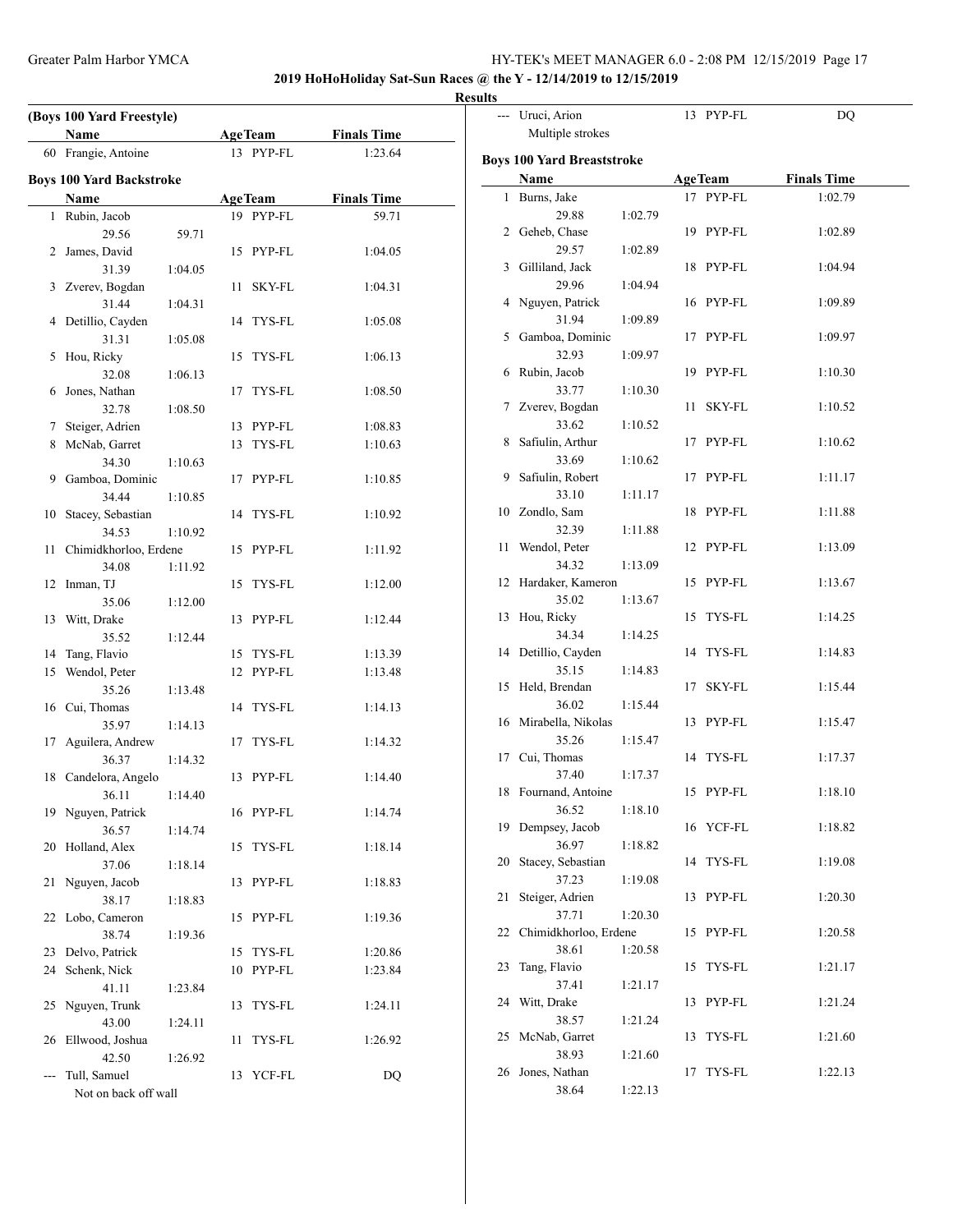**2019 HoHoHoliday Sat-Sun Races @ the Y - 12/14/2019 to 12/15/2019**

#### **Results**

|    | (Boys 100 Yard Breaststroke) |         |    |                |                    |  |
|----|------------------------------|---------|----|----------------|--------------------|--|
|    | <b>Name</b>                  |         |    | <b>AgeTeam</b> | <b>Finals Time</b> |  |
| 27 | Nguyen, Jacob                |         |    | 13 PYP-FL      | 1:23.89            |  |
| 28 | Candelora, Angelo            |         |    | 13 PYP-FL      | 1:24.26            |  |
|    | 38.93                        | 1:24.26 |    |                |                    |  |
| 29 | Ling, Jonathan               |         |    | 14 PYP-FL      | 1:25.45            |  |
|    | 40.30                        | 1:25.45 |    |                |                    |  |
| 30 | Delvo, Patrick               |         |    | 15 TYS-FL      | 1:25.80            |  |
|    | 40.36                        | 1:25.80 |    |                |                    |  |
| 31 | Nguyen, Trunk                |         |    | 13 TYS-FL      | 1:25.82            |  |
|    | 41.71                        | 1:25.82 |    |                |                    |  |
| 32 | Muller, Noah                 |         |    | 16 PYP-FL      | 1:25.89            |  |
|    | 40.33                        | 1:25.89 |    |                |                    |  |
| 33 | Fulp, Luke                   |         |    | 14 TYS-FL      | 1:29.85            |  |
|    | 40.52                        | 1:29.85 |    |                |                    |  |
| 34 | Rusu, Michael                |         |    | 13 PYP-FL      | 1:31.16            |  |
|    | 42.55                        | 1:31.16 |    |                |                    |  |
| 35 | Aytona, Ryan Ronald          |         |    | 17 TYS-FL      | 1:32.43            |  |
| 36 | Inman, TJ                    |         | 15 | TYS-FL         | 1:32.58            |  |
|    | 43.04                        | 1:32.58 |    |                |                    |  |
| 37 | Phillips, Thomas             |         |    | 10 TYS-FL      | 1:32.82            |  |
|    | 43.86                        | 1:32.82 |    |                |                    |  |
| 38 | Uruci, Arion                 |         |    | 13 PYP-FL      | 1:33.59            |  |
| 39 | Schwabe, Caden               |         |    | 14 PYP-FL      | 1:35.22            |  |
|    | 45.64                        | 1:35.22 |    |                |                    |  |
| 40 | Holland, Alex                |         |    | 15 TYS-FL      | 1:36.44            |  |
|    | 45.05                        | 1:36.44 |    |                |                    |  |
| 41 | Matthews, Cole               |         |    | 11 PYP-FL      | 1:36.52            |  |
|    | 46.07                        | 1:36.52 |    |                |                    |  |
| 42 | Aguilera, Andrew             |         | 17 | TYS-FL         | 1:36.91            |  |
|    | 46.64                        | 1:36.91 |    |                |                    |  |
| 43 | Frangie, Antoine             |         | 13 | PYP-FL         | 1:42.60            |  |
|    | 47.57                        | 1:42.60 |    |                |                    |  |
|    | Tull, Samuel                 |         |    | 13 YCF-FL      | DQ                 |  |
|    | Butterfly kick               |         |    |                |                    |  |

# **Boys 100 Yard Butterfly**

|              | Name              |         |    | <b>AgeTeam</b> | <b>Finals Time</b> |  |
|--------------|-------------------|---------|----|----------------|--------------------|--|
| $\mathbf{1}$ | Sanders, Payton   |         |    | 16 PYP-FL      | 56.91              |  |
|              | 26.60             | 56.91   |    |                |                    |  |
| 2            | Rubin, Jacob      |         |    | 19 PYP-FL      | 57.94              |  |
|              | 27.41             | 57.94   |    |                |                    |  |
| 3            | Burns, Jake       |         |    | 17 PYP-FL      | 58.06              |  |
|              | 27.76             | 58.06   |    |                |                    |  |
|              | 4 Aguilu, Joshua  |         | 17 | PYP-FL         | 58.34              |  |
|              | 27.53             | 58.34   |    |                |                    |  |
| 5            | Luo, Eden         |         |    | 16 TYS-FL      | 1:00.74            |  |
|              | 28.52             | 1:00.74 |    |                |                    |  |
| 6            | Zverev, Bogdan    |         | 11 | <b>SKY-FL</b>  | 1:01.06            |  |
|              | 29.59             | 1:01.06 |    |                |                    |  |
| 7            | Thatavakorn, Sean |         |    | 12 TYS-FL      | 1:01.61            |  |
|              | 28.38             | 1:01.61 |    |                |                    |  |
| 8            | Held, Brendan     |         | 17 | <b>SKY-FL</b>  | 1:02.53            |  |
|              | 28.73             | 1:02.53 |    |                |                    |  |
| 9            | Nguyen, Davan     |         |    | 15 TYS-FL      | 1:03.62            |  |
|              | 28.99             | 1:03.62 |    |                |                    |  |
| 10           | Carollo, Bennett  |         | 17 | PYP-FL         | 1:05.51            |  |
|              | 29.57             | 1:05.51 |    |                |                    |  |

| 11 -  | Stacey, Sebastian     |         | 14 | TYS-FL    | 1:05.65 |
|-------|-----------------------|---------|----|-----------|---------|
|       | 30.74                 | 1:05.65 |    |           |         |
| 12    | McNab, Garret         |         | 13 | TYS-FL    | 1:06.47 |
|       | 30.94                 | 1:06.47 |    |           |         |
|       | 13 Fournand, Antoine  |         |    | 15 PYP-FL | 1:06.60 |
|       | 30.25                 | 1:06.60 |    |           |         |
| 14    | James, David          |         |    | 15 PYP-FL | 1:06.67 |
|       |                       |         |    |           |         |
|       | 30.26                 | 1:06.67 |    |           |         |
| 15    | Tang, Flavio          |         | 15 | TYS-FL    | 1:07.65 |
|       | 30.33                 | 1:07.65 |    |           |         |
| $*16$ | Zeng, Zachary         |         |    | 14 PYP-FL | 1:08.01 |
|       | 31.12                 | 1:08.01 |    |           |         |
| $*16$ | Melnychuk, David      |         |    | 12 PYP-FL | 1:08.01 |
|       | 31.97                 | 1:08.01 |    |           |         |
| 18    | O'Grady, Harrison     |         | 17 | PYP-FL    | 1:08.68 |
|       | 30.98                 | 1:08.68 |    |           |         |
|       |                       |         |    |           |         |
| 19    | Nguyen, Patrick       |         |    | 16 PYP-FL | 1:08.80 |
|       | 29.43                 | 1:08.80 |    |           |         |
| 20    | Steiger, Adrien       |         |    | 13 PYP-FL | 1:09.19 |
|       | 32.02                 | 1:09.19 |    |           |         |
| 21    | Jones, Nathan         |         | 17 | TYS-FL    | 1:09.26 |
|       | 31.26                 | 1:09.26 |    |           |         |
| 22    | Aguilera, Andrew      |         |    | 17 TYS-FL | 1:10.23 |
|       | 32.60                 | 1:10.23 |    |           |         |
| *23   | Purcell, John         |         |    | 14 TYS-FL | 1:10.43 |
|       |                       |         |    |           |         |
|       | 31.61                 | 1:10.43 |    |           |         |
| *23   | Witt, Drake           |         |    | 13 PYP-FL | 1:10.43 |
|       | 31.66                 | 1:10.43 |    |           |         |
| 25    | Cui, Thomas           |         |    | 14 TYS-FL | 1:10.44 |
|       | 32.05                 | 1:10.44 |    |           |         |
|       | 26 Hou, Ricky         |         |    | 15 TYS-FL | 1:11.02 |
| 27    | Dempsey, Jacob        |         |    | 16 YCF-FL | 1:11.86 |
|       | 32.24                 | 1:11.86 |    |           |         |
| 28    | Robbins, Tyler        |         |    | 14 PYP-FL | 1:12.10 |
|       |                       |         |    |           |         |
|       | 30.37                 | 1:12.10 |    |           |         |
| 29    | Chimidkhorloo, Erdene |         |    | 15 PYP-FL | 1:12.24 |
|       | 33.34                 | 1:12.24 |    |           |         |
| 30    | Nguyen, Taylor        |         |    | 14 TYS-FL | 1:13.24 |
|       | 33.51                 | 1:13.24 |    |           |         |
| 31    | Zhang, Joseph         |         |    | 13 TYS-FL | 1:13.53 |
|       | 33.86                 | 1:13.53 |    |           |         |
| 32    | Shanahan, Sean        |         |    | 14 PYP-FL | 1:14.05 |
|       | 33.34                 | 1:14.05 |    |           |         |
| 33    | Khant, Min            |         | 14 | TYS-FL    | 1:15.67 |
|       |                       |         |    |           |         |
|       | 34.17                 | 1:15.67 |    |           |         |
| 34    | Inman, TJ             |         | 15 | TYS-FL    | 1:17.58 |
|       | 33.02                 | 1:17.58 |    |           |         |
| 35    | Vickers, Jacob        |         | 17 | TYS-FL    | 1:17.66 |
|       | 35.44                 | 1:17.66 |    |           |         |
| 36    | Candelora, Angelo     |         | 13 | PYP-FL    | 1:18.62 |
|       | 34.16                 | 1:18.62 |    |           |         |
| 37    | Nguyen, Jacob         |         |    | 13 PYP-FL | 1:19.22 |
| 38    | Ling, Jonathan        |         |    | 14 PYP-FL | 1:20.57 |
|       | 37.16                 |         |    |           |         |
|       |                       | 1:20.57 |    |           |         |
| 39    | Parker, Calvin        |         | 13 | PYP-FL    | 1:20.83 |
|       | 36.35                 | 1:20.83 |    |           |         |
| 40    | Holland, Alex         |         | 15 | TYS-FL    | 1:22.97 |
|       | 37.12                 | 1:22.97 |    |           |         |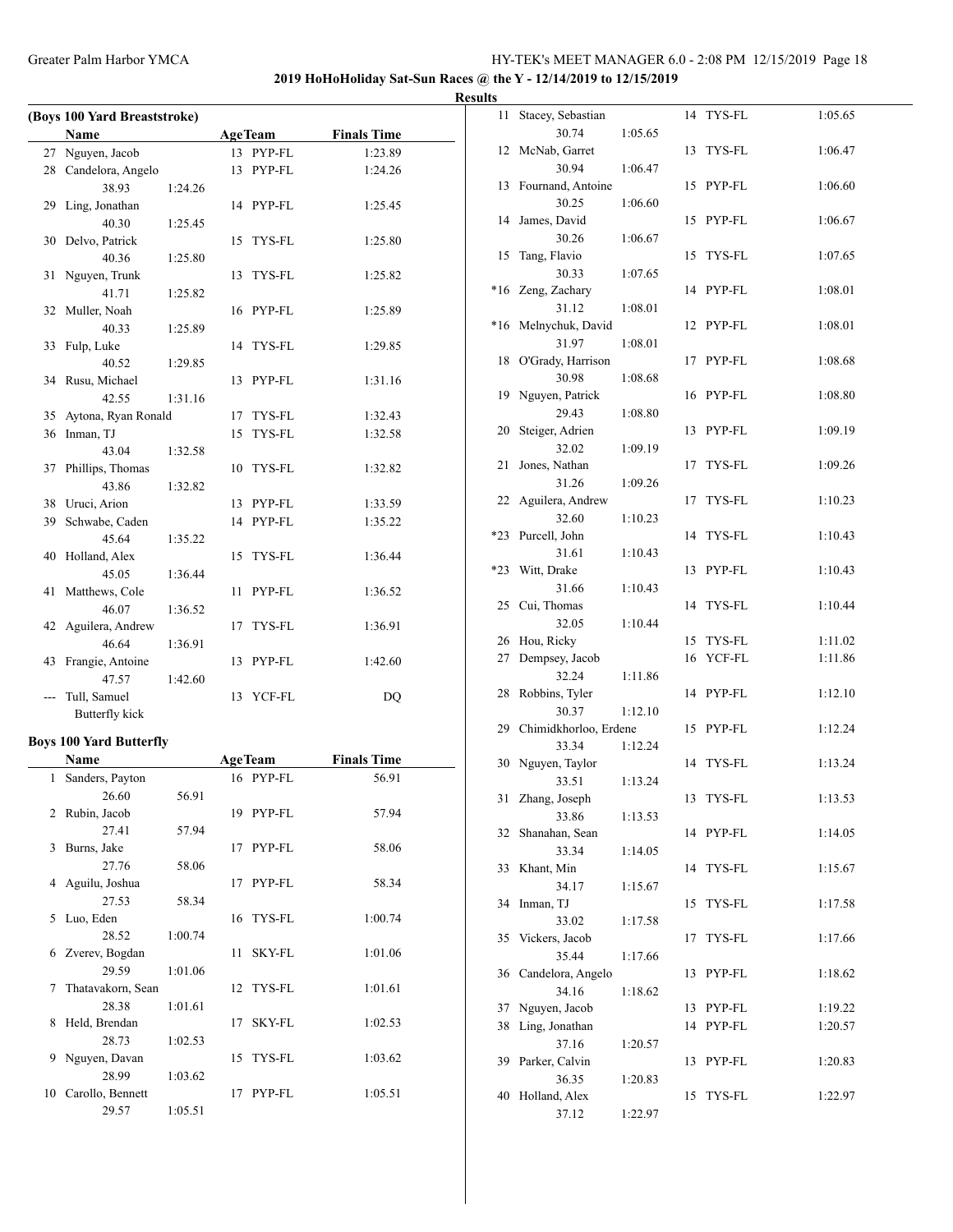**2019 HoHoHoliday Sat-Sun Races @ the Y - 12/14/2019 to 12/15/2019**

#### **Results**

| (Boys 100 Yard Butterfly) |                  |         |                |        |                    |  |  |
|---------------------------|------------------|---------|----------------|--------|--------------------|--|--|
|                           | <b>Name</b>      |         | <b>AgeTeam</b> |        | <b>Finals Time</b> |  |  |
| 41                        | Rusu, Michael    |         | 13 PYP-FL      |        | 1:25.07            |  |  |
|                           | 37.82            | 1:25.07 |                |        |                    |  |  |
|                           | 42 Yoder, Hunter |         | 12 PYP-FL      |        | 1:26.74            |  |  |
|                           | 40.11            | 1:26.74 |                |        |                    |  |  |
| 43                        | Sajdak, Jayden   |         | 14             | PYP-FL | 1:30.21            |  |  |
| 44                        | Uruci, Arion     |         | 13             | PYP-FL | 1:30.44            |  |  |
| 45                        | Matthews, Cole   |         | 11             | PYP-FL | 1:30.78            |  |  |
|                           | 40.07            | 1:30.78 |                |        |                    |  |  |
|                           | 46 Nguyen, Ryan  |         | 13.            | TYS-FL | 1:35.91            |  |  |
|                           | 39.11            | 1:35.91 |                |        |                    |  |  |
|                           | Tello, Kevin     |         | 13             | TYS-FL | DO                 |  |  |
|                           | One hand touch   |         |                |        |                    |  |  |
|                           | Duran, Miguel    |         | 16             | PYP-FL | DO                 |  |  |
|                           | One hand touch   |         |                |        |                    |  |  |

## **Boys 200 Yard IM**

|    | Name                  |         | <b>AgeTeam</b>      |         | <b>Finals Time</b> |
|----|-----------------------|---------|---------------------|---------|--------------------|
| 1  | Sanders, Payton       |         | 16 PYP-FL           |         | 2:05.43            |
|    | 26.99                 | 59.24   | 1:36.75             | 2:05.43 |                    |
| 2  | Rubin, Jacob          |         | 19 PYP-FL           |         | 2:09.78            |
|    | 27.23                 | 1:00.22 | 1:39.18             | 2:09.78 |                    |
| 3  | Zverev, Bogdan        |         | <b>SKY-FL</b><br>11 |         | 2:13.19            |
|    | 28.89                 | 1:03.03 | 1:42.19             | 2:13.19 |                    |
| 4  | Thatavakorn, Sean     |         | 12 TYS-FL           |         | 2:16.33            |
|    | 28.90                 | 1:03.24 | 1:42.64             | 2:16.33 |                    |
| 5  | Held, Brendan         |         | 17 SKY-FL           |         | 2:20.76            |
|    | 29.37                 | 1:04.27 | 1:46.84             | 2:20.76 |                    |
| 6  | Nguyen, Davan         |         | 15 TYS-FL           |         | 2:22.39            |
|    | 29.49                 | 1:07.77 | 1:46.64             | 2:22.39 |                    |
| 7  | Stacey, Sebastian     |         | 14 TYS-FL           |         | 2:25.50            |
|    | 30.87                 | 1:09.90 | 1:53.74             | 2:25.50 |                    |
| 8  | McNab, Garret         |         | 13 TYS-FL           |         | 2:26.10            |
|    | 31.54                 | 1:10.51 | 1:54.98             | 2:26.10 |                    |
| 9  | Jones, Nathan         |         | 17 TYS-FL           |         | 2:27.03            |
|    | 32.27                 | 1:08.89 | 1:53.17             | 2:27.03 |                    |
| 10 | Nguyen, Patrick       |         | 16 PYP-FL           |         | 2:27.06            |
|    | 31.20                 | 1:09.08 | 1:47.52             | 2:27.06 |                    |
| 11 | Hou, Ricky            |         | 15 TYS-FL           |         | 2:27.78            |
|    | 30.13                 | 1:06.50 | 1:51.16             | 2:27.78 |                    |
| 12 | Melnychuk, David      |         | 12 PYP-FL           |         | 2:27.99            |
|    | 33.34                 | 1:10.74 | 1:57.11             | 2:27.99 |                    |
| 13 | Murashkin, Anthony    |         | 12 TYS-FL           |         | 2:28.20            |
|    | 33.14                 | 1:12.16 | 1:52.92             | 2:28.20 |                    |
|    | 14 Purcell, John      |         | 14 TYS-FL           |         | 2:28.34            |
|    | 10.21                 | 31.66   | 1:09.19             | 2:28.34 |                    |
| 15 | Fournand, Antoine     |         | 15 PYP-FL           |         | 2:29.07            |
|    | 30.59                 | 1:09.00 | 1:53.79             | 2:29.07 |                    |
| 16 | Steiger, Adrien       |         | 13 PYP-FL           |         | 2:29.31            |
|    | 32.83                 | 1:10.39 | 1:55.04             | 2:29.31 |                    |
| 17 | Shanahan, Sean        |         | 14 PYP-FL           |         | 2:29.92            |
|    | 32.23                 | 1:11.72 | 1:56.51             | 2:29.92 |                    |
| 18 | Chimidkhorloo, Erdene |         | 15 PYP-FL           |         | 2:29.96            |
|    | 33.24                 | 1:12.85 | 1:58.29             | 2:29.96 |                    |

| 19 | Robbins, Tyler     |         | 14 PYP-FL    |         | 2:30.71 |
|----|--------------------|---------|--------------|---------|---------|
|    | 30.40              | 1:08.54 | 1:54.79      | 2:30.71 |         |
| 20 | Vickers, Jacob     |         | 17 TYS-FL    |         | 2:31.25 |
|    | 36.62              | 1:15.98 | 1:58.19      | 2:31.25 |         |
| 21 | Murashkin, Gregory |         | 12 TYS-FL    |         | 2:31.97 |
|    | 33.87              | 1:15.56 | 1:56.82      | 2:31.97 |         |
| 22 | Candelora, Angelo  |         | 13 PYP-FL    |         | 2:34.76 |
|    | 32.66              | 1:13.27 | 1:59.44      | 2:34.76 |         |
| 23 | Cui, Thomas        |         | 14 TYS-FL    |         | 2:34.79 |
|    | 31.56              | 1:13.97 | 1:58.51      | 2:34.79 |         |
| 24 | Doan, Cristian     |         | 12 TYS-FL    |         | 2:35.56 |
|    | 36.17              | 1:15.32 | 1:58.80      | 2:35.56 |         |
| 25 | Zhang, Joseph      |         | 13 TYS-FL    |         | 2:35.98 |
|    | 33.20              | 1:12.70 | 1:58.52      | 2:35.98 |         |
| 26 | Tang, Flavio       |         | 15 TYS-FL    |         | 2:36.23 |
|    | 32.51              | 1:11.98 | 2:00.05      | 2:36.23 |         |
| 27 | Nguyen, Taylor     |         | 14 TYS-FL    |         | 2:37.83 |
|    | 32.46              | 1:13.64 | 2:01.91      | 2:37.83 |         |
| 28 | Khant, Min         |         | 14 TYS-FL    |         | 2:37.86 |
|    | 35.30              | 1:17.75 | 1:58.53      | 2:37.86 |         |
| 29 | Witt, Drake        |         | 13 PYP-FL    |         | 2:39.30 |
|    | 32.90              | 1:16.27 | 2:04.55      | 2:39.30 |         |
| 30 | Ling, Jonathan     |         | 14 PYP-FL    |         | 2:41.12 |
|    | 36.48              | 1:19.33 | 2:05.24      | 2:41.12 |         |
| 31 | Dempsey, Jacob     |         | 16 YCF-FL    |         | 2:42.87 |
|    | 33.65              | 1:17.04 | 2:04.81      | 2:42.87 |         |
| 32 | George, Austin     |         | 16 YCF-FL    |         | 2:43.24 |
|    | 35.11              | 1:19.35 | 2:05.12      | 2:43.24 |         |
| 33 | Aguilera, Andrew   |         | 17 TYS-FL    |         | 2:44.41 |
|    | 33.03              | 1:13.56 | 2:08.38      | 2:44.41 |         |
| 34 | Nguyen, Jacob      |         | 13 PYP-FL    |         | 2:45.87 |
|    | 35.15              | 1:19.87 | 2:45.87      |         |         |
| 35 | Inman, TJ          |         | 15 TYS-FL    |         | 2:48.25 |
|    | 34.72              | 1:16.64 | 2:11.66      | 2:48.25 |         |
| 36 | Holland, Alex      |         | 15 TYS-FL    |         | 2:48.56 |
|    | 37.41              | 1:20.34 | 2:14.66      | 2:48.56 |         |
| 37 | Rusu, Michael      |         | 13 PYP-FL    |         | 2:54.55 |
|    | 36.61              | 1:23.80 | 2:14.82      | 2:54.55 |         |
| 38 | Uruci, Arion       |         | 13 PYP-FL    |         | 3:06.07 |
|    |                    | 39.24   | 3:06.07      |         |         |
| 39 | Sajdak, Jayden     |         | 14 PYP-FL    |         | 3:14.59 |
|    | 41.85              | 1:33.32 | 2:32.62      | 3:14.59 |         |
| 40 | Nguyen, Ryan       |         | 13<br>TYS-FL |         | 3:15.67 |
|    | 42.01              | 3:15.67 |              |         |         |
| 41 | Tello, Kevin       |         | 13<br>TYS-FL |         | 3:24.72 |
|    | 50.79              | 1:41.98 | 2:38.86      | 3:24.72 |         |
|    |                    |         |              |         |         |

# **Boys 200 Yard Freestyle Relay**

|    | Team                                             |       | Relay                 | <b>Finals Time</b> |  |
|----|--------------------------------------------------|-------|-----------------------|--------------------|--|
| 1. | PYP-FL                                           |       | E                     | 1:43.11            |  |
|    | 1) Burns, Jake 17<br>3) Rusu, Michael 13         |       | 2) Nguyen, Patrick 16 |                    |  |
|    |                                                  |       | 4) Sanders, Payton 16 |                    |  |
|    | 2 PYP-FL                                         |       | B                     | 1:44.47            |  |
|    | 1) Safiulin, Arthur 17<br>3) Safiulin, Robert 17 |       | 2) Robbins, Tyler 14  |                    |  |
|    |                                                  |       | 4) Zeng, Zachary 14   |                    |  |
|    | 26.36                                            | 52.06 | 1:18.98               | 1:44.47            |  |